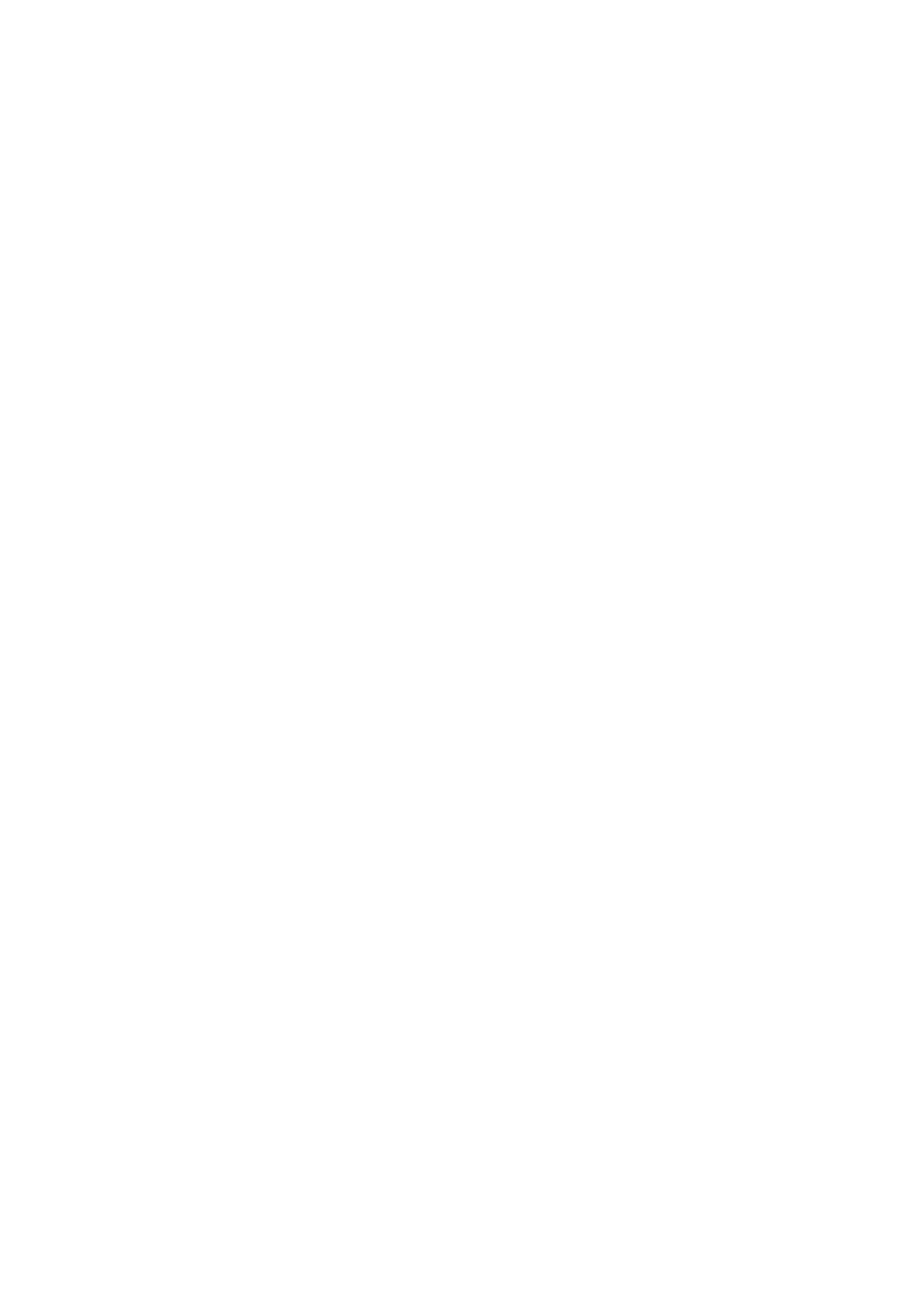## **Abstract**

This bachelor thesis analyses female genital mutilation and the motivations and attitudes behind projects against this practice.

Therefore, ten interviews were conducted with organizations and persons which are in contact with the subject of FGM.

There are several different methods and procedures used by these different organizations against female genital mutilation. This suggests that there are also different attitudes towards the debate. This is also shown in the different goals and success stories. Yet, it is important to emphasize that no approach contradicts one another. In all methods, education is a key aspect against FGM. They are used in the school setting, but also in educational workshops for adults and the entire community. It is also important to most of the interviewees that local people are involved in the process and that they work in leading positions in a project, because they are familiar with their local structures. Furthermore, legal conditions in a country are decisive for combating FGM successfully. They are able to legitimize the work as necessary. Other voices think that the process needs adaptation in direction of their mentality and that the whole community needs involvement in the process.

From a feminist perspective, it is important that the gender debate stays at forefront and is changed through education in order to end the practice.

Voices from Africa note the importance of communication to fight against FGM. They are attuned to dialogue and discussion to challenge the practice.

In the thesis, there is also a discussion of the gender debate connected to FGM, ethical aspects and the debate between cultural relativism and universalism.

Furthermore, a brief digression to western practices such as labia corrections and hymen reconstruction reflects how they can relate to the practice of FGM.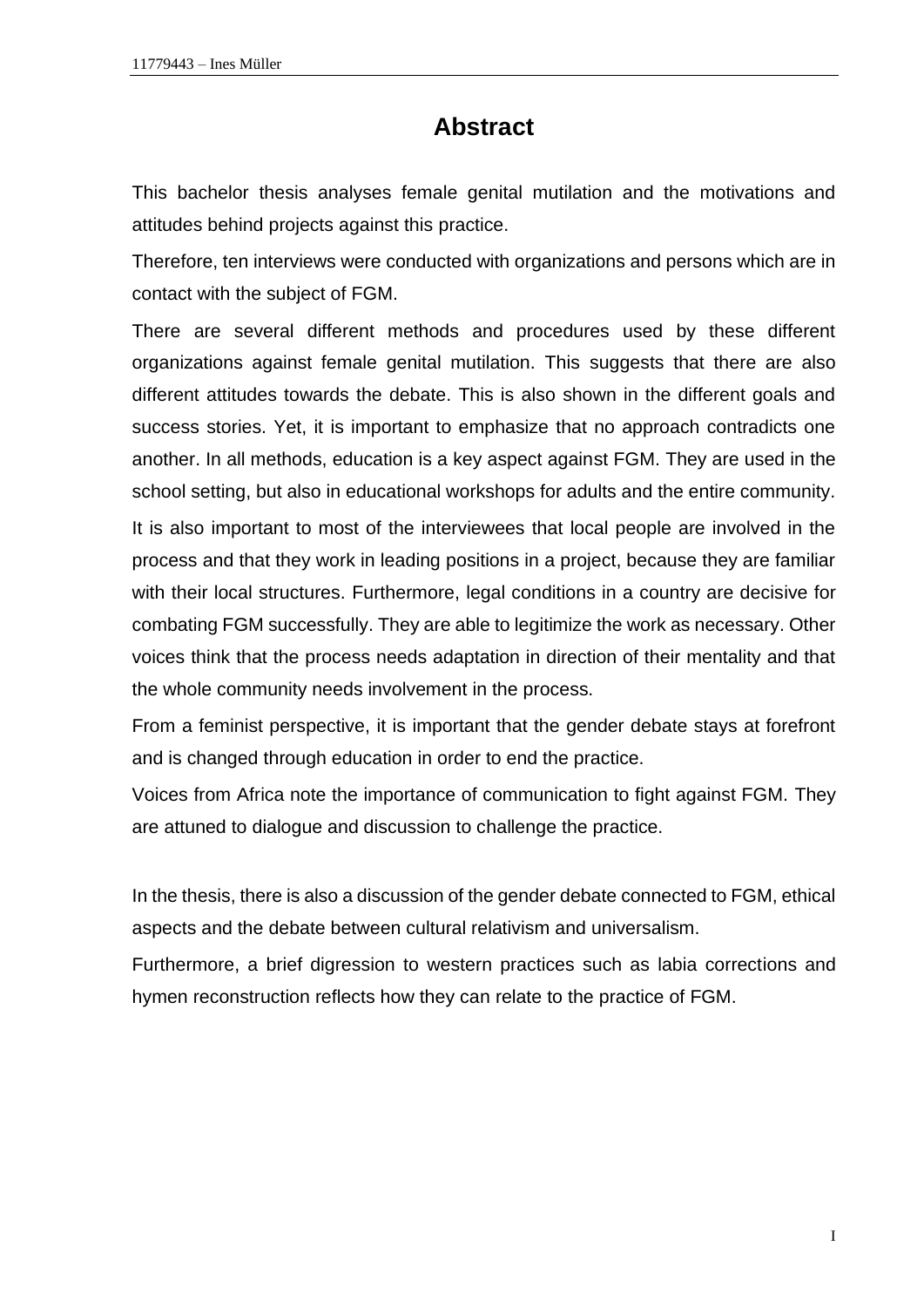## Inhaltsverzeichnis

| 1           |       |                                                                   |  |  |  |  |
|-------------|-------|-------------------------------------------------------------------|--|--|--|--|
| $\mathbf 2$ |       | Forschungsansatz, Methode und InterviewpartnerInnen  2            |  |  |  |  |
| 3           |       |                                                                   |  |  |  |  |
|             | 3.1   |                                                                   |  |  |  |  |
|             | 3.2   |                                                                   |  |  |  |  |
|             | 3.3   |                                                                   |  |  |  |  |
|             | 3.4   |                                                                   |  |  |  |  |
|             | 3.5   |                                                                   |  |  |  |  |
| 4           |       |                                                                   |  |  |  |  |
| 5           |       |                                                                   |  |  |  |  |
|             | 5.1   | Österreichische Plattform gegen weibliche Genitalverstümmelung 11 |  |  |  |  |
|             | 5.1.1 |                                                                   |  |  |  |  |
|             | 5.1.2 |                                                                   |  |  |  |  |
|             | 5.1.3 |                                                                   |  |  |  |  |
|             | 5.1.4 |                                                                   |  |  |  |  |
|             | 5.1.5 |                                                                   |  |  |  |  |
|             | 5.2   |                                                                   |  |  |  |  |
|             | 5.2.1 |                                                                   |  |  |  |  |
|             | 5.2.2 |                                                                   |  |  |  |  |
|             | 5.2.3 |                                                                   |  |  |  |  |
|             | 5.2.4 |                                                                   |  |  |  |  |
|             | 5.2.5 |                                                                   |  |  |  |  |
| 5.3         |       |                                                                   |  |  |  |  |
|             | 5.3.1 |                                                                   |  |  |  |  |
|             | 5.3.2 |                                                                   |  |  |  |  |
|             | 5.3.3 |                                                                   |  |  |  |  |
|             | 5.4   |                                                                   |  |  |  |  |
|             | 5.4.1 |                                                                   |  |  |  |  |
|             | 5.4.2 |                                                                   |  |  |  |  |
|             | 5.4.3 |                                                                   |  |  |  |  |
|             | 5.4.4 |                                                                   |  |  |  |  |
|             | 5.4.5 |                                                                   |  |  |  |  |
|             | 5.5   |                                                                   |  |  |  |  |
|             | 5.5.1 |                                                                   |  |  |  |  |
|             | 5.5.2 |                                                                   |  |  |  |  |
|             | 5.5.3 |                                                                   |  |  |  |  |
|             | 5.5.4 |                                                                   |  |  |  |  |
|             | 5.5.5 |                                                                   |  |  |  |  |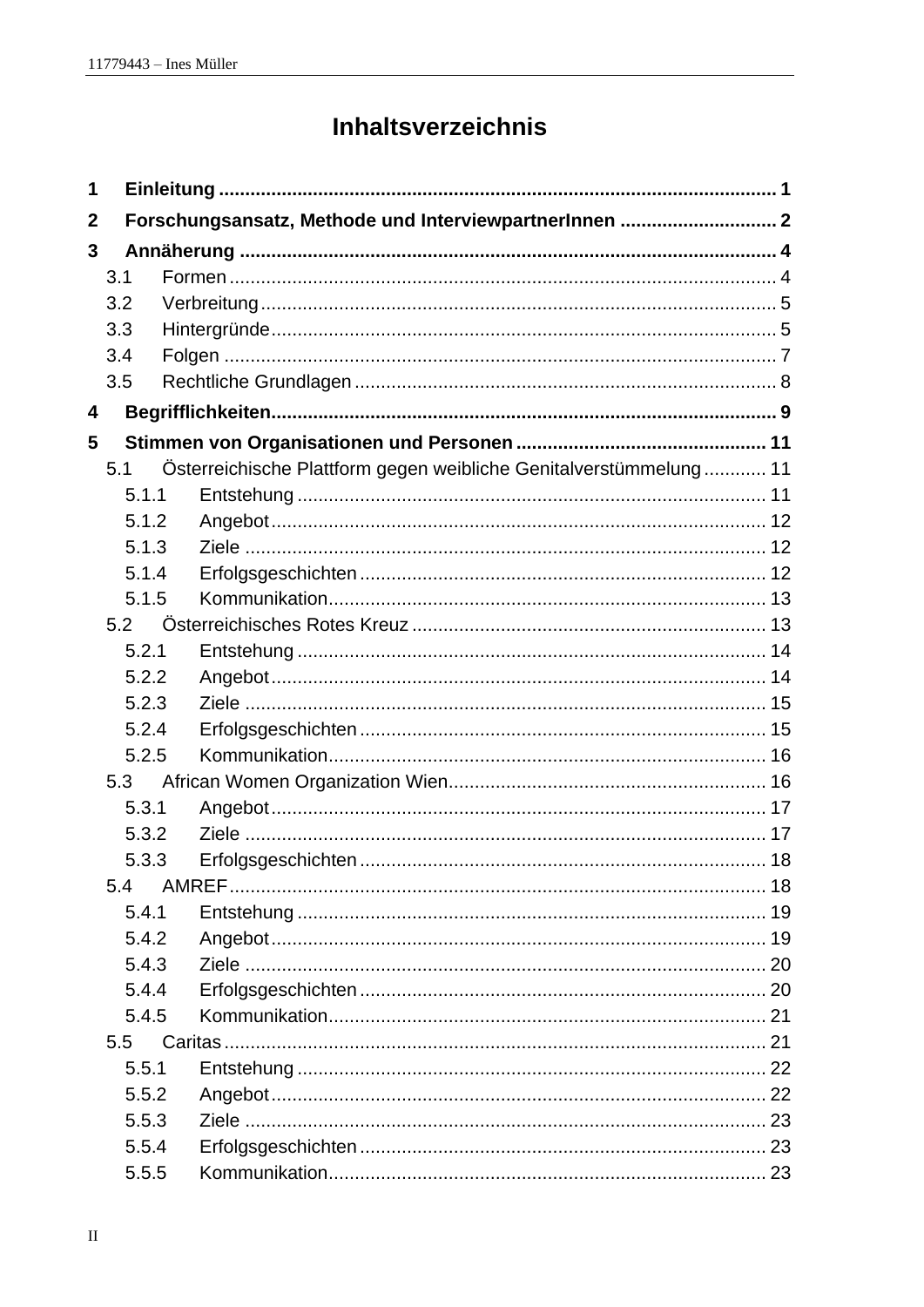|                                                                           | 5.6   | Einsatzmitarbeiterin Katja Schalles bei Ärzte ohne Grenzen 24               |    |
|---------------------------------------------------------------------------|-------|-----------------------------------------------------------------------------|----|
|                                                                           | 5.6.1 |                                                                             |    |
|                                                                           | 5.6.2 | Ihre Erfahrungen und Eindrücke rundum das Thema der weiblichen              |    |
|                                                                           |       |                                                                             |    |
|                                                                           | 5.7   |                                                                             |    |
|                                                                           | 5.7.1 |                                                                             |    |
|                                                                           | 5.7.2 | Weibliche Genitalbeschneidung aus einer Sicht des Feminismus 26             |    |
|                                                                           | 5.8   |                                                                             |    |
|                                                                           | 5.8.1 |                                                                             |    |
|                                                                           | 5.8.2 | Ihr Kampf gegen die weibliche Genitalbeschneidung 28                        |    |
|                                                                           | 5.8.3 |                                                                             |    |
| 6                                                                         |       |                                                                             |    |
| 7                                                                         |       |                                                                             |    |
|                                                                           | 7.1   |                                                                             |    |
|                                                                           | 7.2   |                                                                             |    |
| Exkurs: Schamlippenkorrekturen und ähnliche europäischen Praktiken40<br>8 |       |                                                                             |    |
|                                                                           | 8.1   | Stimme einer plastischen und ästhetischen Chirurgin, Dr. in Andrea Rejzek41 |    |
|                                                                           | 8.2   |                                                                             |    |
| 9                                                                         |       |                                                                             |    |
| 10                                                                        |       |                                                                             |    |
| 11                                                                        |       |                                                                             |    |
|                                                                           | 11.1  |                                                                             |    |
|                                                                           | 11.2  |                                                                             |    |
|                                                                           | 11.3  |                                                                             |    |
|                                                                           | 11.4  |                                                                             |    |
|                                                                           | 11.5  |                                                                             | 53 |
|                                                                           | 11.6  |                                                                             |    |
|                                                                           | 11.7  |                                                                             |    |
|                                                                           | 11.8  |                                                                             |    |
|                                                                           | 11.9  |                                                                             |    |
|                                                                           |       |                                                                             |    |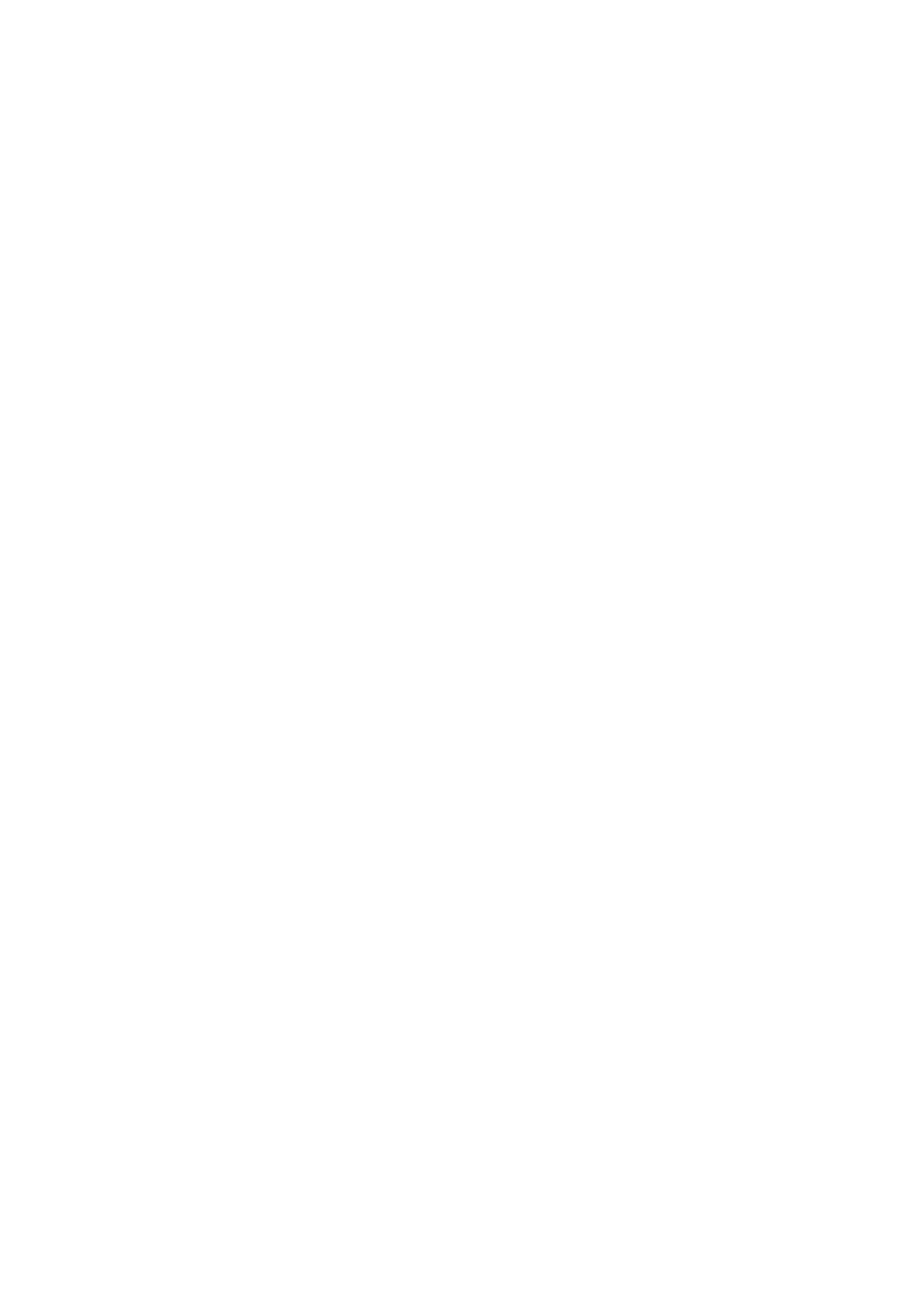## <span id="page-6-0"></span>**1 Einleitung**

Diese Arbeit setzt sich mit dem Thema der weiblichen Genitalbeschneidung und ihren Gegnern und Gegnerinnen auseinander.

Die weibliche Genitalbeschneidung wird laut einer Studie von der Organisation TERRE DES FEMMES in 28 Ländern Afrikas, sowie in manchen Gebieten in Asien durchgeführt. Jedoch wird diese Praktik auch in Europa, den USA, Kanada und Australien praktiziert. (vgl. Binder, Gruber, Kulik 2005: 8)

In Österreich gibt es verschiedene Organisationen, Initiativen oder Personen, die sich gegen diese Praktik einsetzen, sowohl im Inland, als auch im Ausland. Durch Interviews mit den jeweiligen Organisationen und Personen geht diese Arbeit der Frage nach, welche Motivationen und Einstellungen österreichische Projekte und Initiativen gegen die weibliche Genitalbeschneidung anführen.

Für die Kultur- und Sozialanthropologie ist es wichtig, Geschehnisse von einer emischen Sicht zu betrachten, es stellt sich beim Thema der weiblichen Genitalbeschneidung jedoch die Frage, wo die Grenze liegt und ab wann es nötig ist die Perspektive zu ändern.

Für die Gesellschaft ist das Thema dahingehend relevant, da es aufzeigt, dass es auch bei klar erscheinenden Phänomenen eine andere Seite gibt, die man nicht außer Acht lassen sollte und dass es viel Auseinandersetzung mit einem Thema aus jeglichen Perspektiven benötigt, um gegen etwas erfolgreich ankämpfen zu können.

Zudem zeigt die Arbeit Blickwinkel auf, die nicht auf den ersten Blick mit der kulturell geprägten traditionellen weiblichen Genitalbeschneidung in Verbindung stehen, wie zum Beispiel die der Schamlippenverkleinerung, die in Österreich gerade sehr im Trend liegt und aufgrund kultureller Schönheitsideale durchgeführt wird.

Ebenso werden die Geschlechterverhältnisse in den Blick genommen um zu erfahren, inwieweit diese die Tradition beeinflussen und wie damit in den Projekten umgegangen wird.

Weiters fließt auch das Thema der Kommunikation in die Arbeit mit ein, aufgrund ihrer Wichtigkeit in den jeweiligen Projekten der Organisation, als auch jene der Diskursführung über eine Thematik wie diese.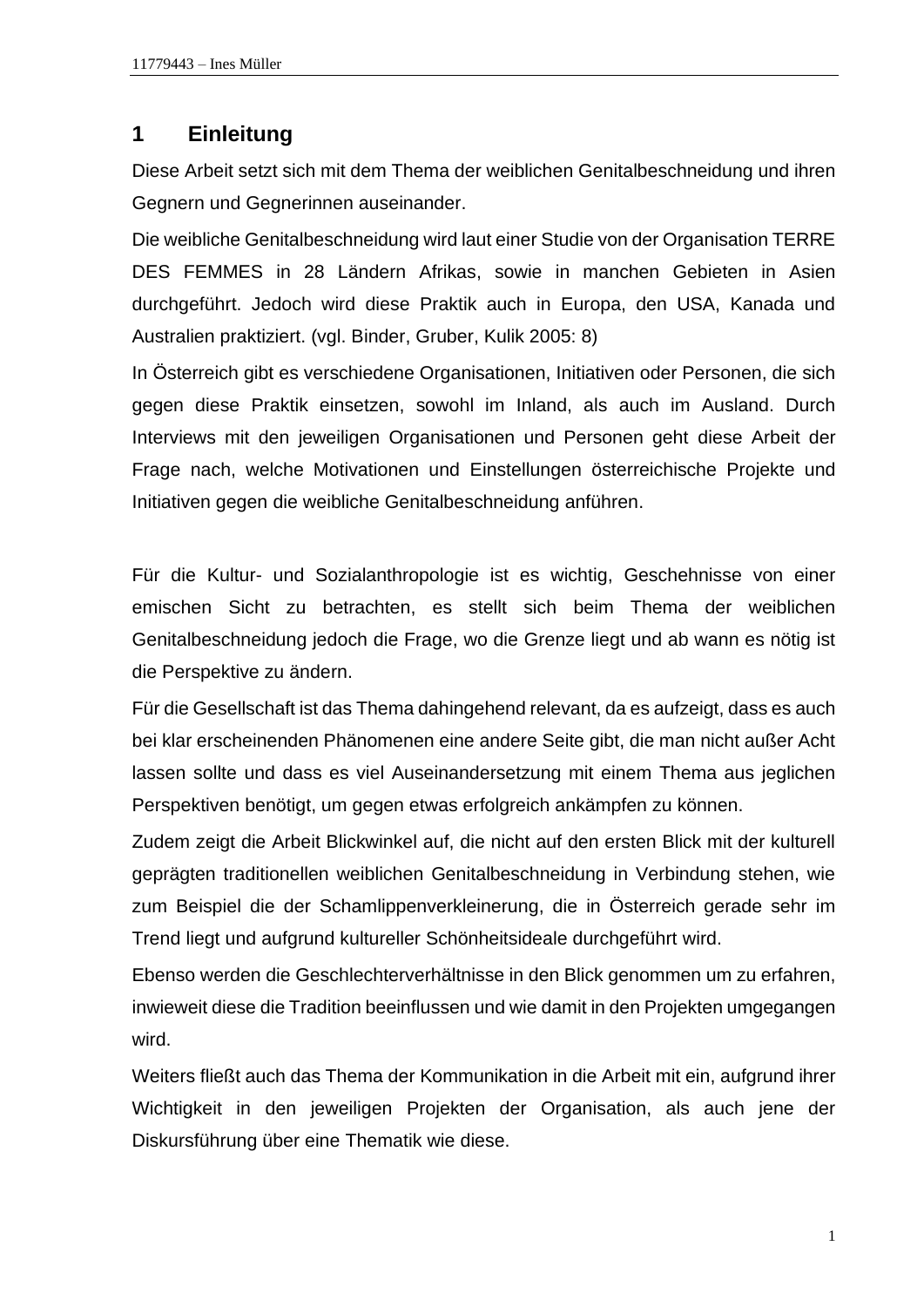In der Arbeit werden zuerst das Forschungskonzept und die Methode angeführt.

Danach werden die zehn Interviewpartner und -partnerinnen vorgestellt. Es wird begründet, wieso gerade diese für die Interviewgespräche ausgewählt wurden und weiters wird ihre Relevanz für die Forschung dargelegt.

Anschließend gibt es eine Annäherung an das Thema der weiblichen Genitalbeschneidung, welche wichtige Hintergrundinformationen beinhaltet.

Im darauffolgenden Teil wird auf die Debatte der verschiedenen Bezeichnungen eingegangen.

Daraufhin wurden die einzelnen Organisationen und Personen, sowie die Interviews mit diesen ausgearbeitet, um einen näheren Einblick in deren Vorgehensweisen, Motivationen und Einstellungen zu erlangen.

Im nächsten Abschnitt wird auf die Genderdebatte rund um das Thema eingegangen. Das Kapitel "Ethische Aspekte" gibt die Meinungen der Interviewten wieder, welche Aspekte beim Kampf gegen FGM (Female Genitale Mutilation) zu beachten sind, sowie über den Diskurs zwischen Universalismus und Kulturrelativismus.

Im Anschluss wird noch ein kurzer Exkurs zu den westlichen Praktiken der Schamlippenkorrekturen und Jungfernhäutchenwiederherstellung in Verbindung mit der weiblichen Genitalbeschneidung vorgenommen, welcher die Meinung einer plastischen und ästhetischen Chirurgin involviert.

#### <span id="page-7-0"></span>**2 Forschungsansatz, Methode und InterviewpartnerInnen**

Die Bachelorarbeit setzt sich aus Daten von zehn Interviews mit Organisationen und Personen, welche sich gegen FGM einsetzen, kombiniert mit Literaturmaterial zusammen.

Zur Forschung dieser Arbeit wurde einerseits auf Informationen zurückgegriffen, welche eine nähere Einsicht in die Praktik der weiblichen Genitalbeschneidung gewähren. Andererseits wurden Literatur und auch Filme und Dokumentationen herangezogen, welche die Debatte um FGM von mehreren verschiedenen Perspektiven betrachtet. Dazu gehört das Werk von Waris Dirie, selbst Betroffene der Praktik, "Schmerzenskinder" (2015), welches ihre Recherchen über die weibliche Beschneidung und ihre Gedanken darüber beinhaltet. Das Buch eignete sich gut für die Forschung, da dadurch ein Einblick in eine emische Sichtweise auf die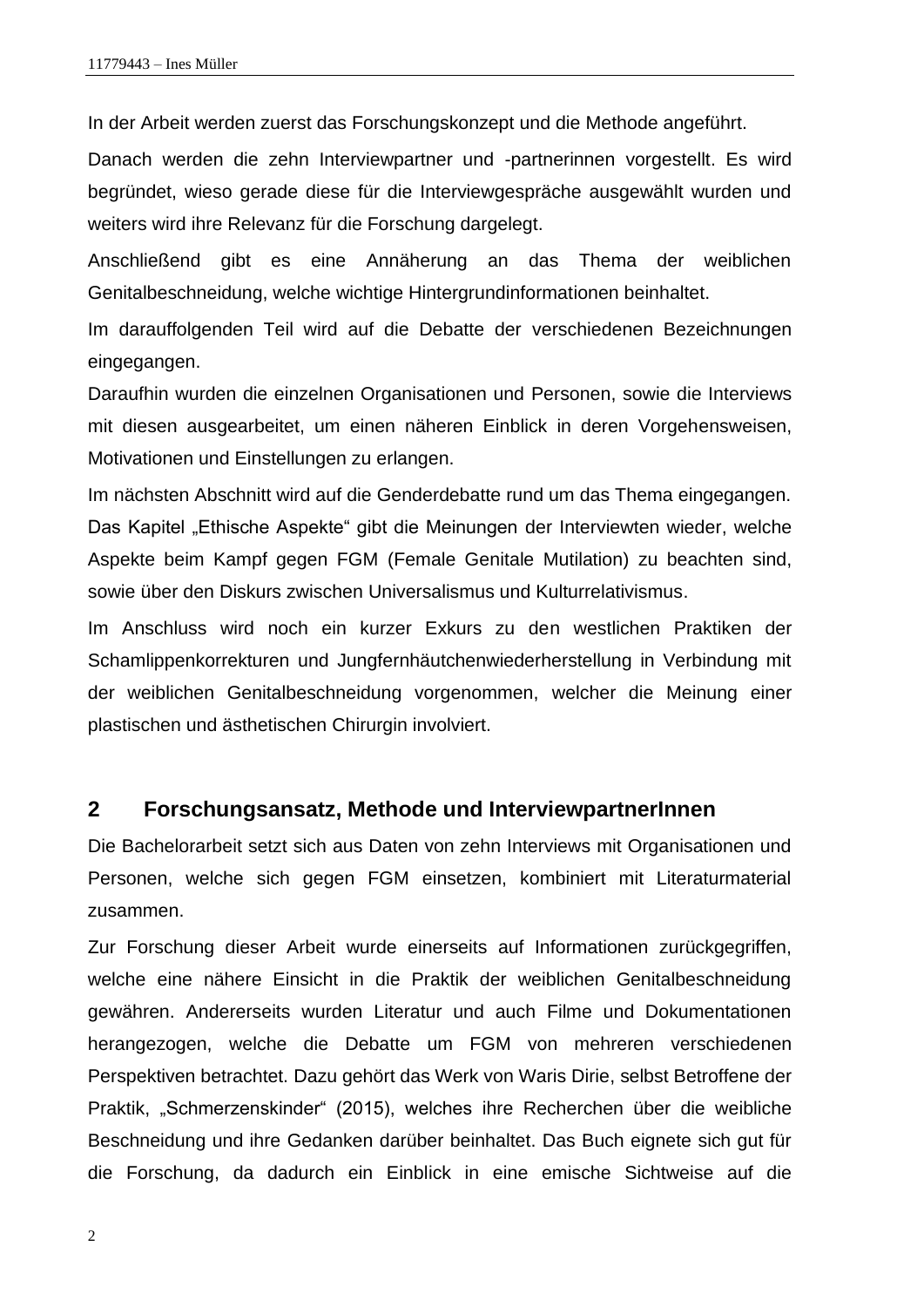Beschneidung erhalten werden konnte. Ebenso brachte der Film "Eve's Apple" und die ARTE Dokumentation "Kenia: Nie mehr Mädchen beschneiden" mehr Aufschluss über die verschiedenen Aspekte zu FGM.

Das Buch "Begründungsmuster weiblicher Genitalverstümmelung: Zur Vermittlung von Kulturrelativismus und Universalismus" (2011) von Janne Mende zeigte weitere Anhaltspunkte auf, welche für das Forschungsvorgehen relevant waren.

Auf der Materie dieser Bücher und Filme basierend, wurden Interviewleitfäden ausgearbeitet. Dies geschah auch unter der Einbeziehung von den Webseiten, Broschüren und anderwärtigen Informationsmaterialien der jeweiligen Organisationen und Personen, mit welchen Gespräche geführt wurden.

Aus diesen Interviews wurde relevantes Datenmaterial heraus- und aufgearbeitet sowie in dieser Forschung und schlussendlich dieser Bachelorarbeit verarbeitet.

Zu den interviewten Organisationen und Personen gehören:

- Österreichische Plattform gegen weibliche Genitalverstümmelung (Natalie Plhak): Die Plattform wurde für ein Interview aufgrund ihrer politischen und Vernetzungsarbeit gewählt. Sie bietet eine Austauschbasis für alle Organisationen, welche sich gegen FGM einsetzen, um gemeinsam ans Ziel zu gelangen.
- Österreichisches Rotes Kreuz (Kerstin Bohner): Das Österreichische Rote Kreuz führte das Projekt "WomEn CARE" ein, in welchem ein Beratungsangebot, sowie Workshops und eine Multiplikatoren- und Multiplikatorinnenausbildung angeboten werden. Für die Forschung liefert das Projekt nützliche Forschungsdaten, wegen seines Vorgehens innerhalb Österreichs.
- African Women Organization Wien (Hadis Etenesh): Die African Women Organization wurde ausgesucht, da die Perspektive von afrikanischen Frauen auf die Praktik und der Vorgehensweise gegen sie von hoher Bedeutung ist, um das Phänomen auch von einer emischen Sicht beleuchten zu können.
- AMREF Austria (Dr. Walter Schmidjell und Anneliese Geissler): AMREF Austria geht mit "Alternativen Übergangsriten" gegen die weibliche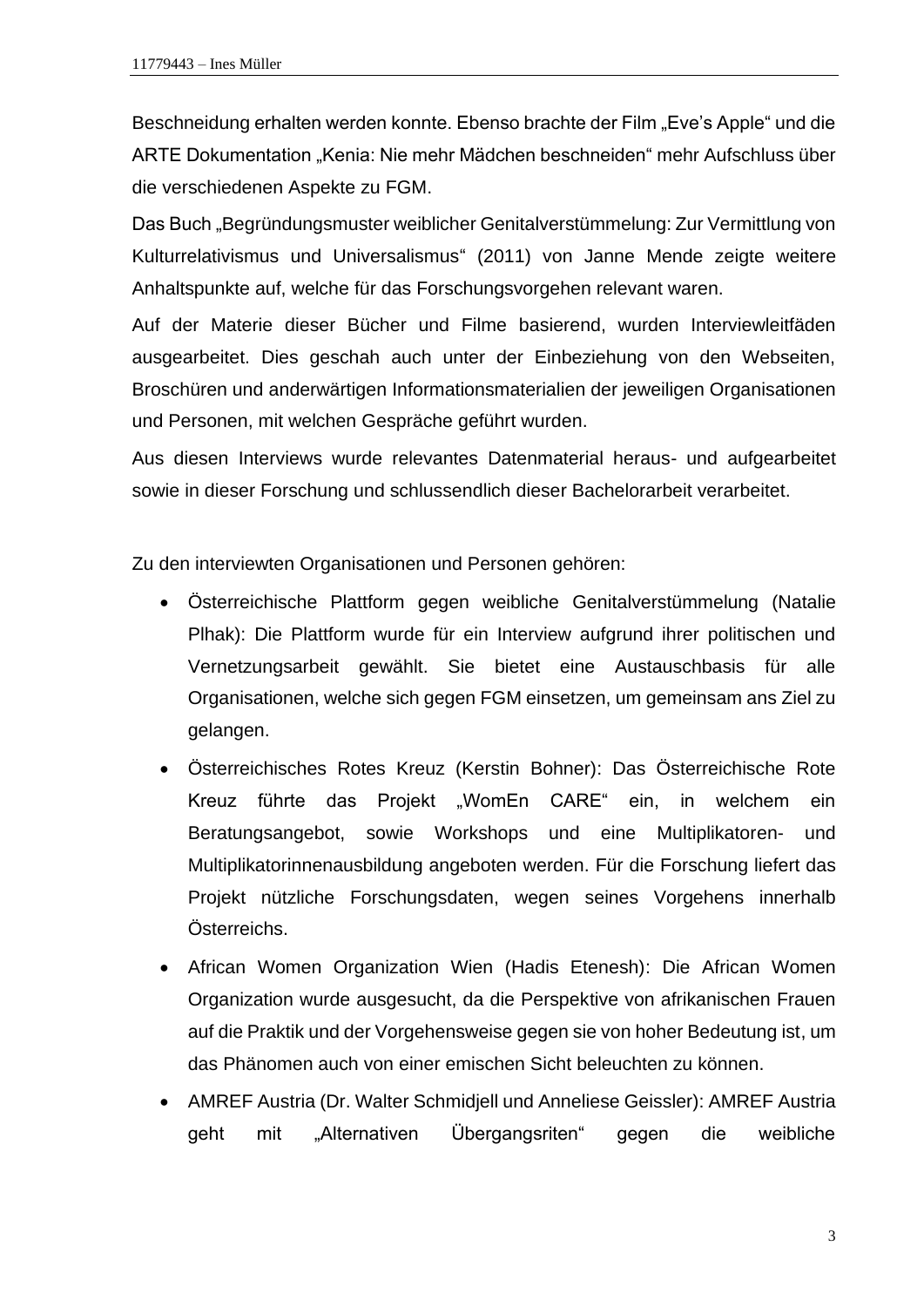Genitalbeschneidung vor, diese Methode ist kaum in einer anderen Organisation vorzufinden und bietet somit interessantes Datenmaterial.

- Caritas Vorarlberg (Marion Burger): Die Caritas ist eine sehr bekannte Organisation, mit viel Erfahrung aus verschiedenen Bereichen und wurde somit für ein Interview herangezogen.
- Katja Schalles Einsatzmitarbeiterin bei Ärzte ohne Grenzen: Katja Schalles wurde für ein Gespräch gewählt, da ihre persönlichen Erfahrungen und Eindrücke in einem Land, wo FGM praktiziert wird, für die Arbeit hilfreich sind.
- Daniela Diesner feministische Aktivistin: Um die Praktik und ihre Hintergründe von einer feministischen Sichtweise betrachten zu können, wurde Daniela Diesner zu einem Interviewgespräch angefragt.
- Nice Nailantei Leng'ete kenianische Aktivistin gegen FGM: Nice Nailantei Leng'ete führt wichtige Aspekte in die Forschung ein, da sie als Mitglied einer Massai Community direkt im Geschehen involviert ist.
- Dr.<sup>in</sup> Andrea Rejzek plastische und ästhetische Chirurgin: Die Arbeit setzt sich in einem Exkurs auch mit der Debatte um Schamlippenkorrekturen und Jungfernhäutchenwiederherstellung auseinander. Dazu wurde Dr.in Andrea Rejzek für ein Interview herangezogen, um mehr Informationen und Einblick darüber zu erlangen.

## <span id="page-9-0"></span>**3 Annäherung**

Zur Annäherung an das Thema FGM werden folgend relevante Aspekte dargestellt.

## <span id="page-9-1"></span>**3.1 Formen**

Es gibt mehrere Formen der weiblichen Genitalbeschneidung.

Die "Typ 1" Form umfasst die Entfernung der Klitorisvorhaut mit oder ohne der Abtragung eines Teiles oder der gesamten Klitoris.

Beim "Typ 2" wird zudem auch ein Teil der inneren Labien abgetrennt. Unter dem dritten Typ wird die Beschneidung der Klitoris, der inneren sowie der äußeren Schamlippen verstanden, welche darauffolgend zugenäht werden, sodass nach dem Verheilungsprozess nur noch eine kleine Öffnung bestehen bleibt. Diese Form wird auch Infibulation bezeichnet.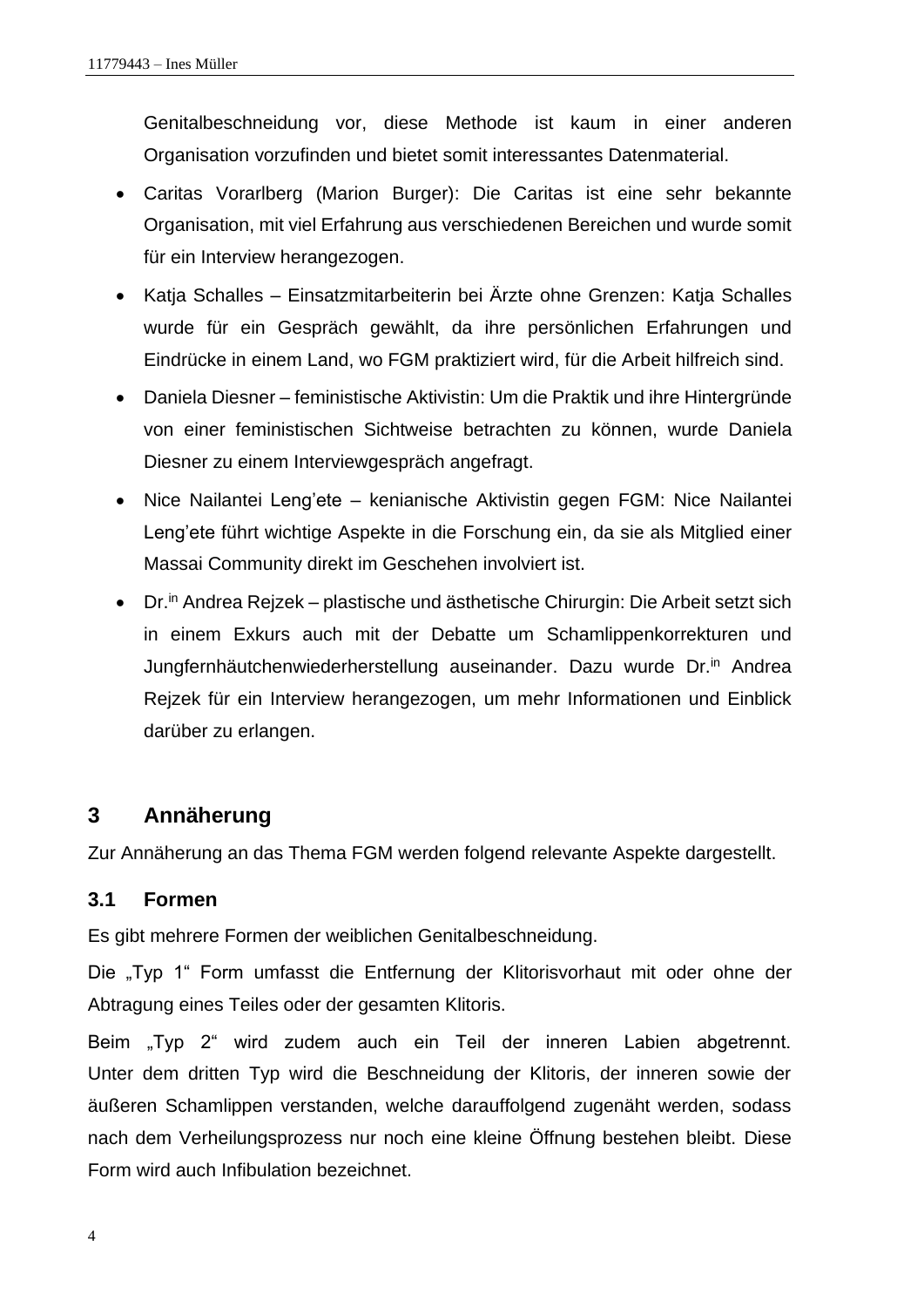Ebenso gibt es auch noch einen "Typ 4", welcher alle anderen Arten von FGM beschreibt. Dazu zählen das Durchbohren, das Einritzen sowie Einschneiden der Klitoris, oder dem Ausbrennen, Verätzen und Ausscharben der Genitalien.

Bei der Durchführung aller Formen werden oft Glassplitter oder bereits verwendete und abgenutzte Rasierklingen verwendet. Zum Verschließen der Narben werden unter anderem Dornen, Seide oder der Darm eines Tieres herangezogen. (vgl. Binder, Gruber, Kulik 2005: 4)

#### <span id="page-10-0"></span>**3.2 Verbreitung**

Auf der ganzen Welt ist FGM an mindestens 200 Millionen Mädchen und Frauen in zirka 30 Ländern durchgeführt worden.

In Gebieten Afrikas ist die Praktik am meisten verbreitet. Dazu gehören die Länder Äthiopien, Ägypten, Tansania, der Sudan, Somalia, Kenia, der Tschad, die Zentralafrikanische Republik, Nigeria, Niger, Benin, Burkina Faso, die Elfenbeinküste, Sierra Leone, Liberia, Guinea, Guinea-Bissau, Gambia, Senegal, Mali, Eritrea, Mauretanien und Dschibuti. In den Staaten Togo, Ghana, Kamerun sowie Uganda ist die Verbreitung der weiblichen Beschneidung in den lokalen Bevölkerungsgruppen geringer als in den anderen genannten afrikanischen Regionen.

Weiters praktizieren der Irak, Jemen, Oman, Saudi-Arabien sowie Kolumbien, Indien, Malaysia und Indonesien FGM.

Allein in den Ländern Indonesien, Ägypten und Äthiopien leben über die Hälfte der betroffenen Frauen und Mädchen.

Jedoch wird die Praktik auch in Europa, Nordamerika und Australien durch Migration immer präsenter. (vgl. Bayr, Geißler 2018: o.S.)

Wichtig ist dabei zu erwähnen, dass nie ein ganzes Land die Praktik durchführt, sondern es sich vielmehr um verschiedene ethnische Gruppen handelt, bei welchen FGM zur Tradition zählt. Je nach ethnischer Zugehörigkeit wird die Beschneidung gleich nach der Geburt, im jungen Kindesalter, in der Pubertät, zur Heirat oder nach der ersten Geburt durchgeführt. (vgl. Binder, Gruber, Kulik 2005: 8)

#### <span id="page-10-1"></span>**3.3 Hintergründe**

Für das Praktizieren der weiblichen Genitalbeschneidung gibt es verschiedene Hintergründe, die sich von Region zu Region sowie Gemeinschaft zu Gemeinschaft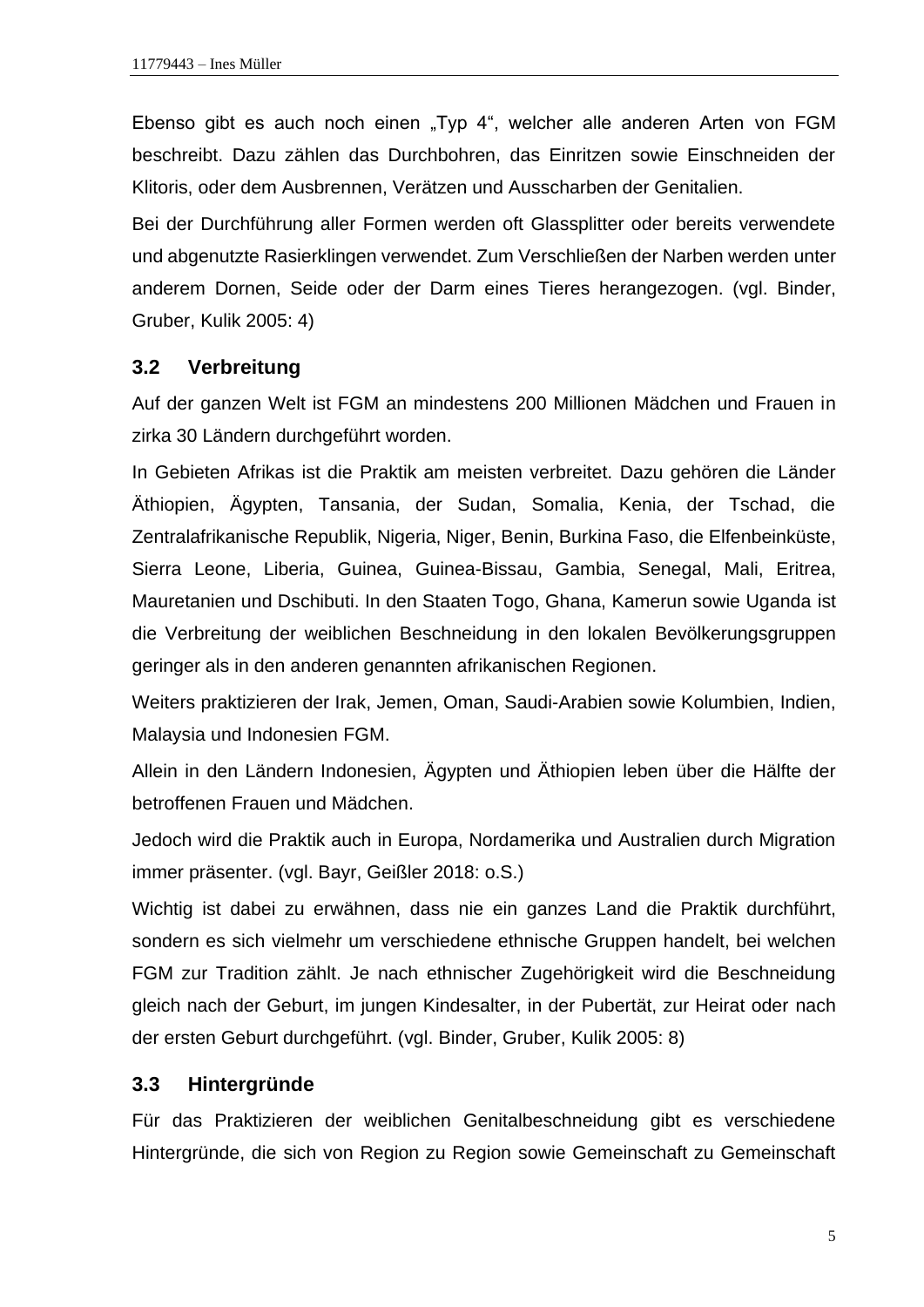unterscheiden.

Zum einen wird es mit dem Aspekt der Tradition begründet, zum anderen auch mit Hygiene und Ästhetik. Auch Gründe wie die Kontrolle der Sexualität und der Geschlechtsidentität spielen eine Rolle.

In vielen Gemeinschaften, in welchen FGM praktiziert wird, hat die Tradition einen hohen Stellenwert für das Zusammenleben.

Von den lokalen Personen wird die Praktik oft damit legimitiert, dass es schon immer durchgeführt wurde und sie es somit fortführen und es eine wichtige Handlung darstellt, um in der Community anerkannt zu werden. (vgl. Amnesty International 2006: 14) Jedoch auch um sich von anderen Gemeinschaften zu unterscheiden, da in vielen Regionen die Beschneidung ein identitätsstiftendes Phänomen ist, wo sich die Frauen durch die Art der Beschneidung zu anderen Stämmen und Völkern abgrenzen. (vgl. Asefaw 2008: 41)

Der wichtigste Punkt beim Aspekt der Tradition ist, dass die Beschneidung als Initiationsritual in vielen Gesellschaften gesehen wird. Die Durchführung kennzeichnet den Übergang vom Mädchensein zum Frausein, ist als Ritual fest verwurzelt und für die weiblichen Gemeinschaftsmitglieder bedeutend, um als vollwertige Frau und als heiratsfähig anerkannt zu werden. (vgl. Binder, Gruber, Kulik 2005: 27f)

In vielen Communitys wird das weibliche Genital als unschön bewertet und somit durch die Beschneidung als ästhetischer angesehen. Ebenso wird oft Frauen, welche nicht beschnitten sind, eine Unreinheit auferlegt, welche Lebensmittel und Wasser verschmutzen würden, wenn sie damit in Kontakt kommen. (vgl. Amnesty International 2006: 16)

Eine Annahme lautet auch, dass durch eine Infibulation keine Bakterien oder Schmutz in die Scheide gelangen und es daher aus Hygienegründen praktiziert wird. (vgl. Asefaw 2008: 44f)

Die weibliche Genitalbeschneidung steht auch immer wieder im Bezug zur Kontrolle der weiblichen Sexualität. In einigen Gesellschaften besteht die Annahme, dass die Frau ihren eigenen sexuellen Trieb nicht kontrollieren kann und die Klitoris durch die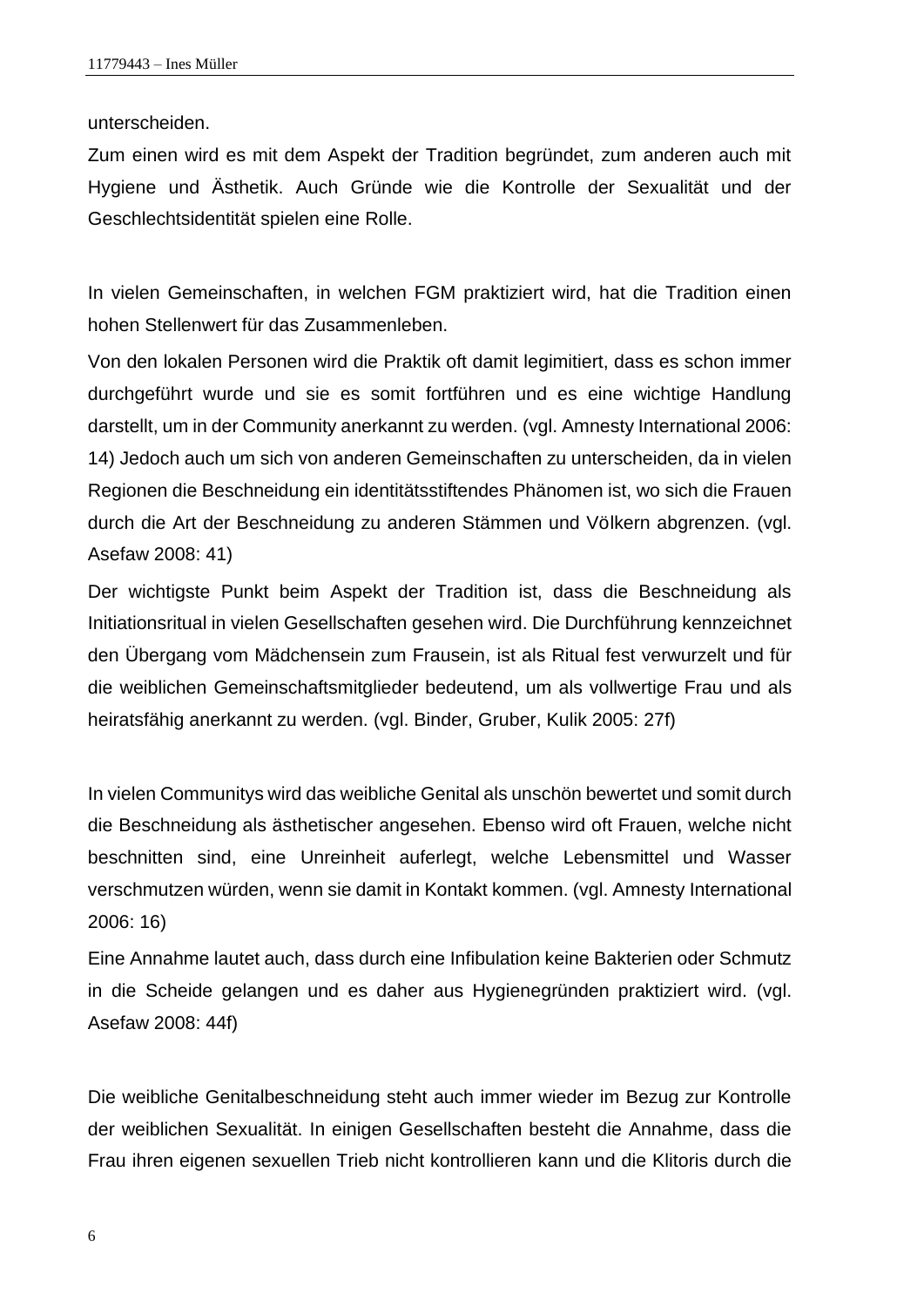Reibung mit der Kleidung in ständiger Erregung steht, somit wird FGM vollzogen, um die Lust der Frau zu unterbinden. (vgl. Binder, Gruber, Kulik 2005: 26) Hier spielt auch die Wichtigkeit der Jungfräulichkeit eine Rolle. Wenn an einer Frau die stärkste Form der Beschneidung, die Infibulation, durchgeführt wurde, haben die Männer den Beweis, dass sie noch keine anderen sexuellen Beziehungen eingegangen sind. (vgl. Asefaw 2008: 38f)

In einigen Kulturen herrscht auch der Glaube, dass die Schamlippen einer Frau etwas männliches darstellen und die Klitoris zu einem Penis heranwachsen kann und führen deshalb die Beschneidung durch, damit die Frauen ihre Weiblichkeit behalten. (vgl. Backhaus 2013)

Ebenso ist die Auffassung, dass durch die Praktik, die Fruchtbarkeit gesteigert wird, eine Begründung in manchen Gebieten. (vgl. Binder, Gruber, Kulik 2005: 28) Noch dazu kommt der Mythos, welcher oft in Gemeinschaften herrscht, dass die Klitoris etwas Gefährliches ist und somit Kinder bei der Geburt, aber auch Männer sie nicht berühren dürfen, da sie sich sonst verletzen, es unfruchtbar macht oder sie daran sterben würden. (Groll, Mandl, Tadic 2016: 4 und Amnesty International 2006: 16)

Die Praktik hat trotz vieler Annahmen jedoch nur wenig mit religiösen Hintergründen zu tun. FGM wird in verschiedenen Glaubensrichtungen durchgeführt, im Christentum, Islam, Animismus aber auch Atheismus und anderen Religionen. (vgl. Groll, Mandl, Tadic 2016: 4)

In keiner religiösen Schrift kann eine konkrete Anordnung zur Durchführung dieser Praktik gefunden werden. (vgl. Kölling 2008: 19)

## <span id="page-12-0"></span>**3.4 Folgen**

Die Praktik hat viele Folgen für die Mädchen und Frauen.

Zum einen ist sie mit Schmerzen und Blutungen verbunden. Der Verlust an zu viel Blut oder Infektionen im Heilungsprozess können zum Tod führen.

Wenn beim Eingriff versehentlich ebenfalls die Harnröhre verletzt wird, kann dies auch eine Inkontinenz hervorrufen. Ebenso vermeiden die Mädchen oft das Trinken, da ihnen das Wasserlassen Schmerzen an der Wunde bereitet.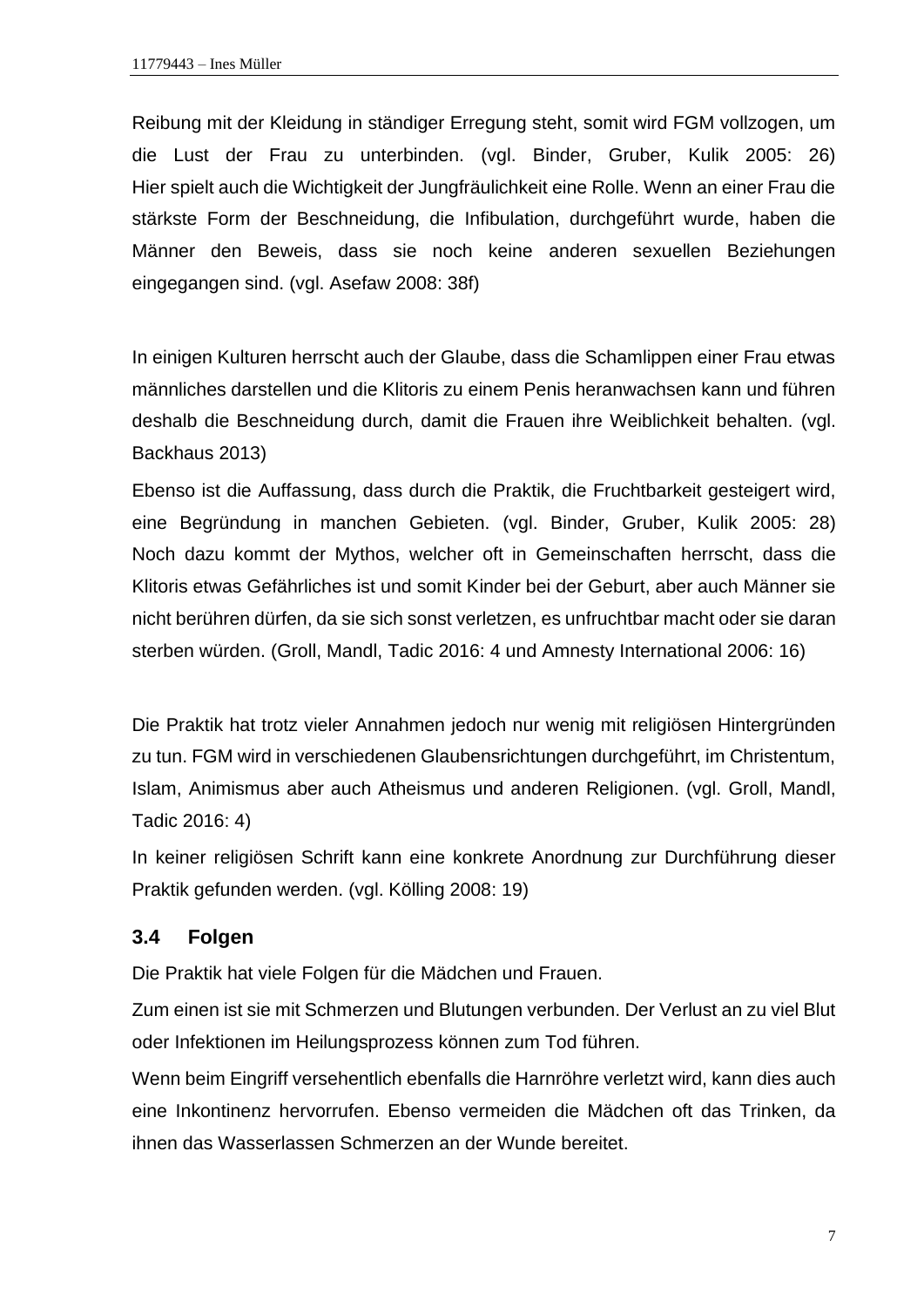Auch die Menstruation stellt vor allem für Frauen an denen eine Infibulation durchgeführt wurde ein Problem dar, da das Blut nur langsam abfließen kann und sich im Inneren staut.

Auch kommt es immer wieder zu Komplikationen bei der Verheilung der Wunde, die wiederum Schmerzen mit sich ziehen.

Zudem sind die Frauen und Mädchen mit psychischen Folgeerscheinungen konfrontiert. Für viele ist es ein traumatisches Erlebnis, welches sie ein Leben lang begleitet, was sich in Albträume, Panikattacken oder Depressionen äußert. Ebenfalls bringt die Beschneidung auch Vertrauensverlust mit sich, indem die Mädchen merken, dass ihre Bezugspersonen, Mütter, Großmütter oder Nachbarinnen der Praktik an dem Kind zustimmen oder sogar mitwirken.

Der Eingriff schränkt die Frauen auch in ihrer Sexualität ein. Sexuelle Begegnungen können für Betroffene sehr schmerzvoll sein, weitergehend reduziert sich das Lustempfinden oder verschwindet gänzlich. Bei der schlimmsten Form von FGM müssen die Männer die Vagina der Frau erst aufschneiden um in sie eindringen zu können, dies ist wieder mit Komplikationen, wie Schmerzen, Blutverlust und Infektionen verbunden.

Ähnlich ist es auch bei der Entbindung. Durch die infibulierte Scheide kann sich der Geburtskanal nicht weit genug öffnen, dies kann Schäden am Kind verursachen. Weiters muss die Vagina wieder geöffnet werden. (vgl. Bauer, Hulverscheidt o.J.: 67ff)

#### <span id="page-13-0"></span>**3.5 Rechtliche Grundlagen**

In den meisten Ländern, in welchen die weibliche Genitalbeschneidung praktiziert wird, wurden von der Regierung rechtliche Grundlagen geschaffen, um es zu verbieten und zu bestrafen.

Lediglich in manchen Staaten gibt es noch keine konkreten Gesetze, dazu gehört Liberia, Mali, Sierra Leone sowie Teile von Somalia.

Weiters gibt es internationale Abkommen, welche FGM in Strafe stellen. Dies sind die Frauenrechtskonvention, die Allgemeine Erklärung der Menschenrechte und die Kinderrechtskonvention. (vgl. Bundeszentrale für politische Bildung 2019: URL8)

In Österreich wird die weibliche Genitalbeschneidung als schwere Körperverletzung eingestuft und somit auch als solche bestraft. Ein weiteres Gesetz legt auf, dass in die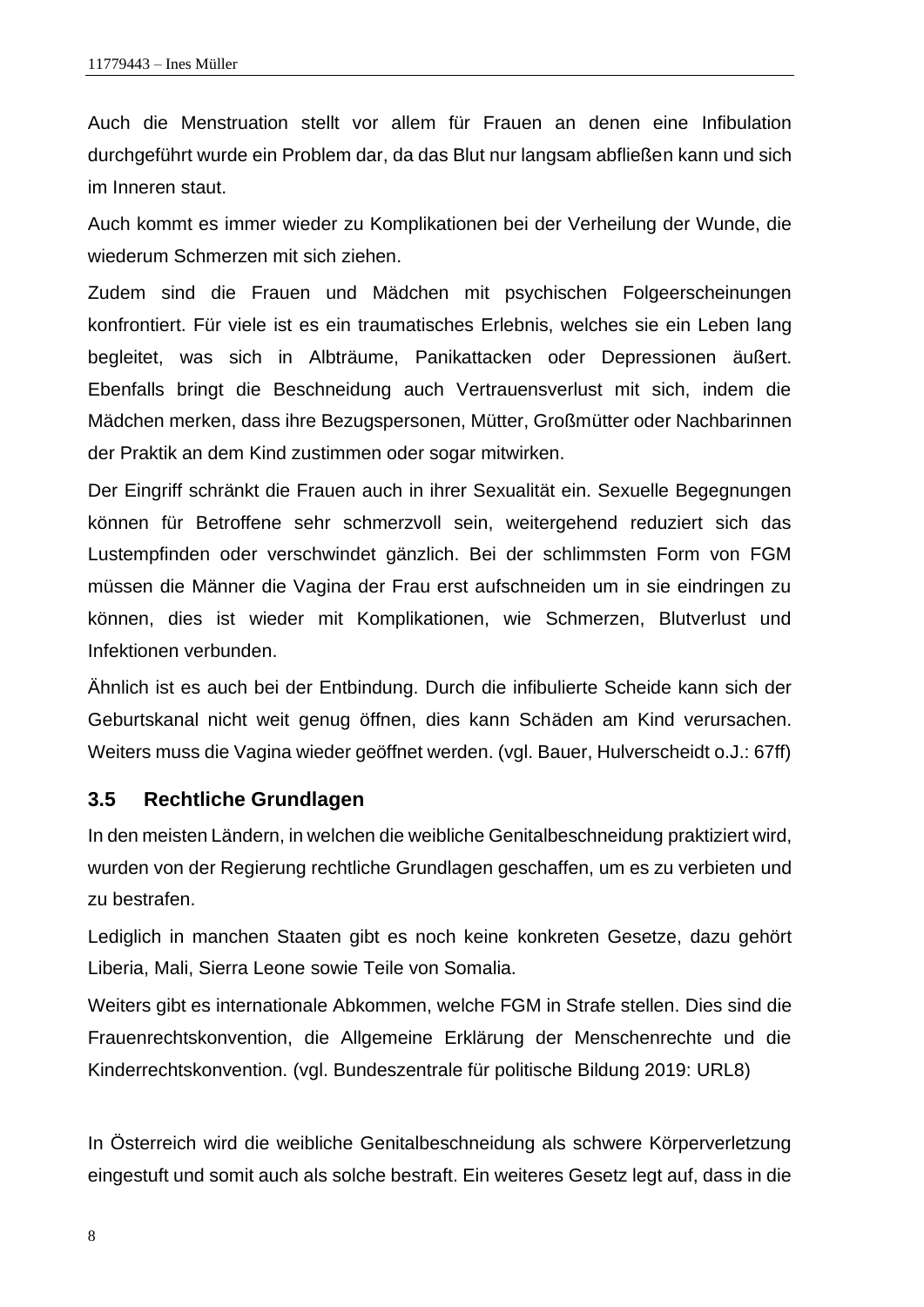Beschneidung nicht eingewilligt werden kann, weder durch die Eltern, noch durch die Betroffenen selbst.

2012 wurde ein Gesetz erlassen, welches auch die Durchführung von FGM in einem anderen Land vergeltet, wenn "a) Täter od. Opfer Österreicher sind oder ihren gewöhnlichen Aufenthalt im Inland haben, b) durch die Tat sonstige österreichische Interessen verletzt worden sind oder c) der Täter zur Zeit der Tat Ausländer war, sich in Österreich aufhält und nicht ausgeliefert werden kann." (Kija Salzburg 2017: o.S.) Ärztliches Personal ist ebenso verpflichtet, Verdachtsfälle zu melden.

In Österreich ist die weibliche Genitalbeschneidung auch ein Grund um Asyl gewährt zu bekommen. (vgl. Kija Salzburg 2017: o.S.)

## <span id="page-14-0"></span>**4 Begrifflichkeiten**

In der Auseinandersetzung mit der Tradition kommen viele verschiedene Bezeichnungen auf. Im Deutschen wird meistens von der weiblichen (Genital)verstümmelung oder der weiblichen (Genital)beschneidung gesprochen, in der englischen Sprache von female genital mutilation (FGM), female genital surgery, female circumcision oder female genital cutting.

Für diese Arbeit wurde sich bewusst für die Bezeichnung "weibliche Genitalbeschneidung" entschieden, da diese eine neutrale Konnotation aufweist, auch wenn die Aktivistin Waris Dirie in ihrem Buch "Schmerzenskinder" (2015) anmerkt, dass der Begriff "Beschneidung" für viele Personen die Praktik verharmlost. (vgl. Dirie 2015: 12f)

Ebenso wird die Abkürzung "FGM" der englischen Bezeichnung "Female Genitale Mutilation" verwendet, da diese auch im deutschen Sprachgebrauch für diese Praktik eingesetzt wird.

Die Frauenrechtsorganisation TERRE DES FEMMES veröffentlichte eine Stellungnahme und Erklärung zu den Begrifflichkeiten. Aus dieser geht hervor, dass der Begriff "Genitalverstümmelung" von afrikanischen Aktivistinnen eingebracht wurde, um aufzuzeigen, dass sich die Praktik gänzlich von der Beschneidung des Mannes unterscheidet und es nicht damit gleichzustellen ist. TERRE DES FEMMES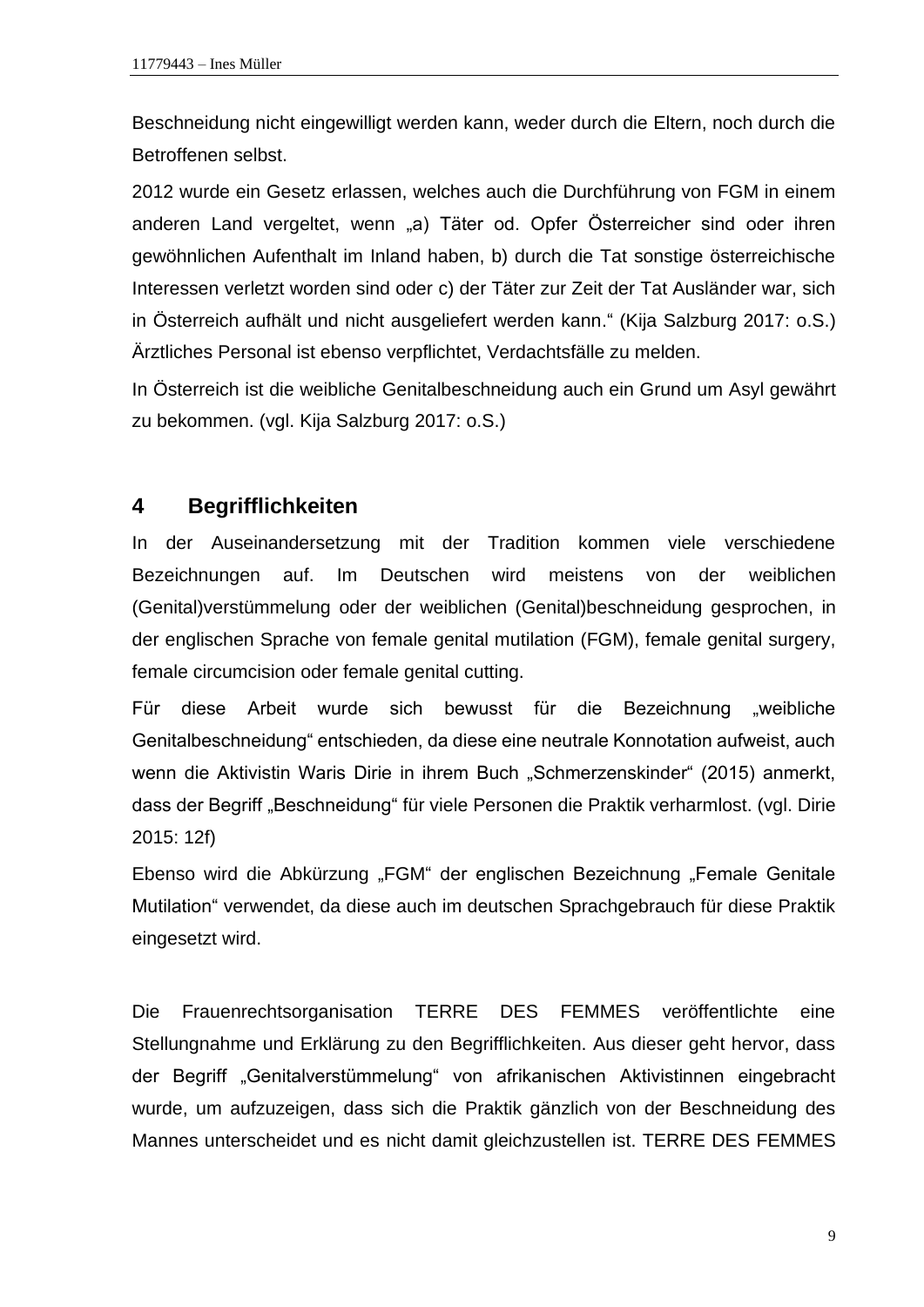steht dafür ein, dass dieser Begriff auch in der Öffentlichkeit verwendet wird, um die Praktik nicht zu bagatellisieren.

Trotzdem empfiehlt die Organisation, beim Kontakt mit betroffenen Frauen das Wort "Beschneidung" zu verwenden, um eine Stigmatisierung zu verhindern und die Würde der Frauen nicht zu verletzen. (vgl. TERRE DES FEMMES o.J.: 1)

In den Interviews mit den Organisationen und Personen wurde auch auf die Bezeichnungen eingegangen, welche sie bevorzugen, aber ebenso ob es Begriffe gibt, die sie ablehnen.

Natalie Plhak, von der Österreichischen Plattform gegen weibliche Genitalverstümmelung, erklärte im Gespräch, dass sich die Plattform an die Empfehlung von TERRE DES FEMMES hält und im öffentlichen und politischen Diskurs "Genitalverstümmelung", aber auch "FGM" benutzt, um Aufsehen und Bewusstsein zu erlangen, jedoch in der Arbeit mit betroffenen Mädchen und Frauen "Beschneidung" verwenden, um die Gefahr einer Retraumatisierung zu umgehen. In der politischen Arbeit hält die Plattform die Bezeichnung "Genitalbeschneidung" jedoch als verharmlosend.

Kerstin Bohner, vom Roten Kreuz, berichtete, dass sie meistens von "weiblicher Genitalverstümmelung" sprechen, aus dem Grund, da der Fördergeber, der Österreichische Integrationsfonds, diesen Begriff verwendet. In der Öffentlichkeitsarbeit wird ebenfalls das Wort "Verstümmelung" eingesetzt, um zu sensibilisieren. In internen Gesprächen wird auch von "FGM" gesprochen. Aufgrund einer sensibleren Sprechweise, benutzen sie in der direkten Ansprache zu Betroffenen eher "Beschneidung".

Marion Burger, von der Caritas, erläuterte im Interview, dass sie mit ihren lokalen Partnerorganisationen den englischen Begriff "FGM" verwenden. Im Zusammenhang mit Projektinformationen und Bewusstseinsbildung in der Öffentlichkeit benutzen sie in Österreich die Bezeichnung "FGM" oder auch "Beschneidung".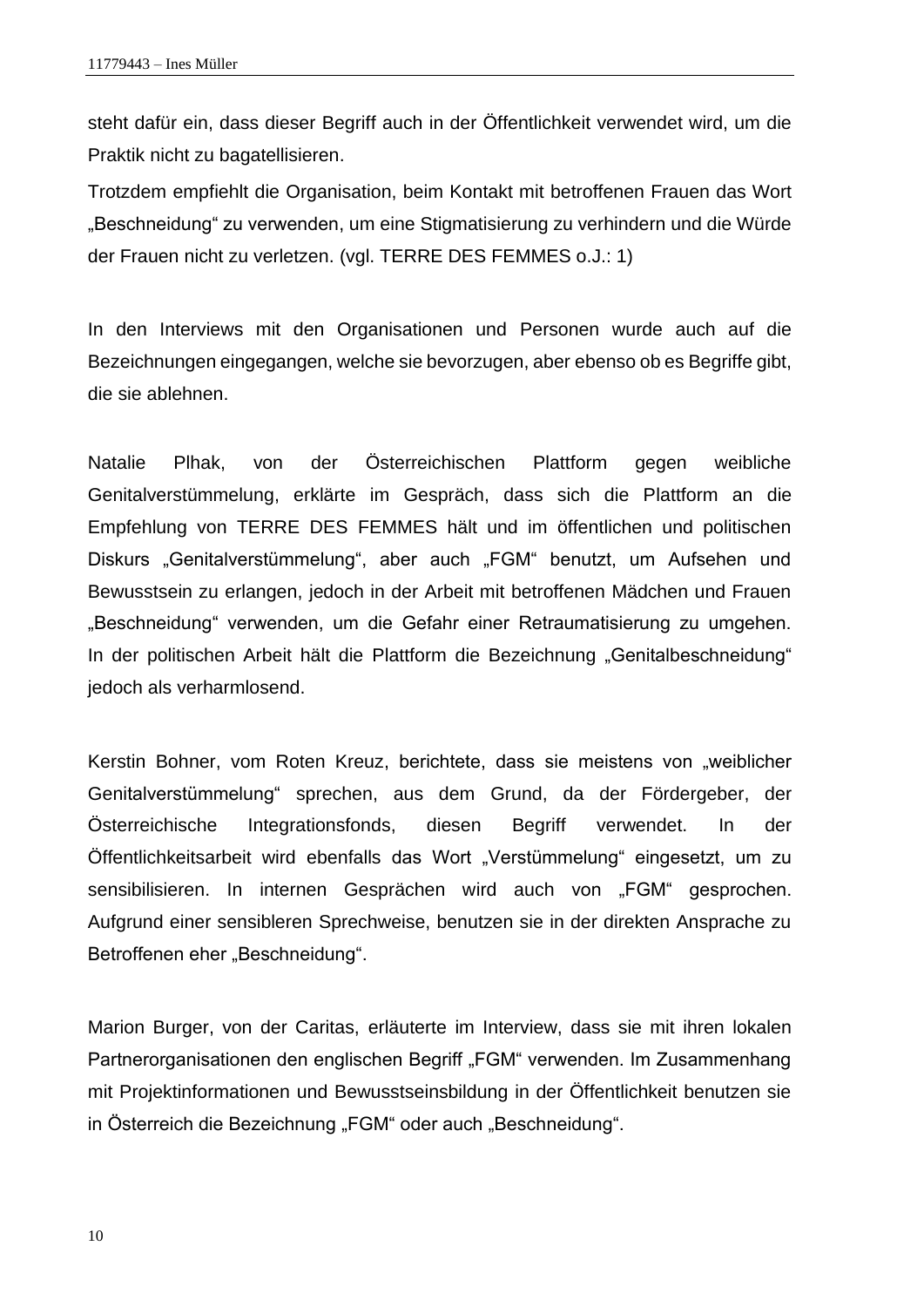Marion Burger selbst verwendet aber auch "weibliche Genitalverstümmelung", da diese Bezeichnung für sie klarer ausdrückt, dass es sich um keine medizinisch notwendige Praktik handelt.

AMREF Austrias Chairman Dr. Walter Schmidjell bevorzugt im Deutschen die Bezeichnung "weibliche Genitalverstümmelung". Auch seine Mitarbeiterin Anneliese Geissler verwendet diesen und legt dar, dass für sie der Begriff "Beschneidung" ohne zusätzliche Erklärung für dieses Phänomen zu wenig aussagekräftig ist.

Daniela Diesner, feministische Aktivistin, verwendet ebenso die Begriffe "FGM" oder "weibliche Genitalverstümmelung".

Die Interviews mit Hadis Etenesh von der African Women Organization in Wien und der kenianischen Aktivistin Nice Nailantei Leng'ete wurde in der englischen Sprache durchgeführt. Beide sprechen von "female genital mutilation" oder der Abkürzung "FGM".

## <span id="page-16-0"></span>**5 Stimmen von Organisationen und Personen**

Im Folgenden werden Stimmen von Organisationen und Personen, welche gegen die weibliche Genitalbeschneidung vorgehen, dargelegt und vorgestellt.

## <span id="page-16-1"></span>**5.1 Österreichische Plattform gegen weibliche Genitalverstümmelung**

Um über die Österreichische Plattform gegen weibliche Genitalverstümmelung mehr zu erfahren wurde ein Gespräch mit der Mitarbeiterin Natalie Plhak geführt (nähere Details zum Interview befinden sich im Anhang).

#### <span id="page-16-2"></span>**5.1.1 Entstehung**

Die Plattform wurde von Petra Bayr, einer Nationalratsabgeordneten der Sozialdemokratischen Partei Österreichs, im Jahr 2003 gegründet. Natalie Plhak erklärte, dass in diesem Jahr die Politikerin eine Konferenz des "Inter-African Committee" besuchte. Dieses Komitee ist eine afrikanische Organisation, welche sich gegen schädliche Praktiken einsetzt. Bei jener Konferenz wurde eine neue Deklaration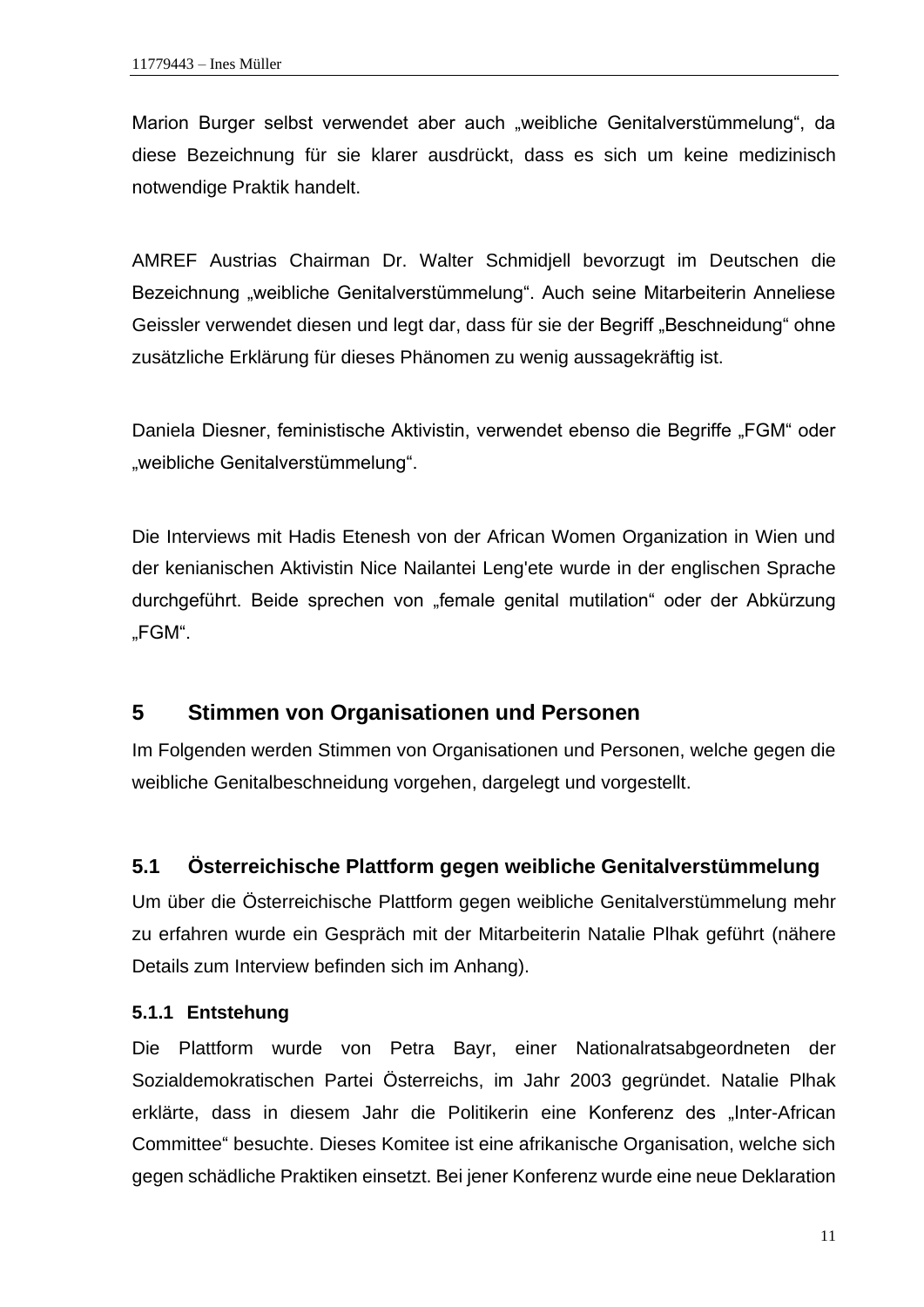verabschiedet, die null Toleranz für die Praxis von weiblicher Genitalbeschneidung äußert. Ebenso wurde in diesem Zusammenkommen der 6. Februar als internationaler Tag gegen FGM bestimmt.

Durch die vielen Eindrücke in Bezug auf das Thema dieser Begegnung, wollte sich Petra Bayr ab diesem Zeitpunkt auch in Österreich dagegen einsetzen und entschloss sich, die Plattform zu gründen.

#### <span id="page-17-0"></span>**5.1.2 Angebot**

Die Plattform setzt sich fast ausschließlich auf politischer Ebene gegen die weibliche Genitalbeschneidung ein.

Die Plattform sieht sich "als Ermöglicher oder als Bühne für Austausch". Sie bietet ein Netzwerk für Organisationen aus Wien, aber auch für ganz Österreich und über die Landesgrenzen hinaus. Über die Plattform können sich die Organisationen miteinander verbinden, austauschen und in Kontakt treten um gemeinsam gegen FGM vorzugehen.

Die Plattform führt weder Projekte durch, noch vergibt oder beantragt sie Förderungen.

### <span id="page-17-1"></span>**5.1.3 Ziele**

Die Interviewpartnerin, welche die Plattform vertritt, erläuterte deren Ziele. Diese sieht sie zum einen in der Vernetzung der Akteure und Akteurinnen, welche mit dem Thema FGM arbeiten. Zum anderen sehen sie sich als Sprachrohr dieser, welche sie im politischen Kontext vertreten.

Eine weitere Absicht der Plattform ist es die österreichische Gesellschaft auf dieses Thema aufmerksam zu machen und sie zu informieren.

## <span id="page-17-2"></span>**5.1.4 Erfolgsgeschichten**

Natalie Plhak sieht die Erfolge in diversen Veranstaltungen, die sie in Kooperation mit anderen Organisationen verwirklichten, in denen sie Bewusstsein in unterschiedlichen Gruppen bezüglich der Praktik schafften. Sie berichtete von einer Veranstaltung im Parlament für Elementarpädagoginnen und -pädagogen. Es wurden Informationen weitergegeben, was zu tun ist, wenn der Verdacht aufkommt, dass ein Kind beschnitten werden soll oder was die Anzeichen dafür sein können.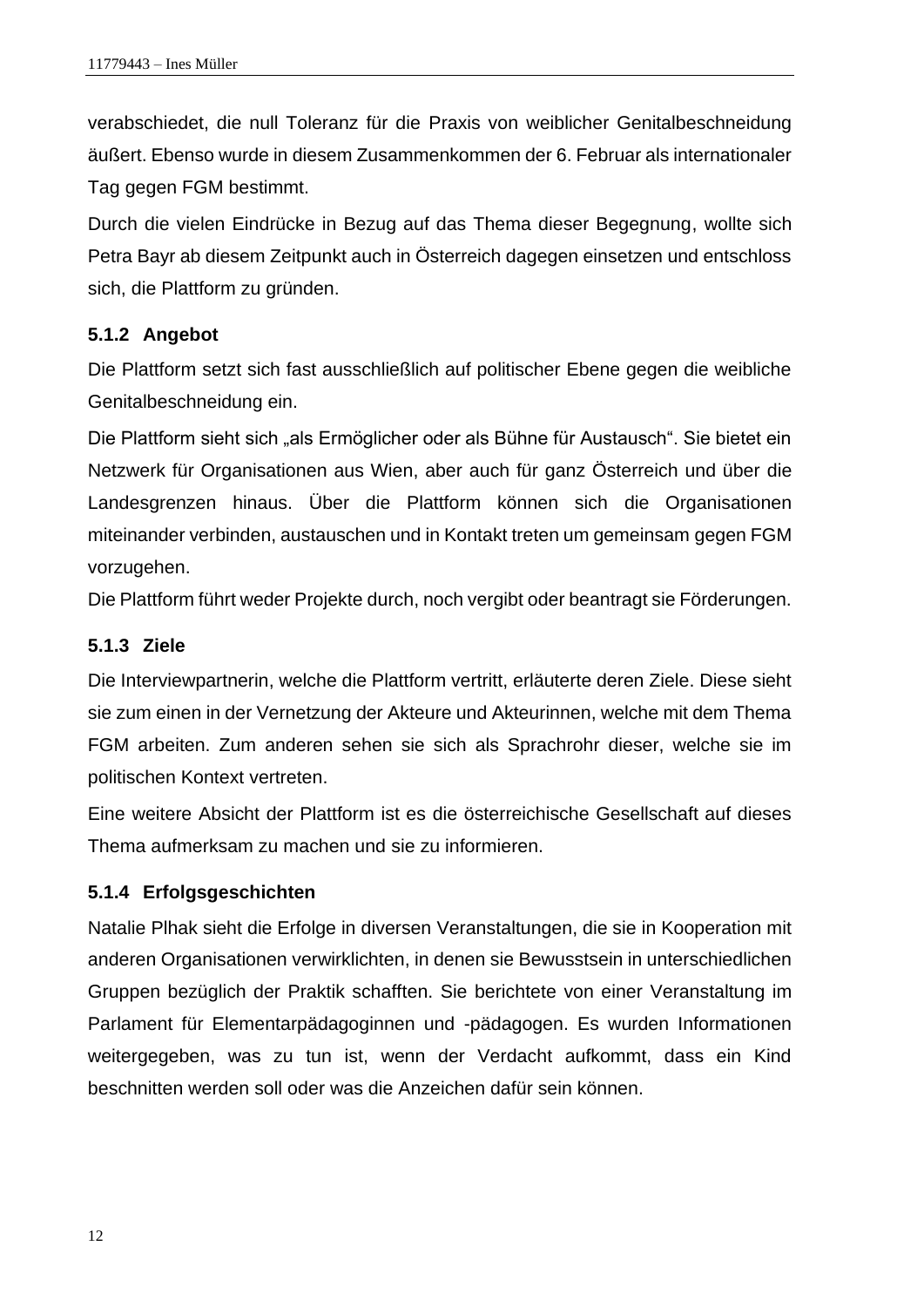Sie erzählte auch über eine Veranstaltung am Uni Campus, welche vor den Sommermonaten und der Ferienzeit stattgefunden hat, da es üblich ist, dass in den Ferien an den Mädchen im Heimaturlaub FGM vollzogen wird. Dabei wurde ein Mann eingeladen, der unter Einbindung religiöser Aspekte erklärte, wieso die Beschneidung an Frauen nicht notwendig ist.

Ebenso wurden Gynäkologinnen und Gynäkologen aus Großbritannien eingeladen, welche Fortbildungen für österreichische Ärzte und Ärztinnen der Frauengesundheit anboten, wie eine Rekonstruktion der weiblichen Genitalien nach einer Beschneidung durchgeführt werden kann.

Die Plattform veranstaltet auch jährlich am 6. Februar eine Pressekonferenz und bringt somit das Thema in die Öffentlichkeit, auch immer mit dem Ziel, dass österreichische Medien darüber berichten und dass die Regierung mehr Förderungen für die Entwicklungszusammenarbeit und Frauengesundheit zur Vorbeugung bereitstellt.

#### <span id="page-18-0"></span>**5.1.5 Kommunikation**

Auf der Plattform werden regelmäßig informelle Treffen angeboten, in denen ein Austausch untereinander stattfindet.

Die Mitglieder und Organisationen treten meistens über ihre eigenen Medien selbständig in Kontakt.

Über die Plattform hinweg tritt Petra Bayr in der Öffentlichkeit als Sprecherin auf.

Für Konferenzen oder ähnliche Zusammentreffen fehlen ihr die Ressourcen.

## <span id="page-18-1"></span>**5.2 Österreichisches Rotes Kreuz**

Das Rote Kreuz beziehungsweise der Rote Halbmond ist weltweit vertreten. Die Organisation beschäftigt sowohl hauptberufliche Mitarbeiter und Mitarbeiterinnen als auch ehrenamtliche.

Das Österreichische Rote Kreuz widmet sich Rettungs- und Krankentransporten, dem Gesundheits- und Sozialbereich, Blutspendedienste, der Katastrophenhilfe, der Entwicklungszusammenarbeit, Suchdiensten und Aus- und Fortbildungen. (vgl. Österreichisches Rotes Kreuz 2020: URL1)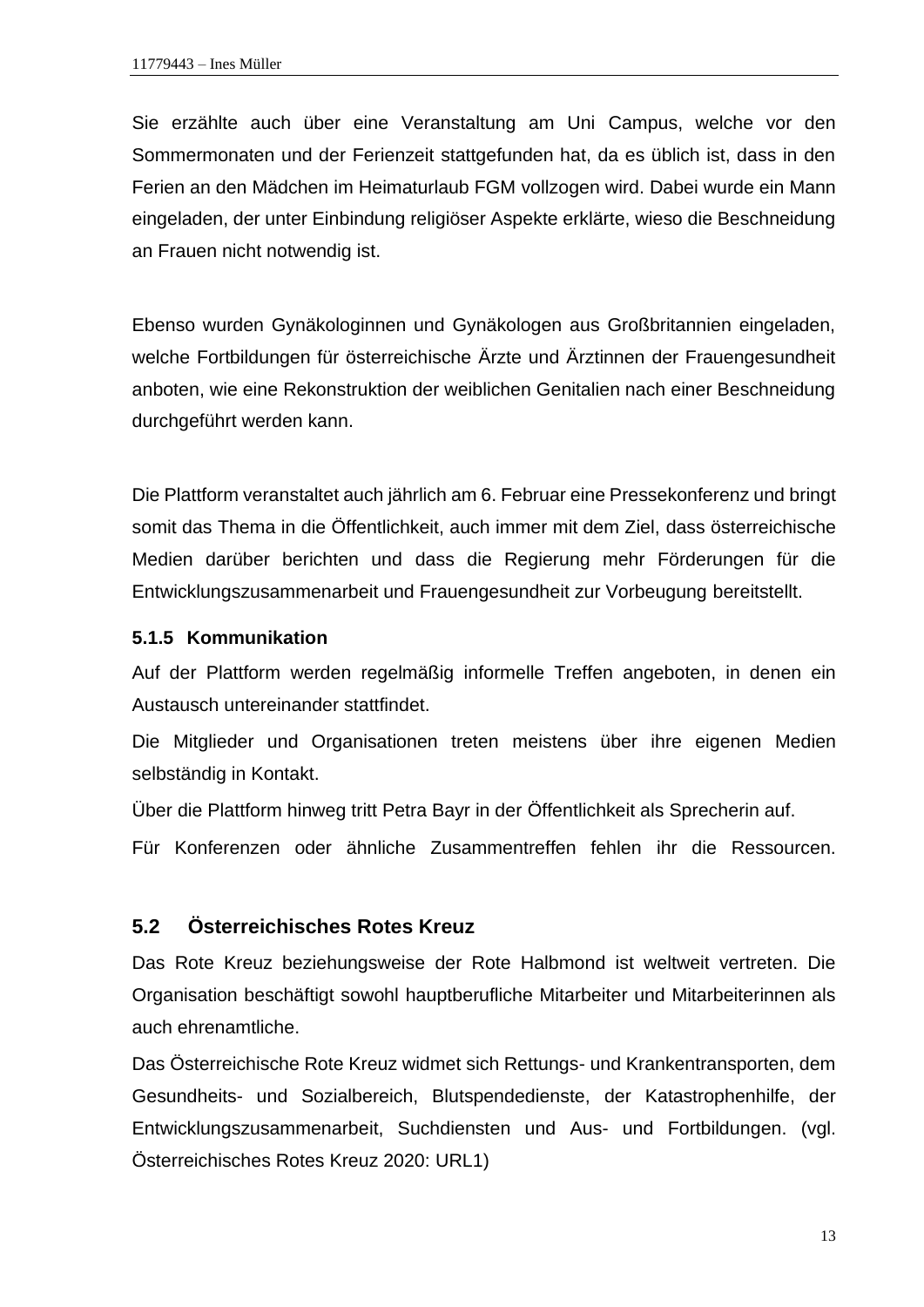Somit leitet das Österreichische Rote Kreuz unter anderem das Projekt "WomEn CARE" in Österreich sowie eines in Äthiopien unter dem Namen "Selbstermächtigung von Frauen und gerechter Zugang zur Gesundheitsversorgung" in welchem die weibliche Genitalbeschneidung Thema ist.

Um mehr über das in Österreich durchgeführte Projekt gegen FGM zu erfahren wurde im Zuge der Forschung ein Interview mit Frau Kerstin Bohner, der Projektkoordinatorin, geführt (nähere Details zum Interview befinden sich im Anhang).

#### <span id="page-19-0"></span>**5.2.1 Entstehung**

Das Projekt hat 2020 begonnen und ist im Sonderauftrag des Österreichischen Integrationsfonds entstanden. Der Österreichische Integrationsfonds nimmt unter anderem die Gewalt an Frauen im Kontext von Integration und Migration in den Blick und somit stellt auch die weibliche Genitalbeschneidung ein Thema dar. Das Projekt wird deshalb auch zu hundert Prozent vom Österreichischen Integrationsfonds finanziell übernommen, was dennoch ungewöhnlich ist da die Organisationen eigentlich immer auch einen gewissen Eigenanteil für das Projekt besitzen, berichtete Bohner. Neben dem Roten Kreuz gibt es noch weitere Organisationen, die gegen FGM arbeiten, welche im Auftrag des Österreichischen Integrationsfonds stehen.

#### <span id="page-19-1"></span>**5.2.2 Angebot**

Das Projekt "WomEn CARE", welches mit seinen Großbuchstaben die Silbe "WE CARE" ergibt, arbeitet mit Workshops zur Aufklärung und Prävention von FGM und bietet Anlaufstellen für Beratung in ganz Österreich für betroffene Frauen, aber auch Männer und verschiedene Berufsgruppen.

Dem Roten Kreuz ist es demnach auch wichtig, über das gesamte Österreich zu arbeiten und nicht nur in den Regionen, wo es schon Angebote gibt. Zu den wichtigsten Aspekten ihrer Arbeit zählen sie das Beratungs- und Workshopangebot für betroffene und gefährdete Frauen.

Weiters hat auch eine Multiplikatoren- und Multiplikatorinnenschulung für verschiedene Berufsgruppen hohe Bedeutung im Projekt. Dabei werden Berufsgruppen, die mit von FGM betroffenen Menschen in ihrer Arbeit in Kontakt kommen könnten, in das Thema rund um die weibliche Genitalbeschneidung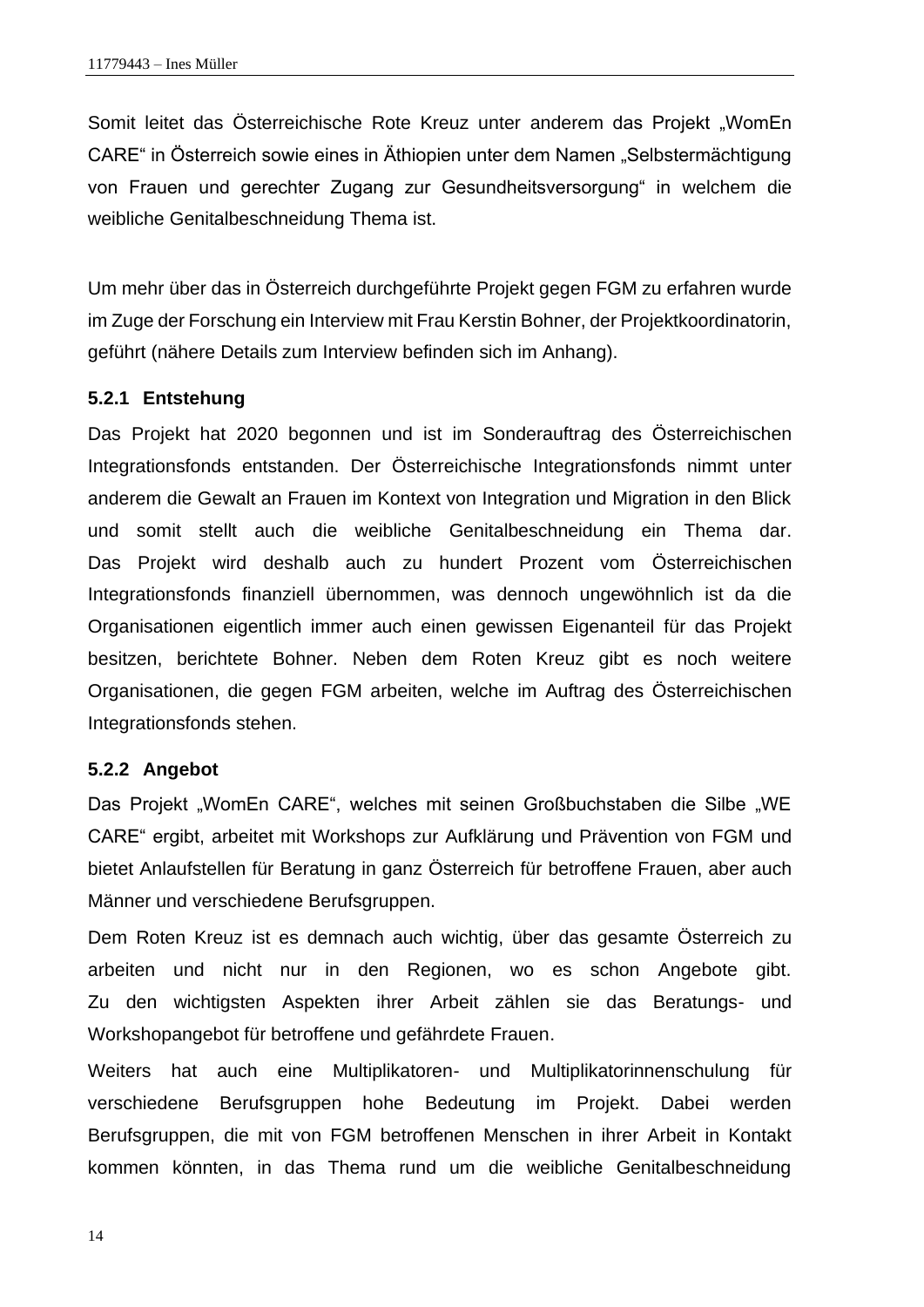eingeführt und auch sensibilisiert. Nach Bohner wird dieses Angebot, aufgrund der hohen Zuwanderungszahlen, in der aktuellen Zeit immer bedeutsamer. Zu den unterschiedlichen Berufen gehören Pädagogen und Pädagoginnen, Ärzte und Ärztinnen, Sozialarbeiter und -arbeiterinnen und Pflegepersonal.

Neben der Ausbildung der erwähnten Beschäftigungsgruppen werden auch Personen aus den mit FGM konfrontierten Gemeinschaften zu Multiplikatoren und Multiplikatorinnen geschult, um in der Community anschließend selbst Arbeit zur Sensibilisierung und Aufklärung zu leisten.

Männer werden ebenso in den Projektverlauf integriert, damit auch sie über das Thema mehr erfahren.

#### <span id="page-20-0"></span>**5.2.3 Ziele**

Kerstin Bohner denkt, dass das Projekt primär das Ziel zur Sensibilisierung der Öffentlichkeit inne hat. Bei diesem Prozess spielen auch die ausgebildeten Multiplikatoren und Multiplikatorinnen eine wichtige Rolle um im Kontakt mit betroffenen oder gefährdeten Frauen richtig agieren zu können. Einer der Hauptgründe des Projekts ist somit, ein Bewusstsein für das Thema bei der österreichischen Gesellschaft zu schaffen.

Ebenfalls haben die Beratung und die Workshops eine große Bedeutung für die Frauen, um sich untereinander austauschen zu können und Rat und Beistand zu erhalten.

#### <span id="page-20-1"></span>**5.2.4 Erfolgsgeschichten**

Kerstin Bohner erzählte von einem durchgeführten Workshop für Frauen, welchen eine Somalierin geleitet hat. Aufgrund der Herkunft der Leiterin, besuchten ihn viele somalische Frauen. Normalerweise wird in den ersten Einheiten oberflächlich über Frauengesundheit oder die Sexualität gesprochen, jedoch kam seitens der Teilnehmerinnen sofort das Thema der weiblichen Genitalbeschneidung auf und es wurde darüber diskutiert und sich ausgetauscht.

Anschließend blieb auch noch eine Frau in der Beratung und erzählte ihre Lebensgeschichte. Auf diese Frau hat sich das Angebot positiv ausgewirkt, da sie sich mit jemandem austauschen konnte.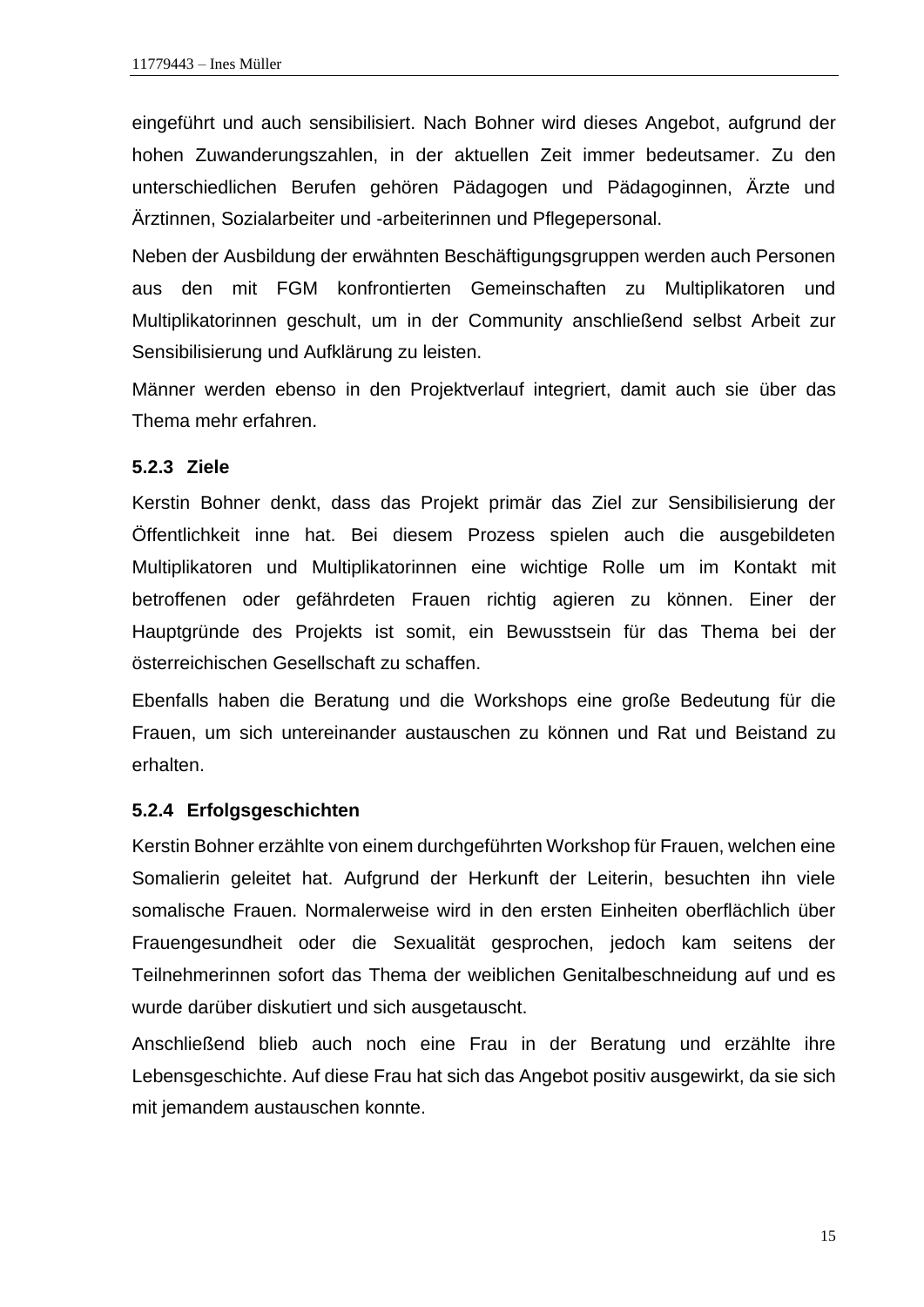Bei der Geschichte betonte Bohner auch, dass dieser Workshop wahrscheinlich solche Effekte hatte, weil ihn eine Frau aus der afrikanischen, somalischen Community geleitet hat.

#### <span id="page-21-0"></span>**5.2.5 Kommunikation**

Kommunikation hat im Projekt des Österreichischen Roten Kreuzes einen sehr hohen Stellenwert. Das Projekt findet innerhalb von fünf Landesverbänden statt. In der Steiermark, in Niederösterreich, Kärnten, Tirol und Vorarlberg. Demnach ist es wichtig, dass alle untereinander in Kontakt stehen und sich absprechen. Dafür steht Kerstin Bohner als Koordinatorin zur Verfügung, welche sich auch wiederum mit dem Fördergeber des Österreichischen Integrationsfonds abspricht und in ständigem Kontakt steht.

Ebenso ist zu erwähnen, dass die Kommunikation im Beratungs- und Workshopsetting eine entscheidende Rolle spielt, um auf die Bedürfnisse der Frauen einzugehen und einen vertrauten Rahmen zu gewährleisten.

Kerstin Bohner sprach auch die Dynamiken rund um die Workshops an. Sie meinte, dass vieles über Mundpropaganda läuft, indem sich mehrere Frauen absprechen den Workshop zu besuchen.

#### <span id="page-21-1"></span>**5.3 African Women Organization Wien**

Die African Women Organization ist eine Nichtregierungsorganisation, welche ihren Standort in Wien hat. Sie wurde 1996 von afrikanischen Frauen gegründet, welche aus verschiedenen Ländern Afrikas stammen. Sie ist ein Teil des Inter-African Committee und somit auch in Österreich vertreten. Ebenso ist sie Mitglied des FGM Netzwerkes von Europa.

Sie arbeitet im engen Kontakt mit anderen Nichtregierungsorganisationen, wie auch auf staatlicher Ebene.

Bei der Organisation kann jede Person Mitglied werden und somit bei ihrer Arbeit mitwirken.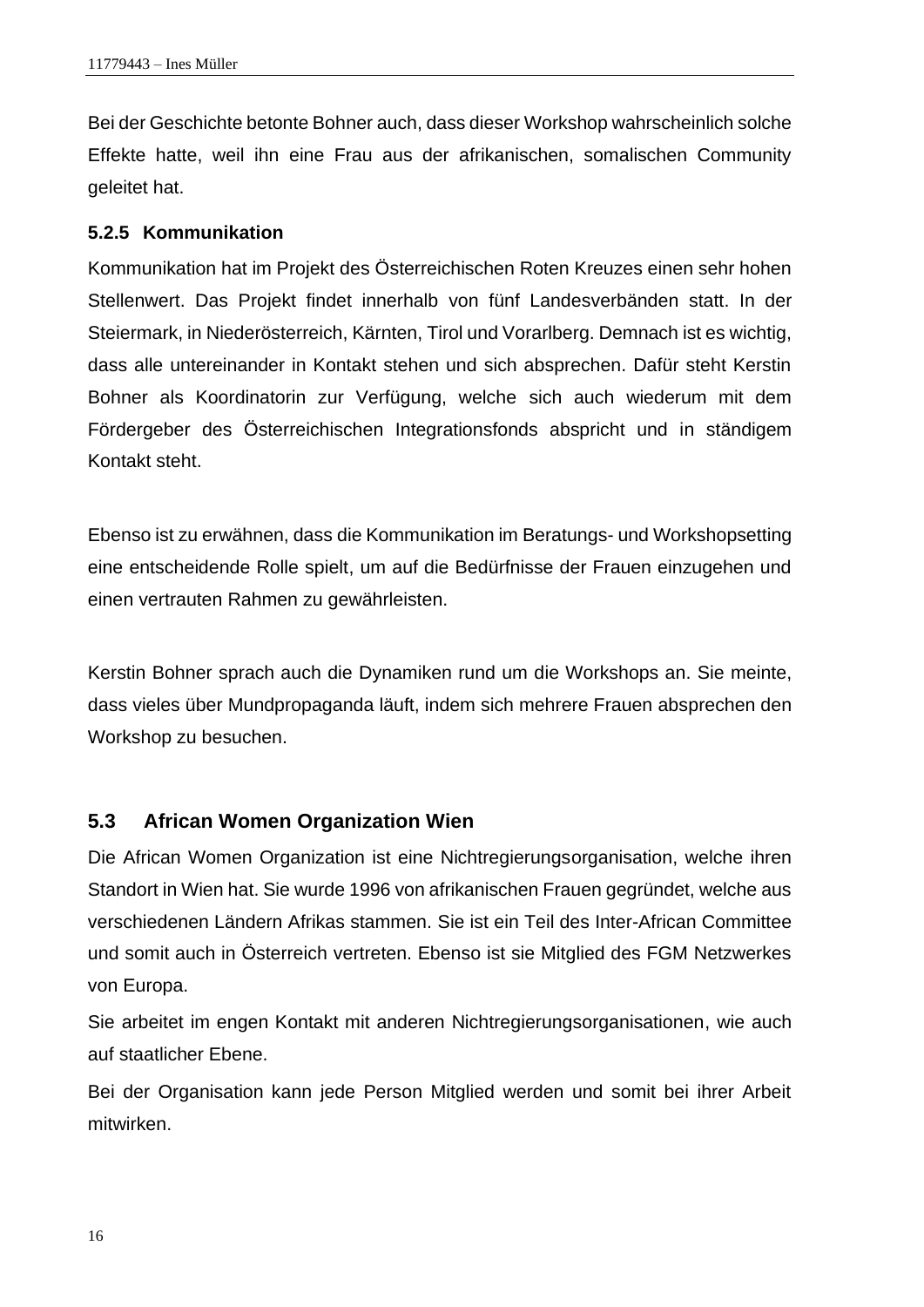Sie wird vom Staat Österreich, dem Bundesministerium und dem Bundeskanzleramt unterstützt. (vgl. African Women Organization Vienna 2020: URL2)

Im Zuge der Forschung wurde ein Interview mit Hadis Etenesh, der Leitungsperson der Organisation geführt (nähere Details zum Interview befinden sich im Anhang).

## <span id="page-22-0"></span>**5.3.1 Angebot**

Das Hauptaugenmerk der Organisation liegt auf der weiblichen Genitalbeschneidung. Zu einem ihrer Angebote, zählt die Beratung für Betroffene.

Weiters informiert sie die österreichische Gesellschaft und ihre Politik über die Praktik und wie sie in Österreich, in Bezug auf das Thema der Migration, vorkommt und welche Auswirkungen diese hat.

Ebenfalls führt sie Kampagnen durch, welche sich gegen gesundheitsschädliche Praktiken und Traditionen gegenüber Frauen und Kindern einsetzen.

Die Organisation sieht sich auch als Stärkung der Kommunikation und der Zusammenarbeit zwischen Österreich und dem europäischen FGM Netzwerk. (vgl. African Women Organization Vienna 2020: URL2)

Hadis Etenesh erzählte im Interview ebenfalls von verschiedenen Workshops mit Studenten, aber auch andere Berufsgruppen wie beispielsweise Polizisten und Polizistinnen oder Vertreter und Vertreterinnern von verschiedenen Religionen. Ebenso erwähnte sie, dass sie sich um geflüchtete Personen gleich nach der Ankunft in Österreich kümmern, indem sie diese zu den Behördengängen begleiten.

Ein weiteres Thema für die Organisation stellt die Integration von Frauen mit Migrationshintergrund in die österreichische Gesellschaft dar.

## <span id="page-22-1"></span>**5.3.2 Ziele**

Ziele der African Women Organization ist einerseits der Sensibilisierungsaspekt. Sie wollen darauf aufmerksam machen mit welchen Problemen Frauen in verschiedenen Gesellschaften und Kulturen konfrontiert sind. Daraufhin wird sich für ein Verständnis und eine Annäherung der unterschiedlichen Kulturen, sowie der Unterstützung von Migrantinnen bezüglich der Integration in Österreich, eingesetzt.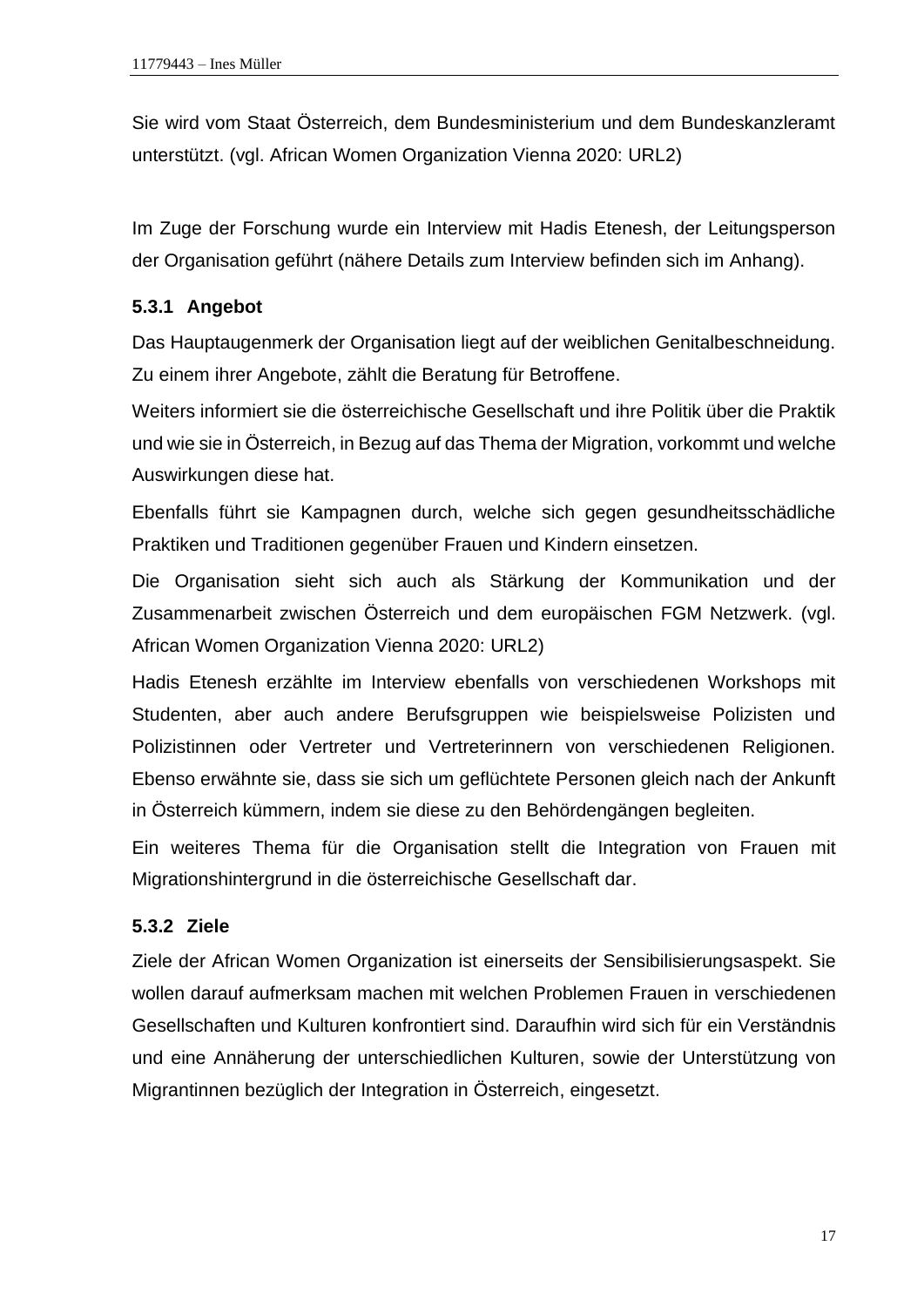Andererseits befindet die Organisation es jedoch auch für wichtig, dass Kulturen und Traditionen, welche keine negativen Auswirkungen aufweisen, bewahrt werden. (vgl. African Women Organization Vienna 2020: URL2)

Im Gespräch berichtete Etenesh, dass die Eliminierung und Prävention von FGM das Hauptziel der Organisation sei, dennoch wollen sie ebenso gegen Menschenhandel ankämpfen und geflüchtete Personen unterstützen.

#### <span id="page-23-0"></span>**5.3.3 Erfolgsgeschichten**

Frau Hadis Etenesh erzählte von den Erfolgen der Organisation. Als den größten Erfolg beschrieb sie die Diskussionen und Gespräche mit Männern über die weibliche Genitalbeschneidung. Diesen Aspekt nannte sie im Gespräch einen "Tabubruch". Die afrikanische Frauenorganisation bot demnach verschiedene Tagungen nur für Männer an.

Ebenso berichtete sie von einer Studie, welche die Anzahl der von FGM betroffenen Frauen in Österreich erforschte und somit nach langer Zeit Aufschluss brachte, wie viele Personen wirklich davon betroffen sind.

#### <span id="page-23-1"></span>**5.4 AMREF**

AMREF (African Medical and Research Foundation) ist eine Organisation, die sich seit über 50 Jahren in Afrika im medizinischen Bereich für eine adäquate Gesundheitsversorgung einsetzt. Sie ist die einzige internationale Organisation, welche ihren Hauptsitz in einem sogenannten "Entwicklungsland" hat, wo sie auch selbst intensiv tätig ist, nämlich in der Hauptstadt Kenias, Nairobi.

AMREF ist es wichtig, einheimische Personen auszubilden und weiters anzustellen. 97 Prozent der Mitarbeiter und Mitarbeiterinnen sind gebürtige Afrikaner und Afrikanerinnen.

Insgesamt gibt es zwölf Standorte der Organisation in Europa und Nordamerika. AMREF Austria wurde 1992 von Dr. Walter Schmidjell gegründet, welcher schon lange davor in Afrika vermehrt als Arzt tätig war. (vgl. AMREF Austria 2020a: URL3)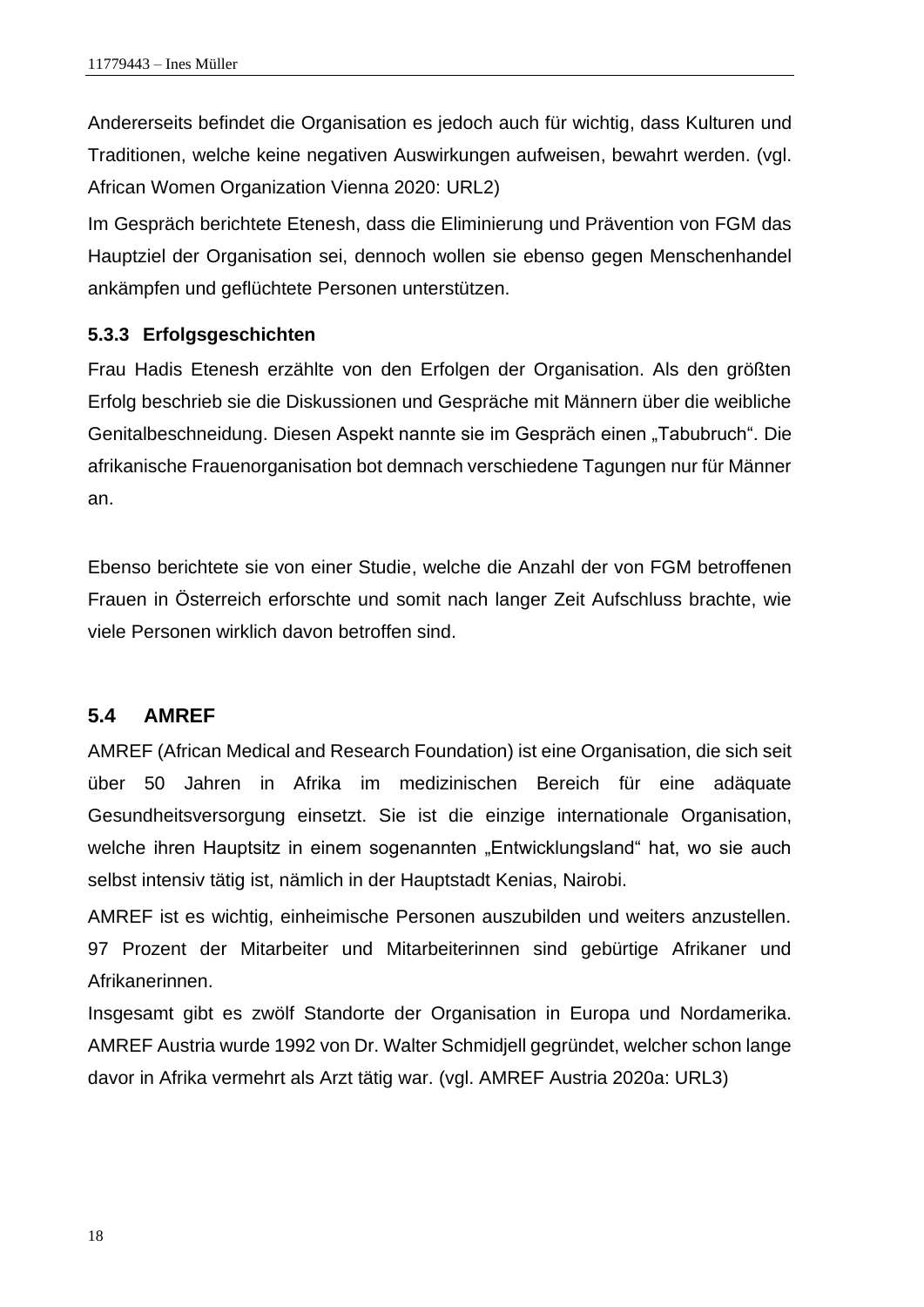AMREF stellt für diese Arbeit eine sehr interessante Organisation dar, da sie mit "Alternativen Übergangsriten" in der Massai Community gegen die Beschneidung bei Frauen vorgeht.

Für näheres Datenmaterial wurde mit dem Chairman Dr. Walter Schmidjell von AMREF Austria sowie der weiteren Mitarbeiterin Anneliese Geissler ein Interview durchgeführt (nähere Details zu den Interviews befinden sich im Anhang).

#### <span id="page-24-0"></span>**5.4.1 Entstehung**

Im Interview mit Dr. Walter Schmidjell berichtete er, dass sich AMREF seit zirka sieben Jahren gegen die weibliche Genitalbeschneidung in Afrika einsetzt.

Vor etwa fünf Jahren entstand das Konzept der Alternativen Übergangsriten. Diese Idee stammt von den weiblichen Mitarbeiterinnen der Organisation, da in den Gemeinschaften der Initiationsritus vom Mädchen zur Frau ein wichtiger Bestandteil im Lebenszyklus der weiblichen Bevölkerung darstellt. Der Auslöser dafür war die vermehrte Ablehnung der Praktik seitens der Frauen und Mütter vor Ort.

AMREF gilt als "Erfinder" dieser Vorgehensweise, jedoch übernehmen nach und nach auch andere Organisationen die Methode.

#### <span id="page-24-1"></span>**5.4.2 Angebot**

Wie schon erwähnt, arbeitet AMREF mit dem Konzept der Alternativen Übergangsriten. Die Organisation arbeitet unter dem Motto "Bildung ist die beste Beschneidung für Mädchen" (AMREF Austria 2019a, URL4).

Anfangs werden die Personen einer Community auf das Thema sensibilisiert. Dazu werden alle Mitglieder der Gemeinschaft, somit auch die Führungspersonen, wie die Stammesältesten, aber auch die Männer und Mädchen und Frauen selbst mit dem Thema vertraut gemacht.

Ebenso gibt es vor der Zeremonie ein Angebot für die Mädchen, welches sie drei Tage lang mit den Themen über Sexualität, AIDS und HIV sowie den Menschenrechten vertraut macht.

Danach kommt es zu dem gewohnten Fest der Initiation, mit all den traditionellen Bestandteilen, wie der Schlachtung von Ziegen oder Kühen.

Durch die Einführung des alternativen Rituales wird das wichtige Fest der Community und die Aufnahme der Mädchen zu den Frauen, bewahrt.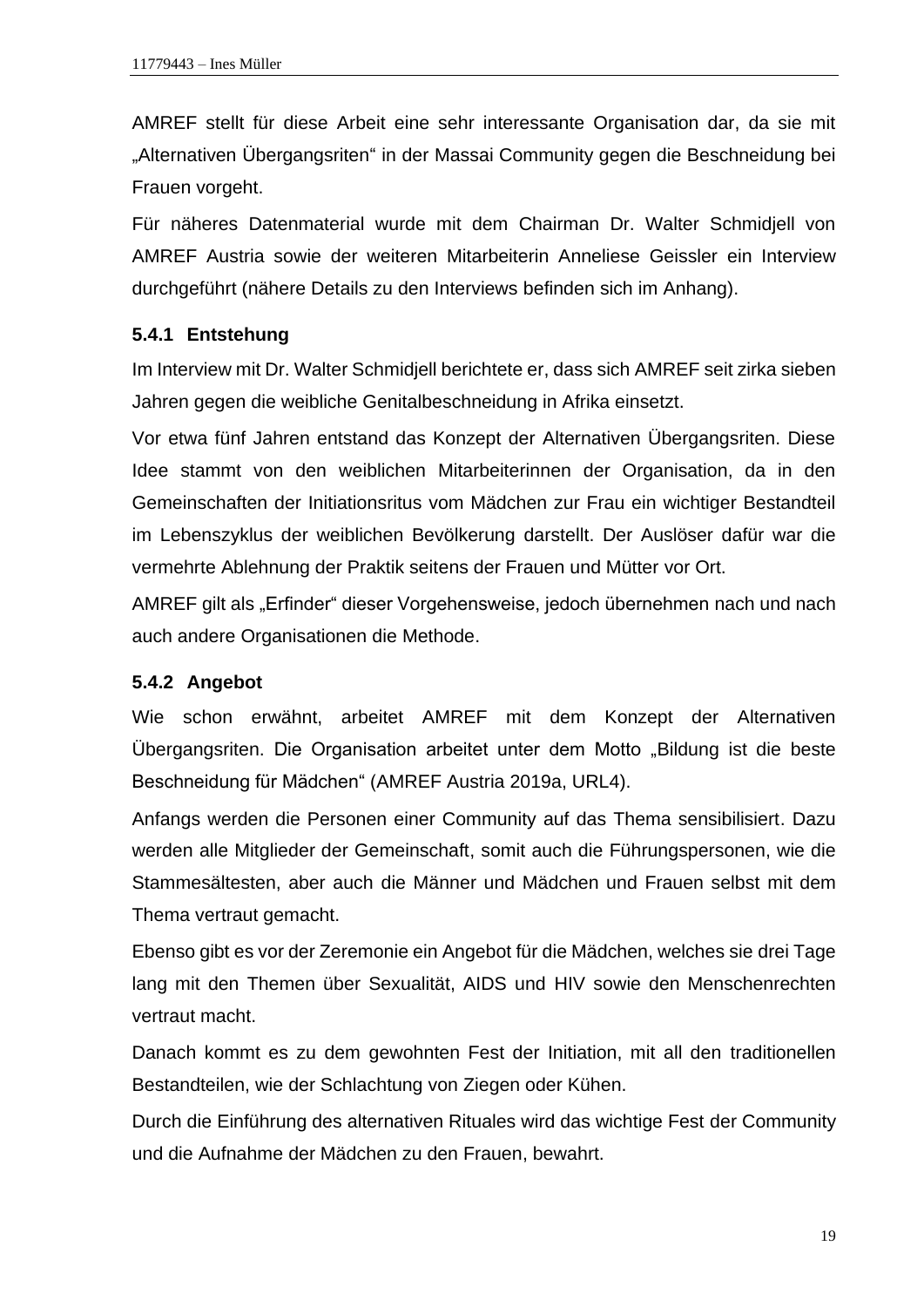Zusätzlich wird durch AMREF, in Kooperation mit den jeweiligen Regierungen, eine Umschulung von Beschneiderinnen zu Geburtshelferinnen angeboten. (vgl. AMREF Austria 2019a: URL4 und AMREF Austria 2020b: URL5)

Anneliese Geissler, die für AMREF Austria im Sekretariat arbeitet, sieht die Vorteile in der Durchführung des Konzeptes der Alternativen Übergangsriten in der Zusammenarbeit mit Personen, die in der lokalen Community viel Einfluss haben. Beschneiderinnen, Dorfälteste oder Männer stellen solche einflussreichen Mitglieder der Gemeinschaft dar. Mittels dieser Kooperation ist es einfacher für die gesamte Bevölkerung, die Änderung bezüglich der Tradition zu akzeptieren, da es von den für die Community bedeutsamen Personen vorgelebt wird, so die Meinung von der AMREF Mitarbeiterin.

#### <span id="page-25-0"></span>**5.4.3 Ziele**

Dr. Schmidjell erklärte die Ziele von der Arbeit mit den Alternativen Übergangsriten. Die Organisation will mit dieser Methode auch die Gemeinschaften erreichen, die in einer ländlichen Region leben und möchte damit auf die verschiedenen Mentalitäten der Communitys eingehen. Ebenso zielt sie auf eine enge Zusammenarbeit mit den Regierungen ab, um die Ausbildungen der Mitarbeiter und Mitarbeiterinnen zu gewährleisten.

Der Chairman von AMREF Austria ist davon überzeugt, das Ziel von AMREF, dass bis 2035 FGM nur mehr eine Randerscheinung darstellt, zu erreichen.

#### <span id="page-25-1"></span>**5.4.4 Erfolgsgeschichten**

Dr. Walter Schmidjell erzählte von den Erfolgen der Organisation in Bezug auf die weibliche Beschneidung. Er sieht den wesentlichen Erfolg schon vor dem Eintritt der Alternativen Übergangsriten. Schon davor wurde eng mit den Hebammen vor Ort zusammengearbeitet. Die Organisation setzte sich dafür ein, dass diese neben der Begleitung der Schwangerschaft und Geburt auch Krankenhausbesuche der Mutter und dem Kind ermöglichen, mit dem Hintergedanken, dass die Frau außer dem Gesundheitscheck auch Informationen zu FGM bekommt.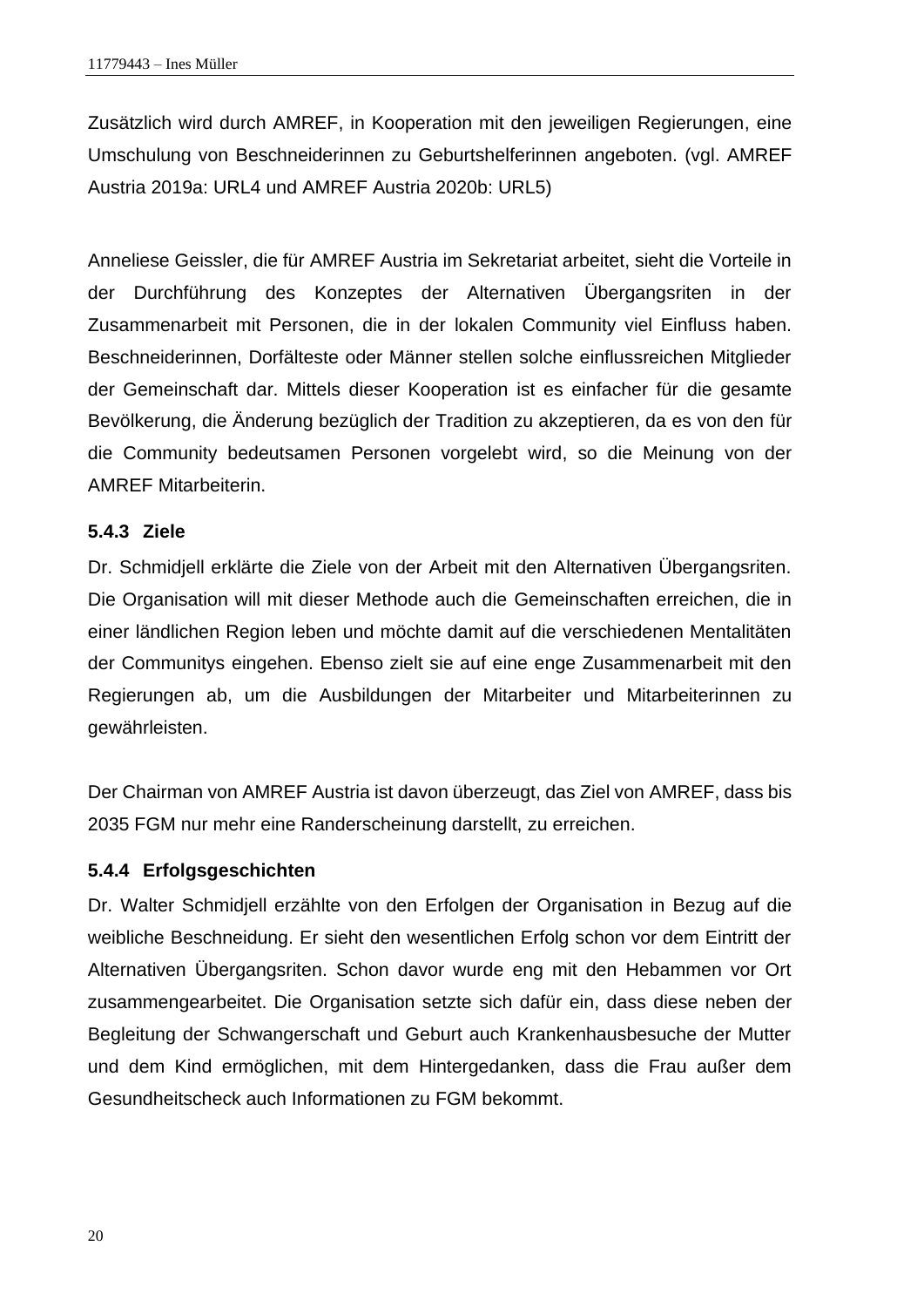Einen weiteren Erfolg sieht er im Wandel der Gesellschaften, gerade in den Massai Gebieten, aber auch Westafrika und Äthiopien. Die Mädchen können aufgrund der Etablierung der Alternativen Übergangsriten ohne gesundheitliche Folgen leben, zudem werden sie aber auch als vollwertige Frau, auch von den Männern und zukünftigen Ehepartnern, angesehen.

#### <span id="page-26-0"></span>**5.4.5 Kommunikation**

Dr. Walter Schmidjell sprach im Interview auch über die unterschiedlichen Kommunikationsformen, die AMREF einsetzt. Zum einen wird über Radiokanäle eine Verbindung zu den Einheimischen geschaffen, zum anderen auch mittels Theaterstücke, in denen die Beschneidung thematisiert wird.

Ebenso erwähnte er die, seiner Meinung nach, gut ausgebaute Social-Media-Kommunikation. Von Seiten der Organisation wird viel über die sozialen Medien kommuniziert und somit Kontakt zu den Menschen aufgebaut.

AMREF setzt auch gezielt E-Learning Programme für Ausbildungen oder ähnliches ein.

#### <span id="page-26-1"></span>**5.5 Caritas**

"Der Kernauftrag der Caritas ist es, Not zu sehen und zu handeln. Und für jene Menschen einzutreten, die keine Stimme haben. Das bedeutet, menschliches Leben von Anfang bis Ende, zu achten und zu schützen und Menschen in Notlagen zu helfen, ungeachtet ihrer Herkunft, ihrer Religion oder ihres Geschlechts." (Caritas Österreich 2020: URL7)

Diesen Auftrag setzt die Organisation in den Bereichen der Betreuung und Pflege, Unterstützung von Menschen in Not, Flüchtlingshilfe sowie der Auslands- und Katastrophenhilfe um. So setzt sie sich auch gegen FGM ein.

Die Caritas beschäftigt sowohl hauptberufliche, als auch ehrenamtliche Mitarbeiter und Mitarbeiterinnen.

Die Caritas hat Standorte in Österreich, aber auch in vielen anderen Ländern, so auch in Ländern des Südens. (vgl. Caritas Österreich 2020: URL7)

Um weitere Informationen bezüglich der Vorgehensweise der Caritas Österreich zu bekommen, wurde die Mitarbeiterin Marion Burger, Programm Managerin der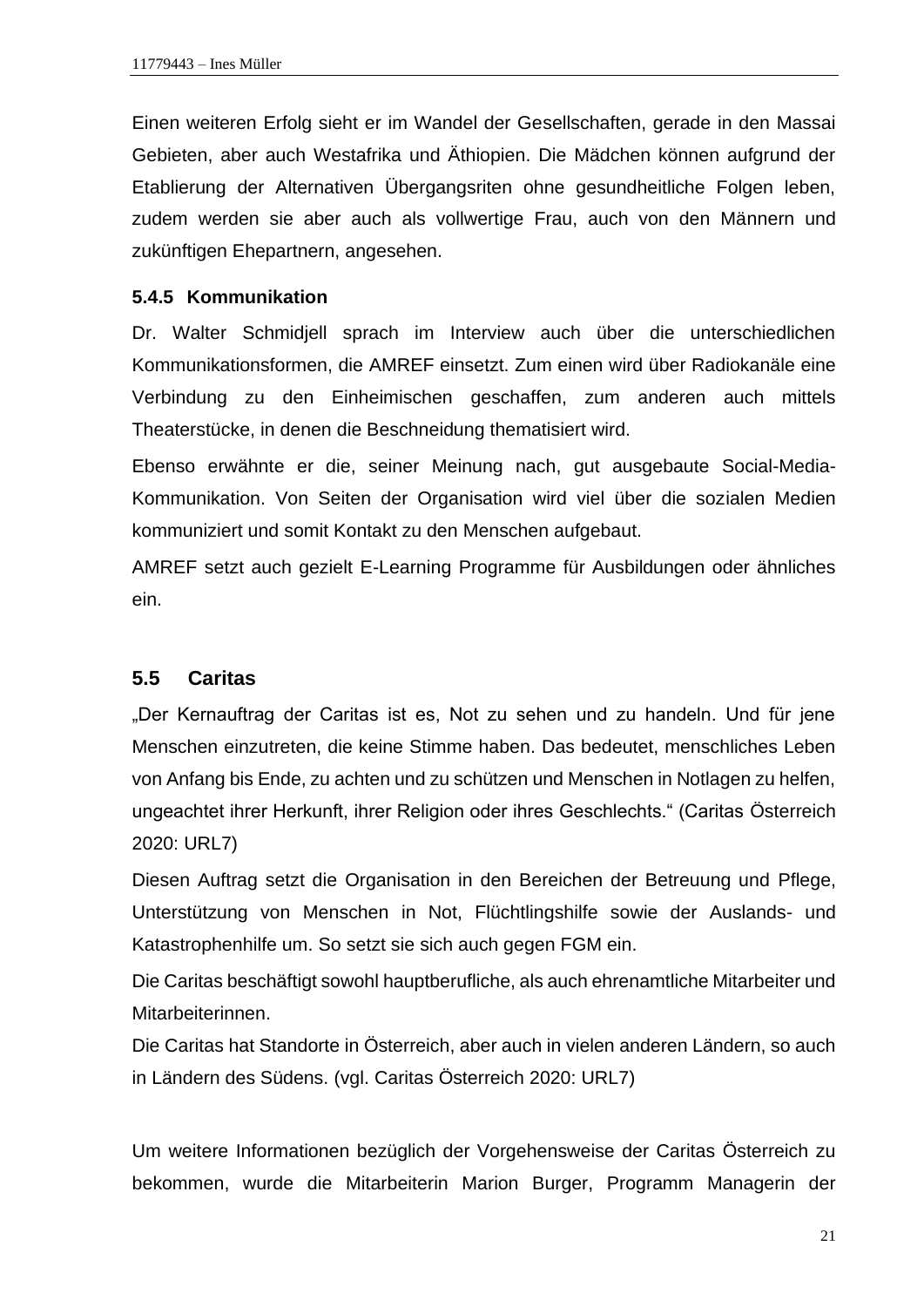Auslandshilfe der Organisation dazu befragt (nähere Details zum Interview befinden sich im Anhang).

#### <span id="page-27-0"></span>**5.5.1 Entstehung**

In Äthiopien setzt sich die lokale Caritas schon seit einigen Jahren gegen die dort praktizierende weibliche Genitalbeschneidung über verschiedene Programme ein, indem sie Schüler und Schülerinnen, Lehrpersonal und mit den Dorfgemeinschaften das Thema aufarbeiten.

Die Auslandshilfe der Caritas Vorarlberg setzt sich aktiv für das Thema seit November 2018 mit dem Projekt "SEKAYEN ATABIZUT – Do not make me suffer -Reduce Female Genital Mutilation" in verschiedenen Regionen Äthiopiens ein.

Dieses Projekt wird von der Austrian Development Agency (ADA) finanziert.

#### <span id="page-27-1"></span>**5.5.2 Angebot**

In dem Projekt der Caritas Vorarlberg geht es um die Aufklärungsarbeit der lokalen Bevölkerung. Dazu arbeitet die österreichische Caritas mit den Mitarbeitern und Mitarbeiterinnen der äthiopischen Caritas zusammen, um sie mit dem Thema der weiblichen Genitalbeschneidung vertraut zu machen, sie zu sensibilisieren und Strategien zu erarbeiten, um es zukünftig in allen Bereichen und Projekten zu thematisieren.

Marion Burger erzählte, dass vor Ort derzeit vor allem an der Aufklärung der Bevölkerung gearbeitet wird, indem sich die lokalen Facilitators die in den Dörfern arbeiten, und Sozialarbeiter und -arbeiterinnen dafür einsetzen. Dazu wird mit Schülern und Schülerinnen, Lehrern und Lehrerinnen, Frauen und Eltern gearbeitet. Weitergehend treten sie mit den Dorfältesten und anderen einflussreichen Personen einer Gemeinschaft in Kontakt.

Außerdem arbeitet die Caritas auch mit Beschneiderinnen zusammen, um sie über die Konsequenzen der Praktik zu informieren. Sie unterstützen sie, um ihnen andere Wege für ein Einkommen aufzuzeigen und zu erarbeiten.

Ebenso ist ein Schwerpunkt der Organisation die medizinische Versorgung von betroffenen Frauen, die durch FGM mit gesundheitlichen Beschwerden konfrontiert sind. Dazu ist die Weiterbildung von Ärzten und Ärztinnen sowie dem Pflegepersonal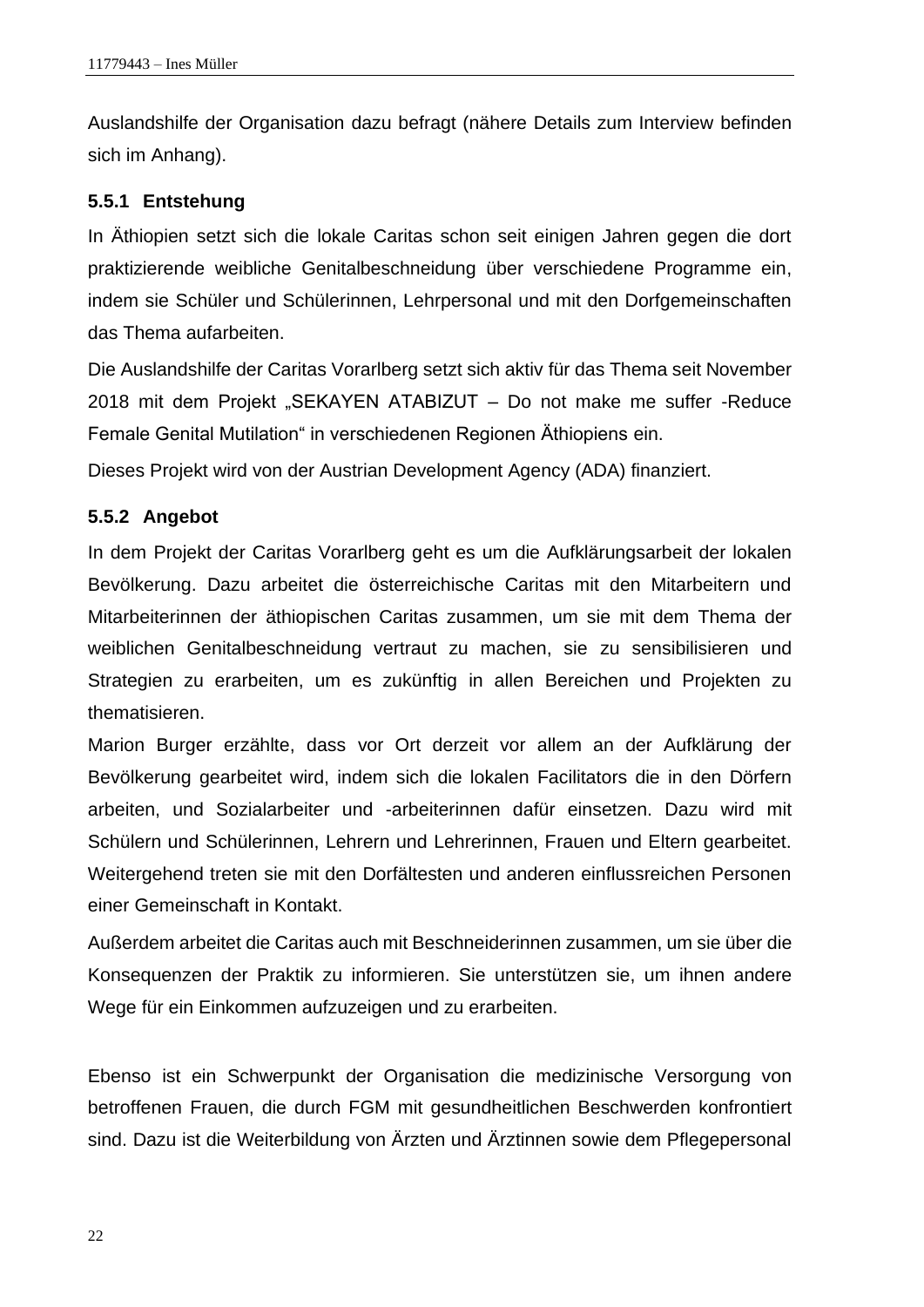notwendig, die in diesen Health-Centern arbeiten und auch Aufklärungsarbeit mit den Patientinnen leisten.

#### <span id="page-28-0"></span>**5.5.3 Ziele**

Das Ziel der Caritas ist primär die Aufklärung und medizinische Versorgung vor Ort.

Weiters will die Organisation eine Sensibilisierung der gesamten Dorfgemeinschaften erzielen und sie dazu ermutigen, mit ihnen gegen FGM anzukämpfen.

Für sie ist es wichtig, die Dorfältesten, Männer sowie Jungen in den Prozess miteinzubeziehen und sie für den Kampf gegen FGM zu gewinnen.

Durch die medizinische Betreuung und auch die Aufklärungsarbeit in dem Gesundheitszentrum der Partnerdiözese will die Caritas gewährleisten, dass die Frauen bei Geburten professionell betreut, Komplikationen durch FGM dezimiert, Probleme sowie Folgen von FGM angesprochen werden und so wiederum mehr Bewusstsein geschaffen wird.

"Es geht darum den "Ausstieg' positiv zu belegen und als Fortschritt zu etablieren. Dabei hat auch die Arbeit mit den derzeitigen Cutterinnen eine wichtige Rolle.", erklärte die Programm Managerin.

#### <span id="page-28-1"></span>**5.5.4 Erfolgsgeschichten**

Einen großen Erfolg der Caritas Vorarlberg, in Kooperation mit der äthiopischen Partnerorganisation der Caritas, sieht Marion Burger in der Tatsache, dass immer mehr junge Männer über das Thema rund um FGM informiert wurden und ihnen folgend bewusst wurde, dass auch eine Frau, an der die Praktik nicht durchgeführt wurde, eine potentielle Ehefrau darstellt und es nicht zwingend notwendig ist, nur beschnitte Frauen zur Ehefrau zu nehmen.

#### <span id="page-28-2"></span>**5.5.5 Kommunikation**

Die Caritas sieht Kommunikation und weiters die Bewusstseinsarbeit als einen Grundpfeiler der Programme und Projekte. Für eine weitreichende und dichte Kommunikation setzen sie auf eine Mischung aus einer Informationsweitergabe über das regionale Radio, an Schulen und auf Gemeinschaftssitzungen, gezielten Informationsaustausch und Weiterbildungen für Schlüsselpersonen in Kombination mit ausreichenden persönlichen Kontakt zu der lokalen Bevölkerung und Gesprächen mit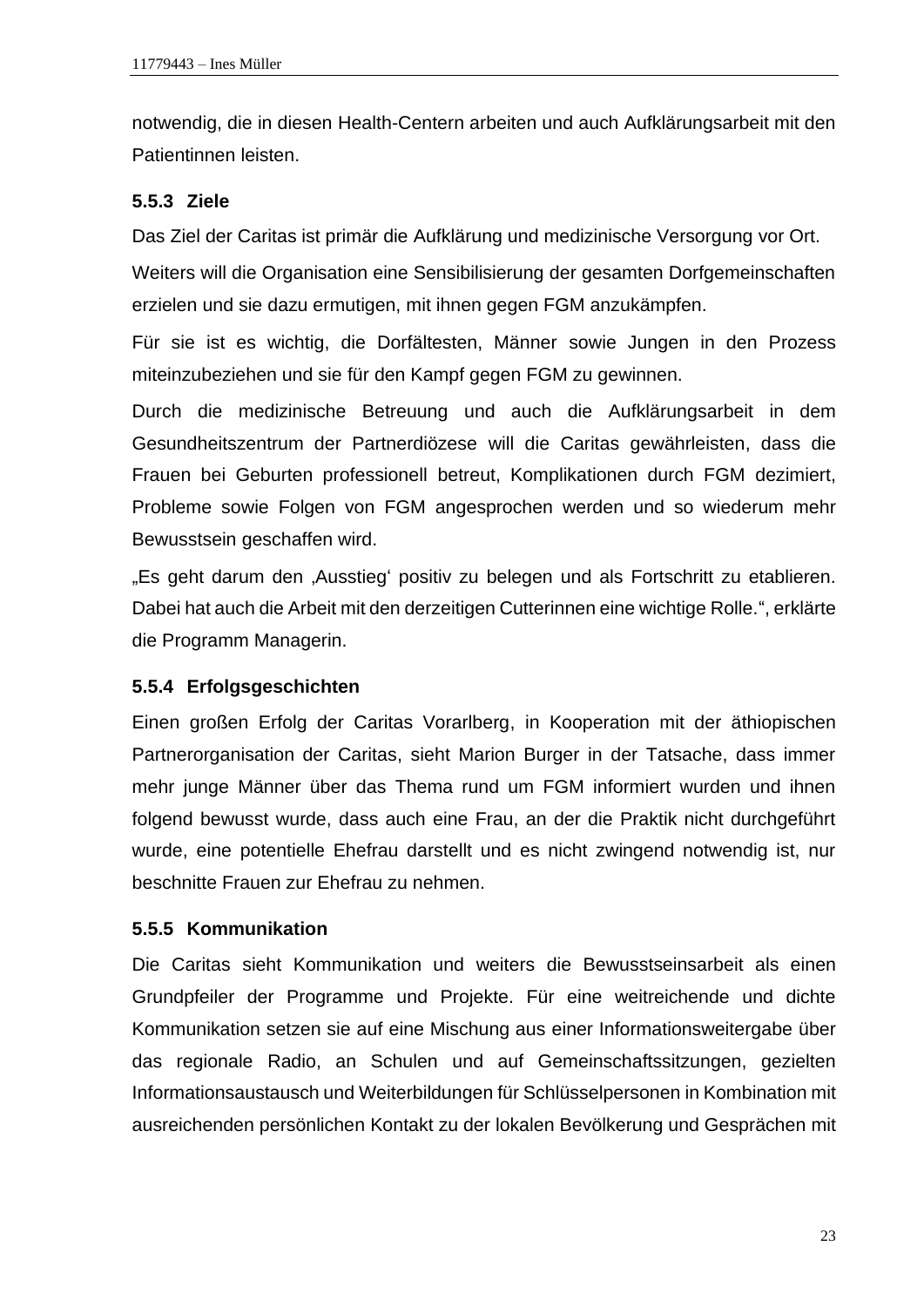dieser.

## <span id="page-29-0"></span>**5.6 Einsatzmitarbeiterin Katja Schalles bei Ärzte ohne Grenzen**

Ärzte ohne Grenzen ist eine Organisation, die sich in Gebieten einsetzt, in welchen die Gesundheitsversorgung aufgrund Naturkatastrophen oder Kriegen ausgefallen ist, aber auch bei Flüchtlings- und Ernährungskrisen, Epidemien oder bei einem Mangel an einer medizinischen Infrastruktur vor Ort. Sie sorgt für eine adäquate und zureichende medizinische Versorgung und ihre Wiederherstellung.

Bei der Organisation arbeiten vor allem medizinisches Personal, wie Ärztinnen und Ärzte aus verschiedenen Bereichen, Gesundheits- und Pflegepersonal, aber auch Menschen der biomedizinischen Analytik, aus dem Finanzwesen, der Elektrotechnik, der Anthropologie oder anderen relevanten Abteilungen. Katja Schalles ist eine von diesen Mitarbeiterinnen und Mitarbeitern und wurde deswegen für die Forschung ausgewählt (nähere Details zum Interview befinden sich im Anhang).

#### <span id="page-29-1"></span>**5.6.1 Hintergrundinformationen zur Person**

Katja Schalles ist eine deutsche Kinderkrankenschwester und war 9 Monate als Einsatzmitarbeiterin der Organisation "Ärzte ohne Grenzen" in Nigeria tätig.

Als Motivation bei der Organisation mitzuwirken, sieht sie das Glück in Deutschland geboren zu sein und dass ihr aufgrund dieser Tatsache alle Möglichkeiten offenstanden. Sie setzte sich schon in jungen Jahren mit der Ungleichheit der Welt auseinander und verspürte den Drang, etwas von ihrem Glück abzugeben.

"Ärzte ohne Grenzen hat mich als Organisation schon lange sehr fasziniert, ich identifiziere mich mit den Leitlinien und Prinzipien von Gleichheit und dass jeder Mensch das Recht auf medizinische Hilfe hat und sie erhalten sollte", erklärte sie.

Katja Schalles arbeitete in einer Kinderklinik im Nordwesten von Nigeria. Sie berichtete, dass diese die einzige Klinik für Kinder in einem großen Umkreis ist. Viele der Patienten und Patientinnen nehmen daher eine weite Strecke auf sich, um ihren Kindern eine Behandlung zu bieten.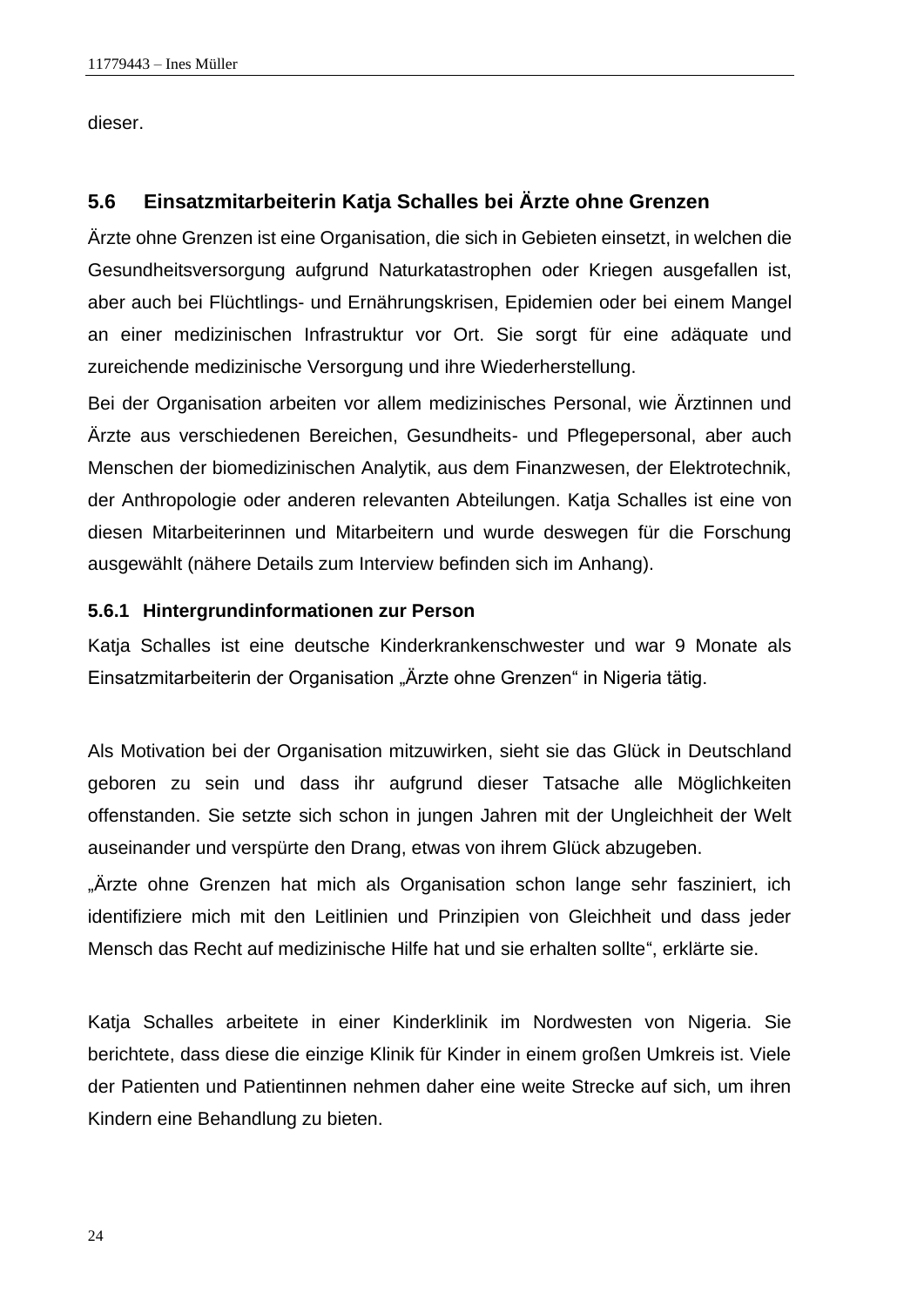Viele der Kinder suchen in der Klinik aufgrund einer Unterernährung medizinische Hilfe.

Katja Schalles war in ihrer Einsatzzeit als Nursing Managerin tätig und war somit verantwortlich für alle Krankenpfleger und -pflegerinnen. Sie begründete die Managerposition damit, dass das sekundäre Ziel von Ärzte ohne Grenzen, neben der Gesundheitsversorgung, auch die Ausbildung von lokalem Personal sei, um die Projekte in Zukunft dem Land übergeben zu können.

#### <span id="page-30-0"></span>**5.6.2 Ihre Erfahrungen und Eindrücke rundum das Thema der weiblichen Genitalbeschneidung**

Die Einsatzmitarbeiterin erzählte von Mädchen, die nach der Genitalbeschneidung in die Klinik kamen und sie darüber mit ihnen in Kontakt getreten ist. Um mehr über dieses Thema zu erfahren, informierte sie sich selbst darüber. Sie berichtete, dass die Einheimischen von Nigeria nicht über FGM sprechen und es ein Tabuthema darstellt. Die Praktik stellt die Norm innerhalb der Gesellschaft dar und somit sehen die Menschen vor Ort einen Angriff in der Thematisierung dieser Tradition seitens "weißer" Personen.

Die Einstellung der Krankenschwester hat sich durch den Einsatz in Nigeria dahingehend geändert, dass sie mehr Verständnis und Toleranz entwickelt hat. Sie sieht die Menschen, die in Kulturen leben, welche die weibliche Genitalbeschneidung praktizieren, nicht als unmenschlich an, sondern einfach nur, dass das nötige Wissen und die Aufklärung über das gesundheitliche Risiko von der Beschneidung fehlen.

#### <span id="page-30-1"></span>**5.7 Feministische Aktivistin Daniela Diesner**

Im Zuge der Forschungsarbeit wurde Daniela Diesner für ein Interview herangezogen, um eine Perspektive aus einer feministischen Sicht zu erlangen (nähere Details zum Interview befinden sich im Anhang).

#### <span id="page-30-2"></span>**5.7.1 Hintergrundinformationen zur Person**

Daniela Diesner ist eine österreichische feministische Aktivistin und setzt sich für das Frauenvolksbegehren und die Kampagne "Keinen Millimeter" ein. Neben ihrem Engagement belegt sie aktuell das Studium der Politikwissenschaft an der Universität Wien.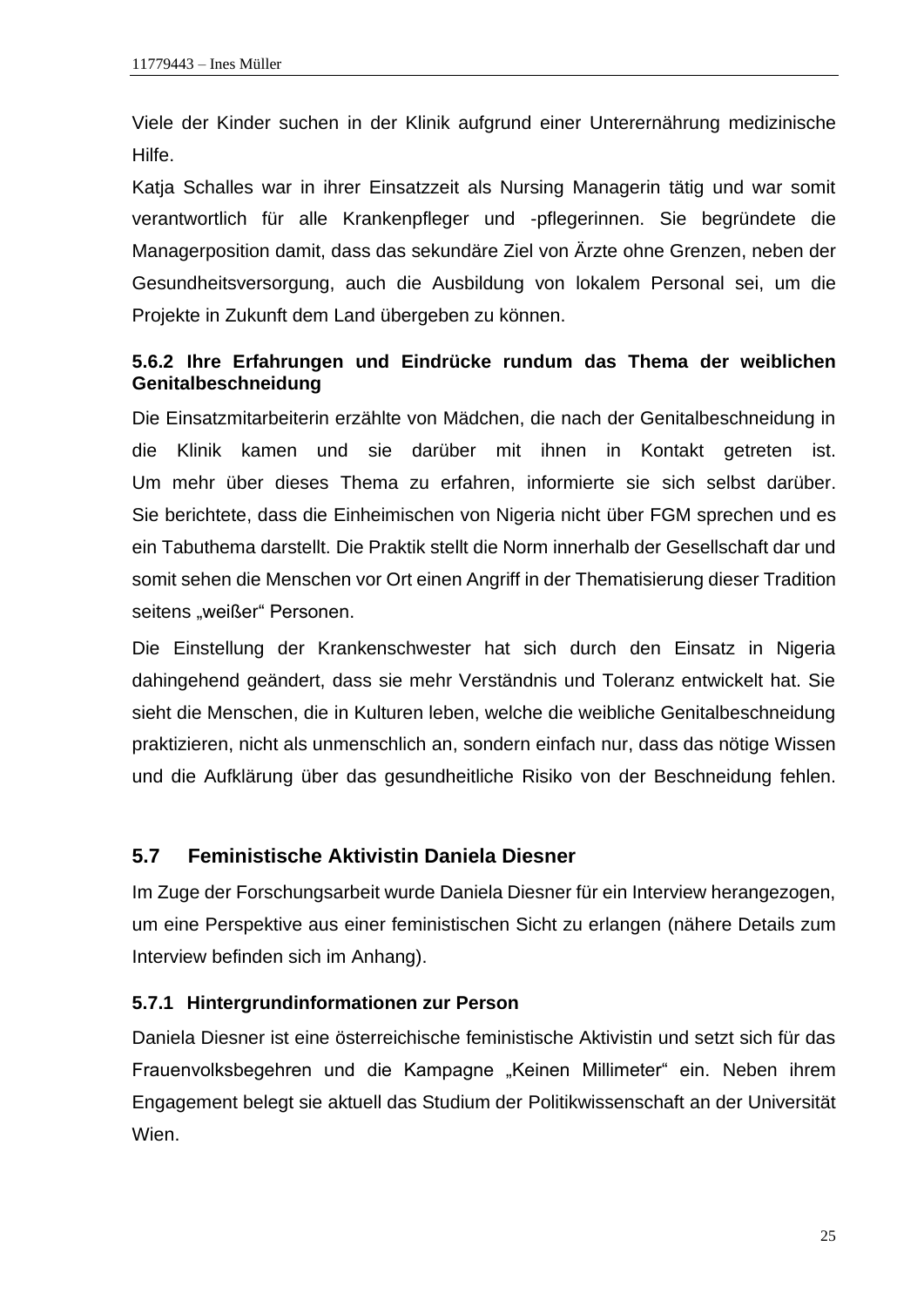Die Kampagne "Keinen Millimeter" engagiert sich für die Selbstbestimmung der Frau in Bezug auf die Schwangerschaft und Schwangerschaftsabbrüchen.

Das Frauenvolksbegehren stellt Forderungen, welche die Ungleichheiten zwischen Frauen und Männern in Österreich bekämpfen sollen. Das Volksbegehren setzt sich für die gerechte Aufteilung politischer Macht und Arbeit, die Beseitigung von Einkommensunterschieden, die Bekämpfung von Armut und finanzieller Benachteiligung von Frauen, das Ermöglichen von mehr Wahlfreiheiten bezüglich der Betreuung der Kinder, eine geschlechtersensiblere Darstellung von Frauen in Medieninhalten, die Selbstbestimmung über Sexualität, Verhütung und Schwangerschaft, das Verhindern von Gewalt am weiblichen Geschlecht und das Gewährleisten von Schutz von Frauen ein. (vgl. Frauenvolksbegehren 2020: URL6) FGM fällt bei diesen Forderungen in die letzten drei erwähnten Kategorien, in denen das Volksbegehren kostenlose Beratungs- und Therapiestellen rund um das Thema Sexualität und Gewalt, Sensibilisierungsprogramme an Schulen und für alle Berufsgruppen, die mit gender-basierter Gewalt konfrontiert werden könnten, sowie die Anerkennung von frauen- und genderspezifischen Flucht- und Asylgründen verlangt. (vgl. Frauenvolksbegehren 2020: URL6)

Die Aktivistin ist zum ersten Mal mit dem Thema der weiblichen Genitalbeschneidung durch den Film "Wüstenblume", die Verfilmung von Waris Diries gleichnamigen Buch, und darauffolgend durch die Dokumentation "Female Pleasure" in Kontakt gekommen. Später stieß sie durch Social Media und dem Internationalen Tag gegen FGM wieder auf die Thematik und befasste sich damit in einer universitären Seminararbeit zur Istanbul Konvention und dem fehlenden Verbot für intergeschlechtliche Genitalverstümmelung.

#### <span id="page-31-0"></span>**5.7.2 Weibliche Genitalbeschneidung aus einer Sicht des Feminismus**

Daniela Diesner, feministische Aktivistin, ist klar der Meinung, dass die Praktik nicht als Tradition beschrieben werden darf. Sie bezog sich im Interview auch auf die Aktivistin Leyla Hussein, die meint, dass bei der Praktik der weiblichen Genitalbeschneidung von Kindesmisshandlung gesprochen werden soll. Demnach stuft auch Daniela Diesner FGM klar als Menschenrechtsverletzung ein.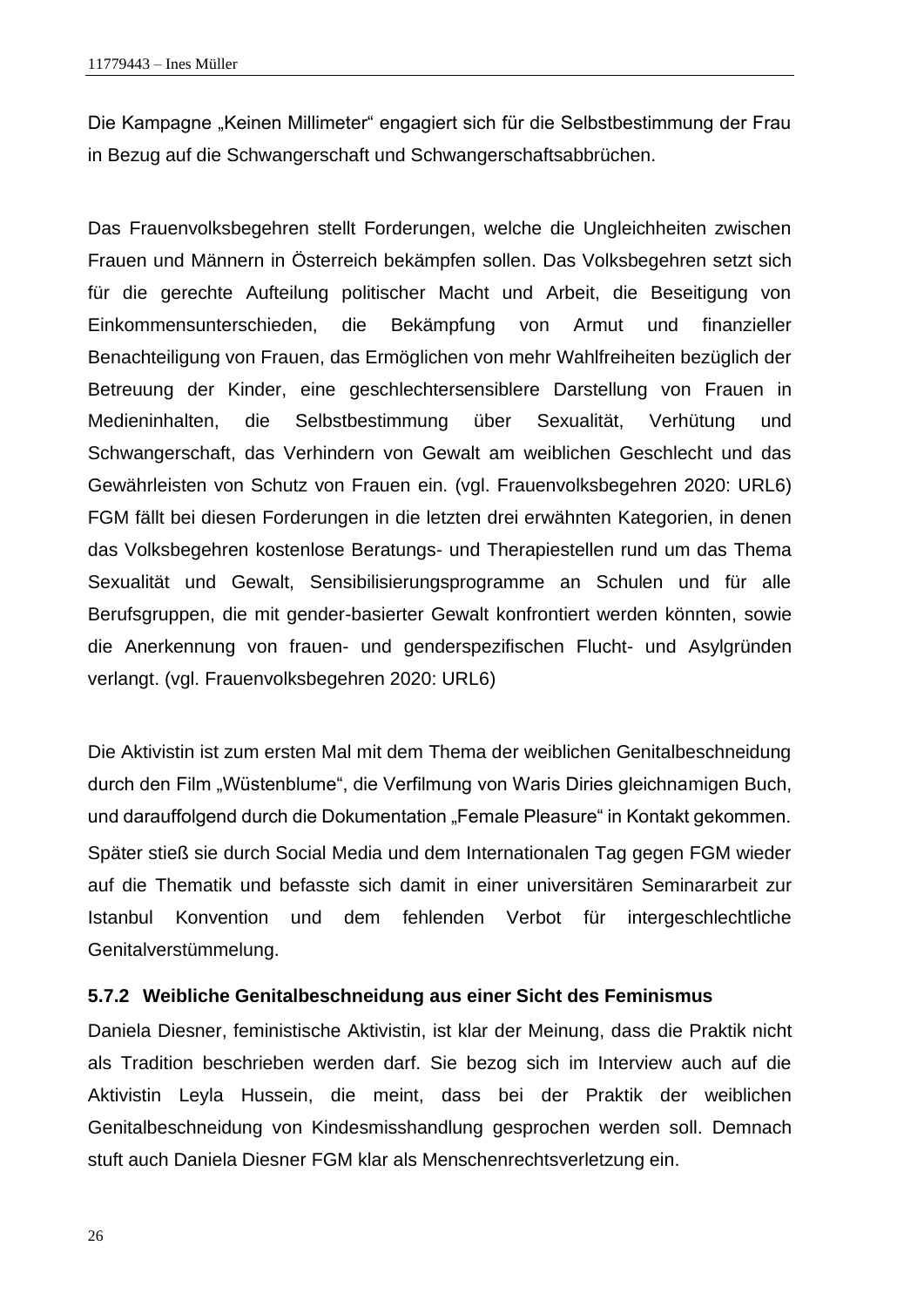Aus ihrer Sichtweise als feministische Aktivistin und ihren Erfahrungen mit ähnlichen Themen rund um Gender und Frauenrechte, sieht sie die Hintergründe der Durchführung der Beschneidung in patriarchalen Strukturen, welche das Verbot der Lustempfindung der Frauen beinhaltet, sowie einen Mangel an Aufklärung und unzureichender Bildung.

Jedoch fügte sie hinzu, dass auch Frauen genauso an der Praktik beteiligt sind wie Männer, da beide gleicherweise innerhalb eines patriarchalen Gesellschaftsmusters sozialisiert sind.

Trotzdem meint sie, dass wenn die Geschichte von FGM betrachtet wird, erkennbar ist, dass die weibliche Beschneidung durch eine von Männer bestimmte Politik und Kultur entstanden ist und sie somit ein Ausdruck von Machtverhältnissen und die Aufrechterhaltung jener darstellt.

Sie sieht generell in gender-basierter Gewalt und Gewalt an Frauen den Ursprung in solchen etablierten Machtverhältnissen.

Demnach legt sie auch beim Vorgehen gegen die weibliche Genitalbeschneidung auf die Genderaspekte wert. Sie denkt, dass sowohl Frauen, als auch Männer in einen Aufklärungsprozess involviert werden müssen um zu verdeutlichen, dass es sich bei der Praktik um gender-basierte Gewalt handelt. Ebenso wichtig sieht sie die Bestärkung der finanziellen Unabhängigkeit von Frauen und fordert mehr weibliche Personen in der regionalen Politik, welche den Standpunkt von Frauen vertreten und sich für die rechtliche Rahmenbedingung gegen die Gewalt an Frauen aller Art einsetzen.

#### <span id="page-32-0"></span>**5.8 Kenianische Aktivistin Nice Nailantei Leng'ete**

Nice Nailantei Leng'ete ist für diese Arbeit eine Person mit besonderer Bedeutung. Durch das Gespräch mit ihr, konnte eine emische Sichtweise zum Thema erlangt werden. (nähere Details zum Interview befinden sich im Anhang).

#### <span id="page-32-1"></span>**5.8.1 Hintergrundinformationen zur Person**

Nice Nailantei Leng'ete ist 1991 im Süden von Kenia, in der Region Kimana, in einem Massaidorf geboren und aufgewachsen.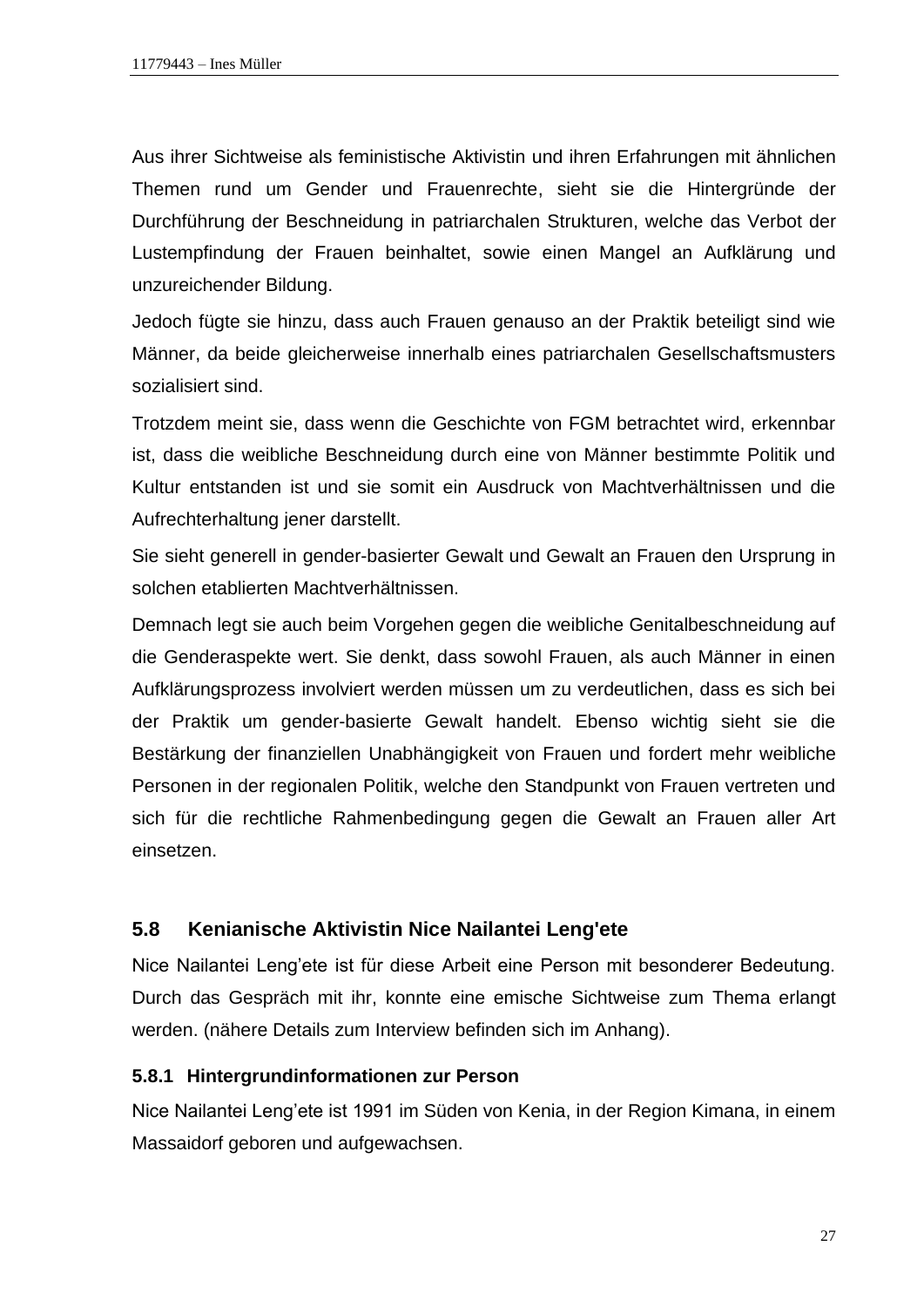Als an ihr die weibliche Genitalbeschneidung durchgeführt werden sollte, wehrte sie sich dagegen und floh. Seit diesem Zeitpunkt setzt sie sich in Kenia und auch darüber hinaus gegen die Praktik ein.

Sie arbeitet eng mit der Organisation AMREF zusammen und entwickelte mit ihr das Konzept der Alternativen Übergangsriten.

Heute gilt Nice Leng'ete als eine der bekanntesten Aktivistinnen gegen FGM und ist schon mit dem einen oder anderen Preis und Titel ausgezeichnet worden. Zum einen mit dem Annemarie-Madison Preis, zum anderen wurde sie vom amerikanischen Time-Magazin zu einer der einflussreichsten Persönlichkeiten der Welt 2018 ernannt. (vgl. Hammerer 2018: 27 und AMREF Austria 2019b: 2)

#### <span id="page-33-0"></span>**5.8.2 Ihr Kampf gegen die weibliche Genitalbeschneidung**

Im Interview mit Nice Leng'ete erzählte sie von ihrer Arbeit. Sie nannte das Schaffen von Bewusstsein über FGM, der Kindesheirat oder anderen Bedürfnissen von Frauen und Mädchen in ihrer Kultur als ihr tägliches Tun. Sie leitet Konversationen mit Männern, Mädchen und Burschen, Politikern und Politikerinnen und allen, die in solchen Themen involviert sind.

Ebenso initiierte sie eine Kampagne, die das Ziel hat, die jüngeren Generationen zu ermutigen für ihre Rechte und persönlichen Ziele einzustehen.

Über die Methode der Alternativen Übergangsriten berichtete sie, dass durch diese Herangehensweise die Kultur, vor allem die Massai-Kultur, bewahrt wird. Sie findet es wichtig, an der reichen Kultur der Massai festzuhalten, weil sie einzigartig und schön ist, sowie die Lebensweise Liebe, Großzügigkeit und Einheit lehrt und diese Aspekte mit der alternativen Abwandlung des Ritus nicht genommen werden. Sie erklärte, dass durch dieses Konzept die Beschneidung mit Bildung ersetzt wird, aber alle anderen Festelemente genau so durchgeführt werden, wie es schon immer geschah.

Ebenso bekommen die Mädchen durch das abgewandelte Übergangsritual die Anerkennung und den Segen der älteren Generation und den Führungspersonen, was in der Massai Community wichtig ist, um einen höheren Status in der Gemeinschaft zu erlangen, um somit den in der Gemeinschaft normalen Lebenszyklus durchleben zu können. "Früher sind sie von den Dorfältesten gesegnet worden, um sich gut um ihre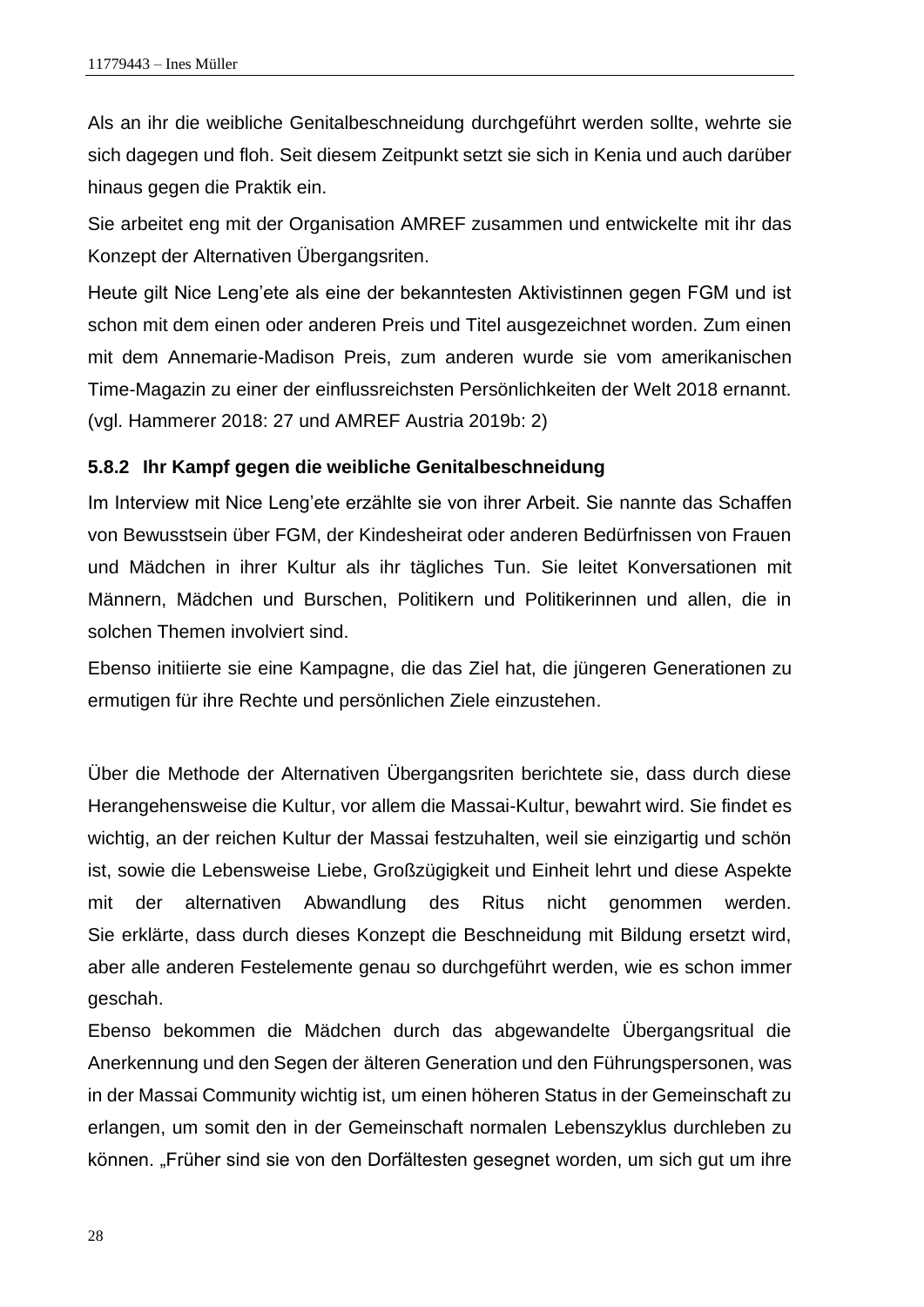Ehemänner zu kümmern und Kinder zu bekommen. Heute segnen sie sie mit Stift und Büchern, um Professoren, Lehrer, Ärzte sein zu können." (Übersetzung der Verfasserin aus dem Englischen nach Leng'ete)

Sie merkt jedoch auch an, dass diese Methode nicht für jede Community geeignet ist, sondern sie speziell für die der Massai ausgebildet wurde. Es liegt immer an den Gründen wieso die Beschneidung praktiziert wird und diese sind in jeder Gemeinschaft anders. Sie erklärte, dass in anderen Gebieten FGM aufgrund von Hygiene durchgeführt wird und daher die Alternativen Übergangsriten dort nicht greifen würden.

Sie erzählte auch von der Wichtigkeit der Gesprächsführung in der Arbeit gegen FGM und dass die gesamte Gemeinschaft in den Prozess eingebunden wird. Sie und die Mitarbeiter und Mitarbeiterinnen von AMREF suchen den Dialog zu den Führungspersonen einer Gemeinschaft, welche eine starke Entscheidungskraft und großen Einfluss auf die Mitglieder inne haben, um ihnen zu erklären mit welchen Folgen die Mädchen durch die Beschneidung konfrontiert sind. Aber sie suchen auch den Kontakt zu den Massai-Kriegern, welche die zukünftigen Ehemänner der Mädchen darstellen sowie zu den Mädchen und Frauen selbst. Zudem nehmen sie die Arbeit der Beschneiderinnen in den Blick und suchen mit ihnen nach einem alternativen Job um ihren Lebensunterhalt zu sichern.

Die Aktivistin erläuterte ebenfalls die Vorgangsweise, wie sie und ihre Kolleginnen und Kollegen von AMREF vorgehen. Zum einen schließen sie den Menschenrechtsaspekt mit ein, indem sie den Menschen erklären, welche rechtlichen Konsequenzen die Durchführung der weiblichen Genitalbeschneidung mit sich zieht, da sie in den meisten Ländern einen Gesetzesbruch darstellt. Zum anderen betont sie die große Bedeutung von Bildung, um die Mädchen zu stärken.

#### <span id="page-34-0"></span>**5.8.3 Erfolge**

Nice Leng'ete berichtet von über 17.000 Mädchen unterschiedlicher Massai Communities in Kenia und Tansania, die sie gemeinsam mit AMREF innerhalb der letzten zehn Jahre durch diesen Kampf, von der Beschneidung bewahren konnten.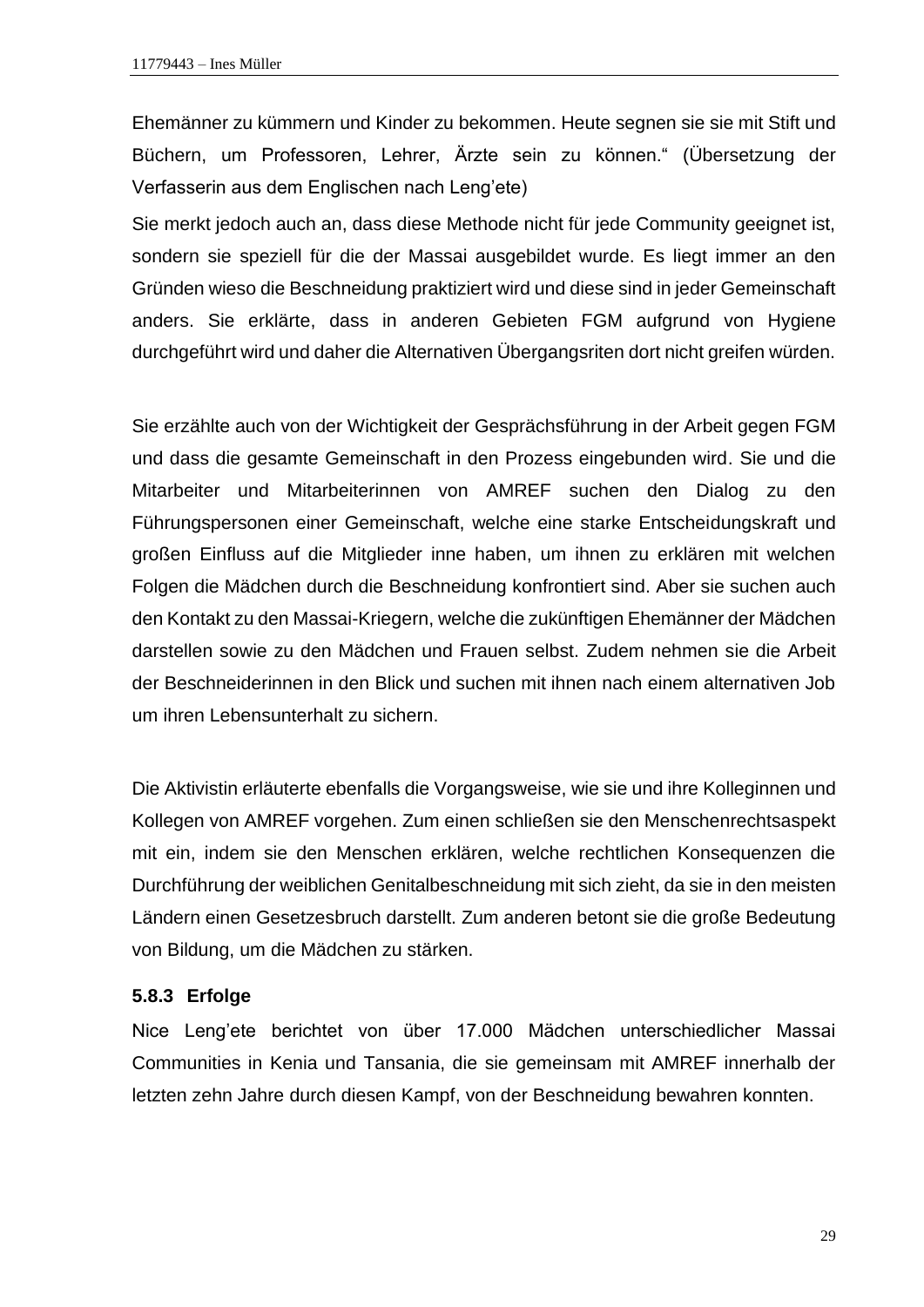Im Interview nannte sie auch die vielen Gemeinschaften, welche sich öffentlich gegen FGM ausgesprochen und viele politische Führungskräfte, die sich dem Kampf gegen die Praktik angeschlossen haben und dies auch der Bevölkerung vermitteln. Ebenso sieht sie die vielen Mädchen, welche mittlerweile die Schule besuchen als großen Erfolg an.

Sie betonte jedoch auch, dass es nicht die Arbeit von ihr allein war, sondern dies nur durch die Unterstützung der Mitglieder der Communitys möglich war, die entschieden haben, dass sie sich verändern und den Mädchen mehr Möglichkeiten bieten wollen. Ein großer Erfolg ist für die Aktivistin ebenso die Tatsache, dass durch ihre Arbeit viele Männer es ablehnen eine Frau zu heiraten, die beschnitten oder noch zu jung ist und somit in diesen Gemeinschaften keine Notwendigkeit der Beschneidung mehr gesehen wird.

Nice Leng'ete sieht die Generation der Mädchen, die im letzten Jahrzehnt unversehrt blieben, als eine Generation des Wandels an.

Sie berichtete von vielen jungen Mädchen und Burschen, welche sich fortlaufend dazu entscheiden, gegen die Tradition anzukämpfen.

#### <span id="page-35-0"></span>**6 Genderdebatte**

Um das Thema FGM stehen Debatten um die Genderverhältnisse.

Schon in den Hintergründen der Praktik kann erkannt werden, dass immer die sozialen Strukturen vor Ort Einfluss auf das Geschehen haben. Bei dem Aspekt der Kontrolle der weiblichen Sexualität kommt klar hervor, dass auch Männer und patriarchale Strukturen in diesem Prozess hohen Anteil haben und Frauen damit Unterdrückung erfahren.

In vielen afrikanischen Regionen, in denen FGM durchgeführt wird, herrscht ein Patriarchat, wo Männer die Führungspositionen einnehmen und über die Frauen bestimmen. Dieses Herrschaftssystem lässt sich auch bei Zwangsheiraten, polygamen Beziehungen, wo es Männern erlaubt ist mehrere Ehefrauen zu haben, jedoch nicht umgekehrt, Ehrenmorde, Kinderehen oder auch dem höheren Anteil der männlichen Kinder an Schulen, erkannt werden.

Um mehrere Eindrücke von Personen, die mit der Thematik der weiblichen Genitalbeschneidung arbeiten zu erlangen, wurde im Zuge der Forschung in den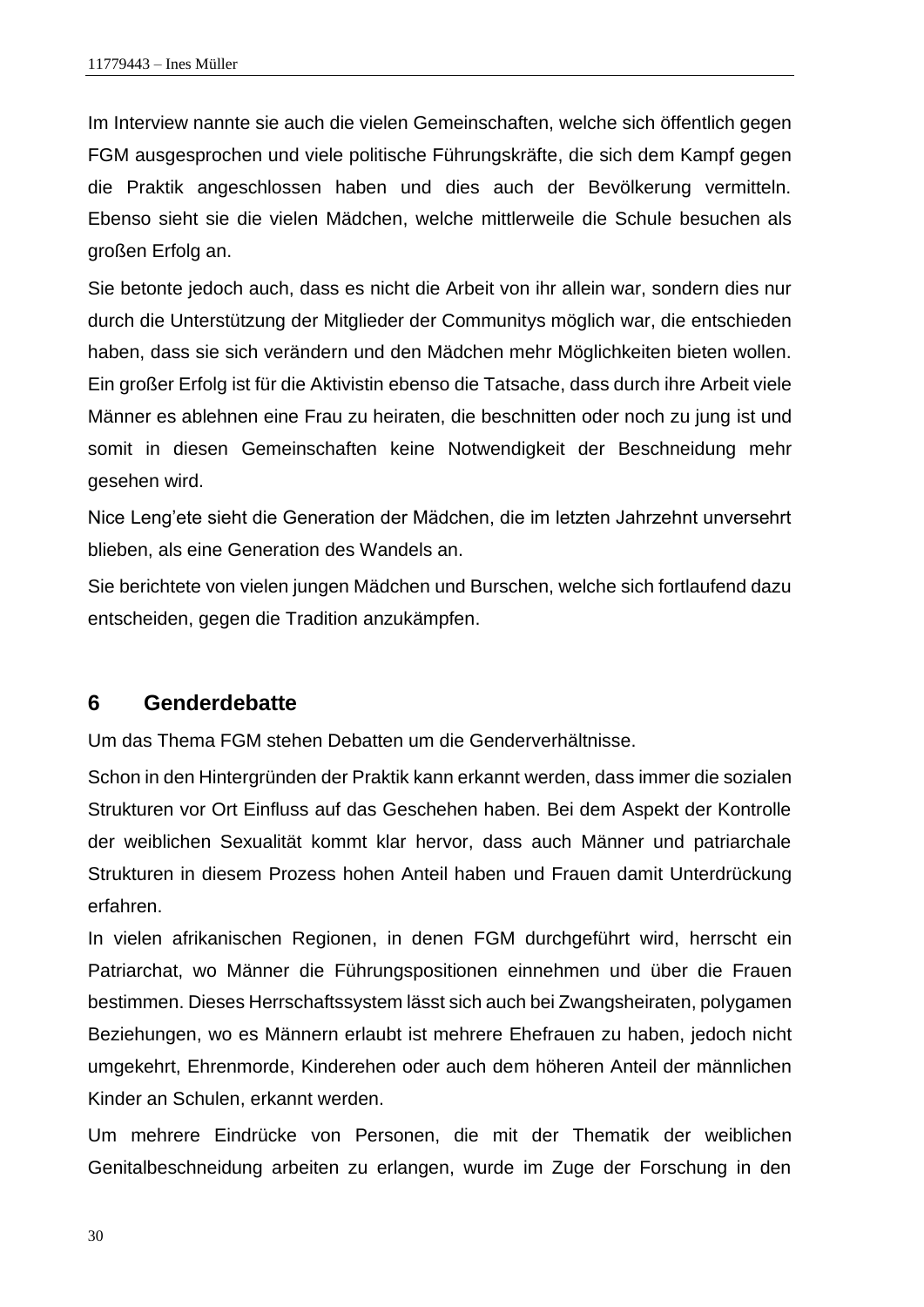Interviews auch die Einschätzung hinsichtlich der Genderverhältnisse bezüglich der Praktik angesprochen.

Kerstin Bohner, vom Österreichischen Roten Kreuz, stimmt zwar den Entstehungsmustern aufgrund patriarchaler Strukturen der Gemeinschaft, welche FGM praktizieren, zu, denkt aber, dass es in der heutigen Zeit oft von den Frauen in der Community selbst gewünscht und umgesetzt wird. Somit meint sie, dass es nicht mehr so klar ersichtlich ist, dass rein durch das männliche Geschlecht diese Praktik ausgeführt wird. Diese haben zwar die Strukturen der Praktik geschaffen, die sich stark in die Kulturen verwurzelt haben, doch die Frauen führen diese bis heute fort. Ebenso ist es dem Roten Kreuz wichtig, auch Männer in den Projektprozess miteinzubeziehen und es nicht als reine Frauensache zu sehen.

Die Österreichische Plattform gegen weibliche Genitalverstümmelung drückt klar aus, dass sie FGM als Ausdruck von patriarchalen Strukturen, zur Unterdrückung der Sexualität der Frau, sehen.

Hadis Etenesh, selbst eine Äthiopierin, meint, dass das Problem bezüglich FGM hinter dem männlichen Geschlecht liegt, da diese nicht darüber sprechen oder diskutieren wollen, genauso wie sie nicht über sexuelle Themen reden. Sie sagte, dass die Männer dazu neigen, die Praktik zu verteidigen indem sie argumentieren, dass es Teil ihrer Kultur und Tradition ist, die sie bewahren wollen.

Genau aus diesem Grund sieht sie die Wichtigkeit in einer vorsichtigen Herangehensweise und mit vielen Gesprächen, die das Thema immer wieder aufs Neue thematisieren.

Dr. Walter Schmidjell, der Chairman von AMREF Austria, legt die Grundschwierigkeit der Praktik nicht dem männlichen Geschlecht, sondern eher dem weiblichen auf. Bei diesem Gedanken, lässt er jedoch die Entstehungsgeschichte außen vor und konzentriert sich auf die gegenwärtige Situation. Er beschrieb, dass oft die Mütter und Großmütter eines Kindes der Überzeugung sind, dass es für die Zukunft des Mädchens am besten ist, es beschneiden zu lassen. Dies erklärt er sich durch die alt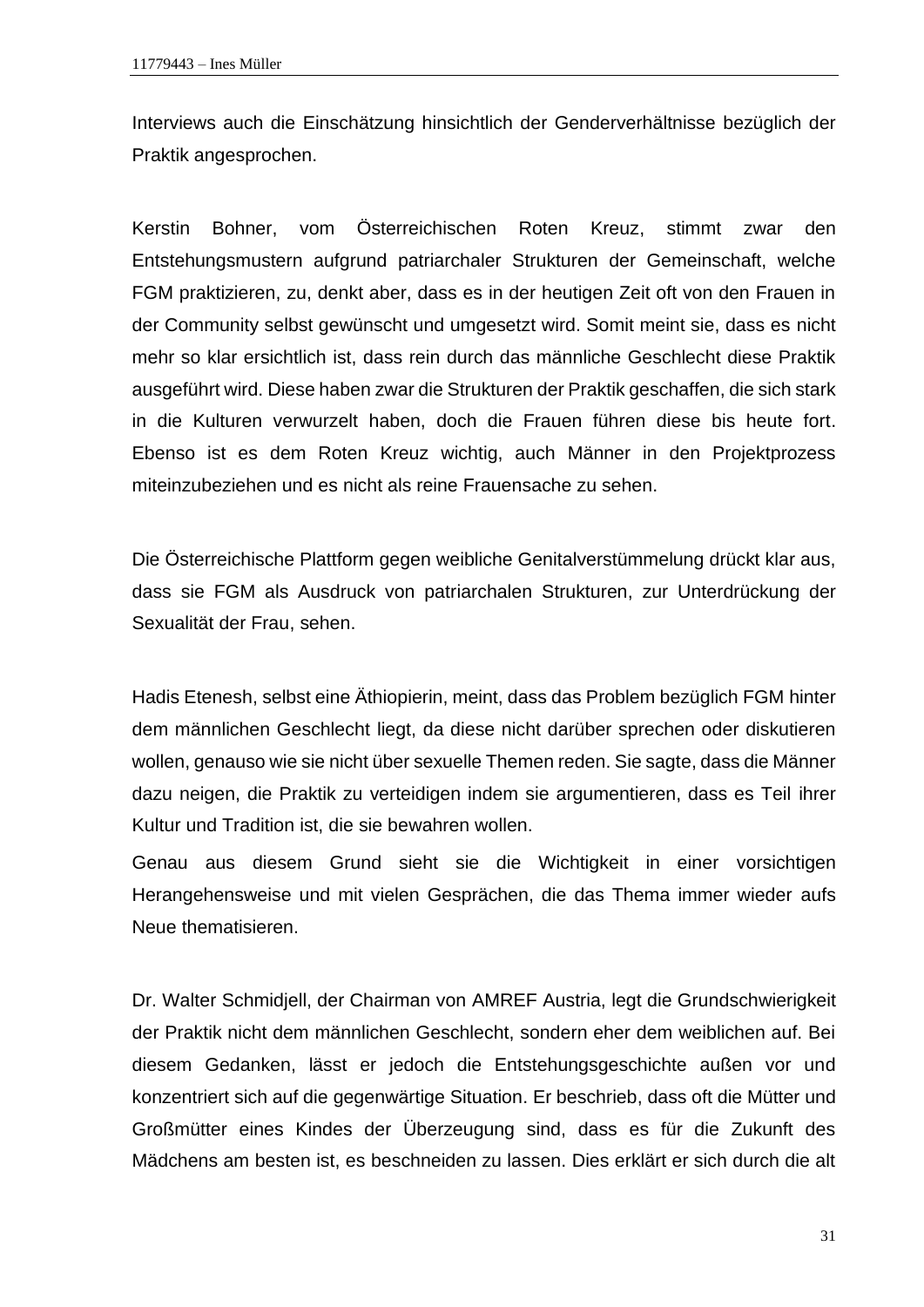verwurzelte Vorstellung, dass die Beschneidung die Bedingung für eine Heirat ist und auch durch den Leidensdruck, welchen die Frauen selbst durchmachen mussten.

Anneliese Geissler ist der Auffassung, dass die Praktik auf alle Fälle ein Mittel ist, mit dem Männer Frauen unter ihre Kontrolle stellen wollen. Sie erwähnte zudem aber auch, ähnlich wie ihr Vorgesetzter Dr. Walter Schmidjell, dass es durch die jahrelange Durchführung schon so stark im Bewusstsein der Menschen verankert ist, dass es auch die Mütter trotz eigener Erfahrung, an ihren Töchtern praktizieren lassen, um sie vor einem Ausschluss von der Gemeinschaft oder einer Herabsetzung ihrer Stellung zu bewahren. Ebenso führte sie den Aspekt an, dass vermehrt in ländlichen Regionen noch die Vorstellung vorherrscht, dass die Praktik eine Notwendigkeit darstellt, um in Zukunft einen "guten" Mann heiraten zu können. Demnach wollen das auch die Mütter gewährleisten, indem sie das Mädchen beschneiden lassen.

Katja Schalles, Einsatzmitarbeiterin bei Ärzte ohne Grenzen, sieht das Problem hinter FGM nicht in den vorherrschenden Genderverhältnissen, sondern sieht es als gesellschaftliches und kulturelles Problem an. Sie ist der Meinung, dass die meisten Männer gar nicht wissen, was bei der Beschneidung genau praktiziert wird, hingegen der Frauen, die es auch selbst durchführen. Sie denkt, dass viele Männer nicht wollen würden, dass an ihrer Tochter die Praktik durchgeführt wird, wenn sie wüssten, welche Risiken und Folgen es mit sich bringt.

Nice Nailantei Leng'ete, Aktivistin aus Kenia, bezieht im Interview zwar keine klare Stellung zur Genderdebatte bezüglich FGM, dafür meint sie aber, dass viele Menschen die Massai-Community als unterentwickelt und marginalisiert sehen und sie es auch sind. Das liegt aber daran, dass in ihrer Gemeinschaft, den Mädchen und Frauen nicht die gleichen Chancen und Möglichkeiten geboten werden wie dem männlichen Geschlecht und es somit wichtig ist, genauso viel in die Bildung von Mädchen zu investieren, wie in die der Jungen investiert wird.

Für die feministische Aktivistin Daniela Diesner, ist klar, dass der ursprüngliche Grund warum FGM praktiziert wird, in den vorherrschenden Genderverhältnissen und somit Machtverhältnissen liegt. Doch auch sie vergisst nicht den Aspekt, dass auch Frauen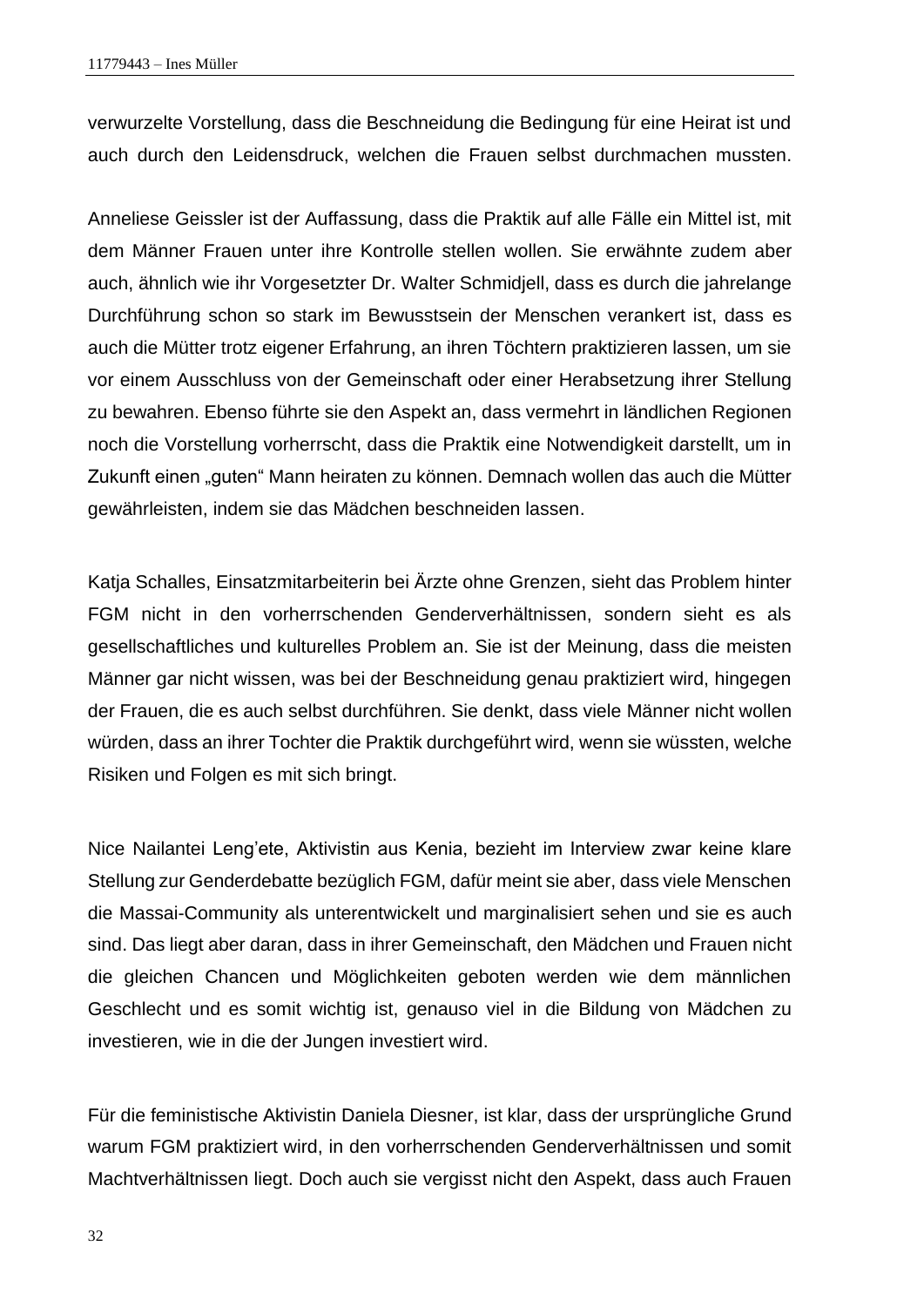bei der Durchführung beteiligt sind. Jedoch führt sie dies auf die Sozialisation der Frauen im patriarchalen System zurück und sieht die Praktik als Gewalttat an, welche durch Machtverhältnisse entstanden ist und noch immer praktiziert wird.

Marion Burger sieht FGM als Ausdruck von ungleichen Genderverhältnissen und der Benachteiligung von Frauen. Sie fügte hinzu, dass es sich bei der weiblichen Beschneidung jedoch um eine sehr spezielle, kulturell geprägte Form von Gewalt an Frauen handelt. Auch merkte sie an, dass durch patriarchale Strukturen dem weiblichen Geschlecht eine untergeordnete Rolle zukommt. Frauen werden im alltäglichen Leben deshalb eingeschränkt und sind auch oft in ihrer Unabhängigkeit und Freiheit beschränkt.

Deswegen ist es für die Programm Managerin wichtig, FGM nicht nur als ein medizinisches Problem zu behandeln, sondern vor allem auch auf die Rollenverteilung und -stereotypen unter den Geschlechtern einzugehen. Dazu sei es bedeutend, die Frauen und Mädchen zu ermächtigen um für ihre Wünsche, Rechte und Ziele einzustehen.

Aufgrund dieser Aspekte nimmt für die Caritas die Aufklärung von Männern eine wichtige Rolle ein, da diese oft Entscheidungsträger und Beeinflusser sind, auch wenn dies oft unbewusst passiert.

## <span id="page-38-0"></span>**7 Ethisch Aspekte**

Im Vorgehen gegen FGM spielt die Reflexion über ethische Aspekte eine wichtige Rolle.

## <span id="page-38-1"></span>**7.1 Vorgangsweise**

Für Kerstin Bohner ist es bei Projekten gegen die weibliche Genitalbeschneidung besonders wichtig, dass das Engagement oder der Bedarf aus dem Land oder der Gemeinschaft selbst kommt und ein Projekt nicht funktionieren kann, wenn die lokale Gemeinschaft nicht eingebunden ist beziehungsweise ihr sogar aufgezwungen wird. Ein weiterer Aspekt auf den Wert gelegt werden soll ist, dass die Entwicklungsorganisationen des Westens zwar Unterstützung bieten können, die Arbeit und Leitung aber von Personen vor Ort eingenommen werden muss. Dabei sieht sie auch Gesetze und rechtliche Gegebenheiten, die in einem Land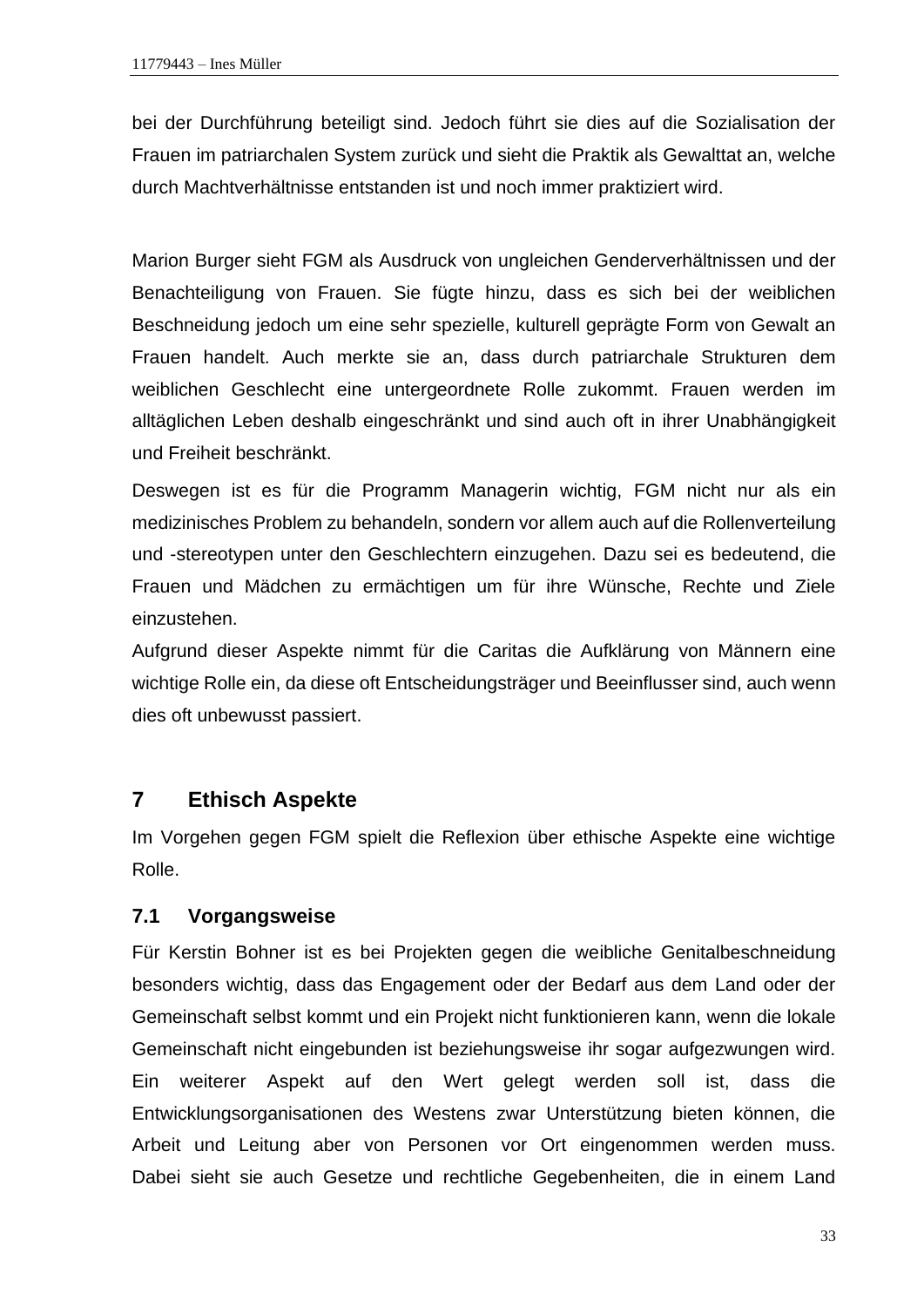verankert sind, als Basis sich vor Ort gegen FGM einsetzen zu können ohne der Bevölkerung etwas aufzudrängen.

Deswegen erkennt sie eine Erfolgsaussicht des Projektes "WomEn CARE", da die Frauen und Männer selbst entscheiden können, ob sie das Angebot in Anspruch nehmen oder nicht.

Sie sprach auch das Projekt in Äthiopien an, wo in enger Kooperation mit dem Äthiopischen Roten Kreuz gearbeitet wird.

Natalie Plhak ist der Ansicht, dass es bei Projekten gegen FGM wichtig ist, die lokalen Strukturen in den Blick zu nehmen und dass nach den Gründen, wieso es vor Ort praktiziert wird, gefragt wird.

Sie sieht große Bedeutung, in der Arbeit auf zwei Ebenen. Die erste Ebene stelle die gesetzlichen Rahmenbedingungen dar, die ein Land festlegt. Unter der zweiten versteht sie die Überzeugung der lokalen Bevölkerung, dass die Beschneidung sehr viele negative Folgen für das Mädchen oder die Frau hat. Diese Überzeugungsarbeit sollte vorrangig von lokalen Personen unternommen werden. Sie betonte im Gespräch, dass es notwendig ist, dass dieser Prozess vom Inneren einer Kultur kommt, um die Mentalität der Menschen und Kultur zu bewahren.

Hadis Etenesh von der African Women Organization sieht die wechselseitige Diskussion als den wichtigsten Aspekt im Kampf gegen FGM. Diese Diskussion soll von Personen geleitet werden, die in einer Kultur, in welcher die Beschneidung praktiziert wird, involviert sind. Dazu kommen Menschen, die aus anderen kulturellen Kreisen stammen, welche an der Diskussion teilnehmen. Für Etenesh ist diese Vorgangsweise der effektivste Weg.

Dr. Walter Schmidjell hob im gesamten Interview immer wieder hervor, wie wichtig es ist sich auf die jeweilige Mentalität, die in der Kultur und Community herrscht, wo ein Projekt durchgeführt werden soll, eingegangen werden muss.

Dahingehend meint er, dass es im Prozess bedeutend ist, die verschiedenen Mentalitäten zu verstehen sowie die Projekte darauf anzupassen.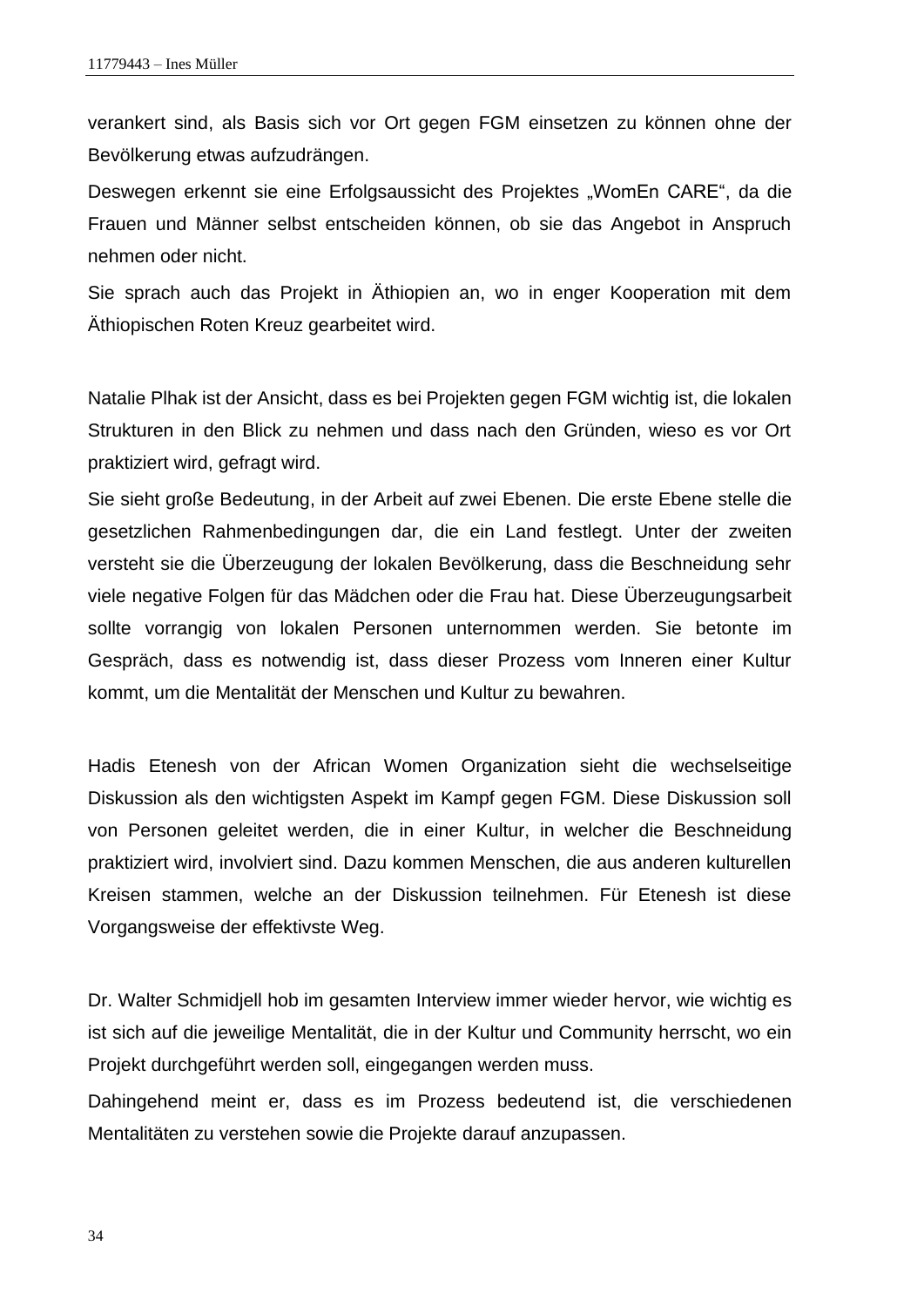Anneliese Geissler sieht die Notwendigkeit einer Vorgangsweise die die ganze Gemeinschaft miteinschließt. Sie erläuterte, dass es gerade in Afrika sehr schwer ist, als einzelne Person gegen eine Tradition zu verstoßen oder gegen sie vorzugehen, da die Komponenten der Gemeinschaft und des Familienzusammenhalts große Bedeutung haben.

Katja Schalles erwähnte mehrmals die Aufklärungsarbeit, auf der, ihrer Meinung nach, der Fokus in der Arbeit gegen die weibliche Beschneidung gelegt werden sollte. Dabei fügte sie hinzu, dass es ebenso wichtig ist, in den Communitys Vertrauen zu schaffen, um ihnen bewusst zu machen, dass es nicht darum geht ihre Kultur abzuwerten, sondern darum Nähe mit den FGM-praktizierenden Personen aufzubauen, um mit ihnen über die gesundheitlichen Folgen zu sprechen um weiters gemeinsam mit ihnen gegen FGM anzukämpfen.

Die Aktivistin Nice Nailantei Leng'ete verdeutlichte im Interview, wie wichtig es ist, Geduld zu haben. Dieser Prozess benötigt Zeit, nicht nur Tage, sondern Jahre. Es geht in diesem Prozess darum, Denkweisen und Einstellungen zu ändern und dies geschieht nicht an einem Tag. Dazu erklärte sie auch, wie dieser Ablauf gestaltet werden sollte. Es geht darum, Vertrauen der Personen und der Gemeinschaft für sich zu gewinnen. Somit wird Schritt für Schritt vorgegangen und am Anfang erstmal über die allgemeine Entwicklung der Community oder andere Themen und Probleme gesprochen, um sicher zu gehen, dass die Personen auch offen für Diskussionen und Vorschläge sind, bis auch über sensiblere Angelegenheiten, wie der weiblichen Genitalbeschneidung, gesprochen werden kann.

Ebenfalls sagte sie, ist es an Bedeutung, den Menschen zuzuhören, warum sie FGM praktizieren, nur so kann darauf eingegangen werden. "Ohne selbst zuzuhören, kann nicht verlangt werden, dass sie dir zuhören" (Übersetzung der Verfasserin aus dem Englischen nach Leng'ete), meint Leng'ete.

Nice Leng'ete wiederholte im Gespräch sehr oft, welchen hohen Stellenwert die Dialogführung in ihrer Arbeit hat. Sie betonte des Öfteren, dass es unabdingbar ist, mit den Menschen in Kontakt zu treten und zu reden, und das nicht nur einmal, sondern immer wieder aufs Neue. Dabei erwähnte sie auch die Notwendigkeit eines Informationsaustausches innerhalb der Gespräche - mit einem Mangel an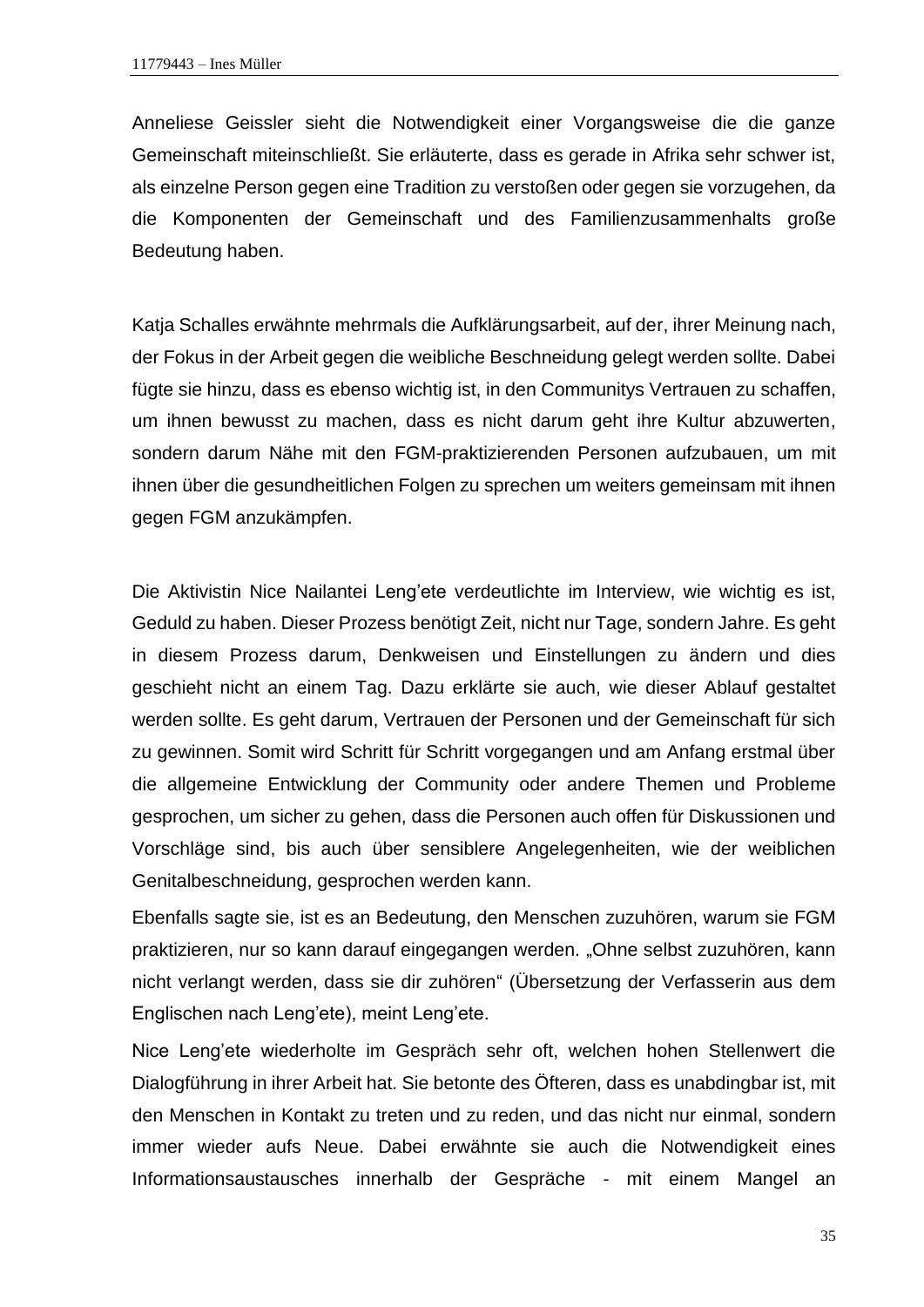Informationen und weiters an Bewusstsein, kann kein Wandel der Denkweise stattfinden.

Sie machte im Interview darauf aufmerksam, dass sie in ihrem Kampf gegen FGM Erfolge erzielt, weil sie Personen und Gemeinschaften, welche FGM praktizieren nicht verurteilt, sondern ihnen und deren Kultur mit Respekt und Liebe begegnet.

Für Daniela Diesner liegt die Wichtigkeit im Einbezug der Genderdebatte in der Umsetzung von Projekten gegen die weibliche Beschneidung. Es soll klar gemacht werden, dass die Praktik aus einem Machtverhältnis zwischen den Geschlechtern einer Gemeinschaft resultiert und demnach Aufklärung sowie Bildung wesentliche Grundpfeiler darstellen. Ebenso plädiert sie für die Ermächtigung an Frauen, sich in der Politik einzusetzen um für die Interessen und Bedürfnisse von Frauen einzustehen.

Für Marion Burger und der Caritas ist es wichtig, das Thema und dessen Folgen klar anzusprechen, da es eine Verletzung der Menschenrechte von Mädchen und Frauen darstellt.

Jedoch appelliert sie, die Menschen und Gemeinschaften, welche die Praktik durchführen, nicht voreilig zu verurteilen.

Der Organisation legt hohen Wert darauf, Bewusstsein in den Gemeinschaften zu schaffen, dass die Praktik gegen Gesetze verstößt sowie negative Auswirkungen auf die Frauen hat. Ebenso ist es, nach Marion Burger, wichtig, den Ausstieg aus dieser Tradition positiv zu belegen, damit der soziale Gruppendruck umgekehrt werden kann. Sie erwähnte auch das Hindernis, dass es auch Gruppen von Frauen und Mädchen gibt, welche die Beschneidung positiv auslegen und somit Druck auf die nichtbeschnittenen Mädchen lastet. Um dem entgegen zu wirken, ist es wichtig, den Frauen und Mädchen Raum und Zeit zu geben, um ihre eigene Geschichte verarbeiten zu können, um danach darüber reflektieren zu können.

#### <span id="page-41-0"></span>**7.2 Zwischen Universalismus und Kulturrelativismus**

Im Zusammenhang mit der weiblichen Genitalbeschneidung gibt es immer wieder Debatten zwischen Kulturrelativismus und dem Universalismus.

Die Position seitens eines radikalen Kulturrelativismus würde lauten, dass FGM ein Ritual darstellt, welches in der Kultur verankert ist und eine bedeutende Rolle für die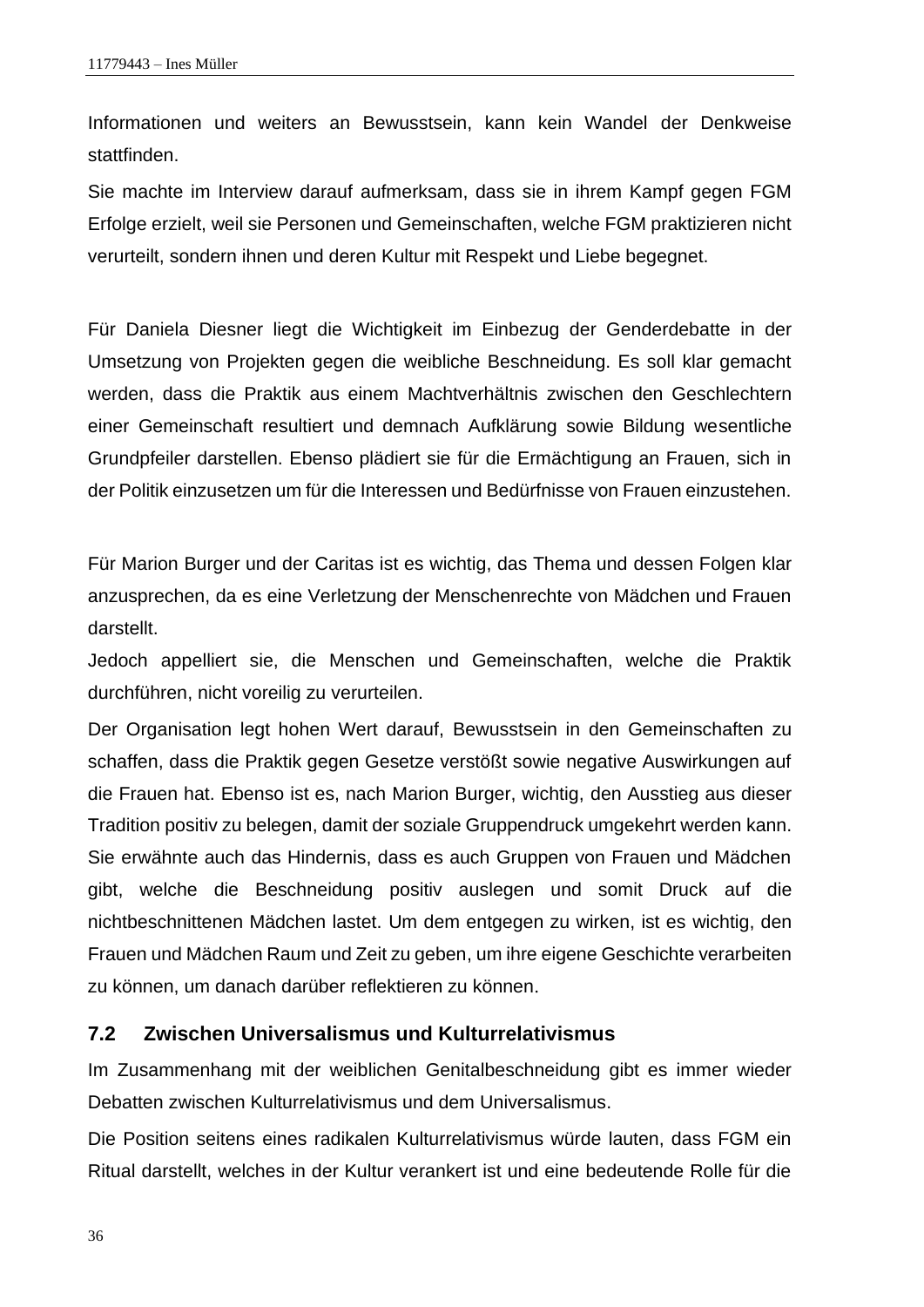einzelnen Personen in einer Gemeinschaft aber auch für das Zusammenleben in dieser hat. Der Kulturrelativismus sieht auch alle kulturellen Angelegenheiten jeder Gesellschaft als gleichwertig an, welche nicht von außerhalb, also von einem Standpunkt einer anderen Kultur oder Gemeinschaft, beurteilt werden kann. Seitens des Universalismus ist die Praktik mit Gewalt und Macht verbunden und sieht die Frauen und Mädchen als Opfer an. Die allgemeingültigen Menschenrechte können auch in die universalistische Position eingeordnet werden, in der FGM gegen sie verstößt. (vgl. Mende 2011: 65)

Jedoch ist es ebenfalls ein universelles Menschenrecht, seine eigene Kultur und Identität ausleben zu können. In dieser Hinsicht gibt es somit auch Schnittstellen zwischen den beiden Positionen. (vgl. Mende 2011: 7f)

Bei der Diskussion kommen weitere Fragen auf. Auf der einen Seite wird diskutiert, ob es wichtiger ist die Kultur oder das Individuum zu schützen und auf der anderen Seite, ob westliche Organisationen überhaupt den Anspruch haben, sich in die kulturellen Angelegenheiten anderer Gemeinschaften einzumischen, oder ob die Idee und der Einsatz zur Beendigung dieser Praktik von den Menschen vor Ort aufkommen muss. (vgl. Mende 2011: 65)

In der Debatte zwischen Universalismus und Kulturrelativismus kommen mehrere Standpunkte bezüglich der weiblichen Beschneidung auf. Kulturrelativistische Vertreter und Vertreterinnen argumentieren, dass sich durch die Kolonialisierung und Missionierung die Hierarchie zwischen dem "Wir" und "dem Anderen" etabliert hat und dadurch die Praktik erst als negativ bewertet wurde. Die Meinung dieser Perspektive ist, dass es nur zu einer Abwertung gekommen ist, da allgemein das Andere als zurückgeblieben und schlecht betrachtet wurde. (vgl. Mende 2011: 66ff)

Weiters handelt es sich um Aspekte, welche die gesundheitlichen Folgen in den Blick nehmen. Seitens des Universalismus wird aufgezeigt, dass FGM gesundheitliche sowie körperliche und psychische Schädigungen mit sich zieht und legt sich somit für eine Abschaffung der Praktik fest. (vgl. Mende 2011: 84f) Zu diesem Aspekt gibt es aber noch Diskussionen der Medikalisierung. Befürworter und Befürworterinnen der Beschneidung meinen, dass das Ziel der Minimierung der gesundheitlichen Folgen und Beschwerden, durch die Änderung, dass der Eingriff von medizinischem Personal durchgeführt wird, erreicht wird. Gegner und Gegnerinnen führen hingegen an, dass es als Zwischenschritt hilfreich sei, aber nicht das Ziel darstellt. Andere sind wiederum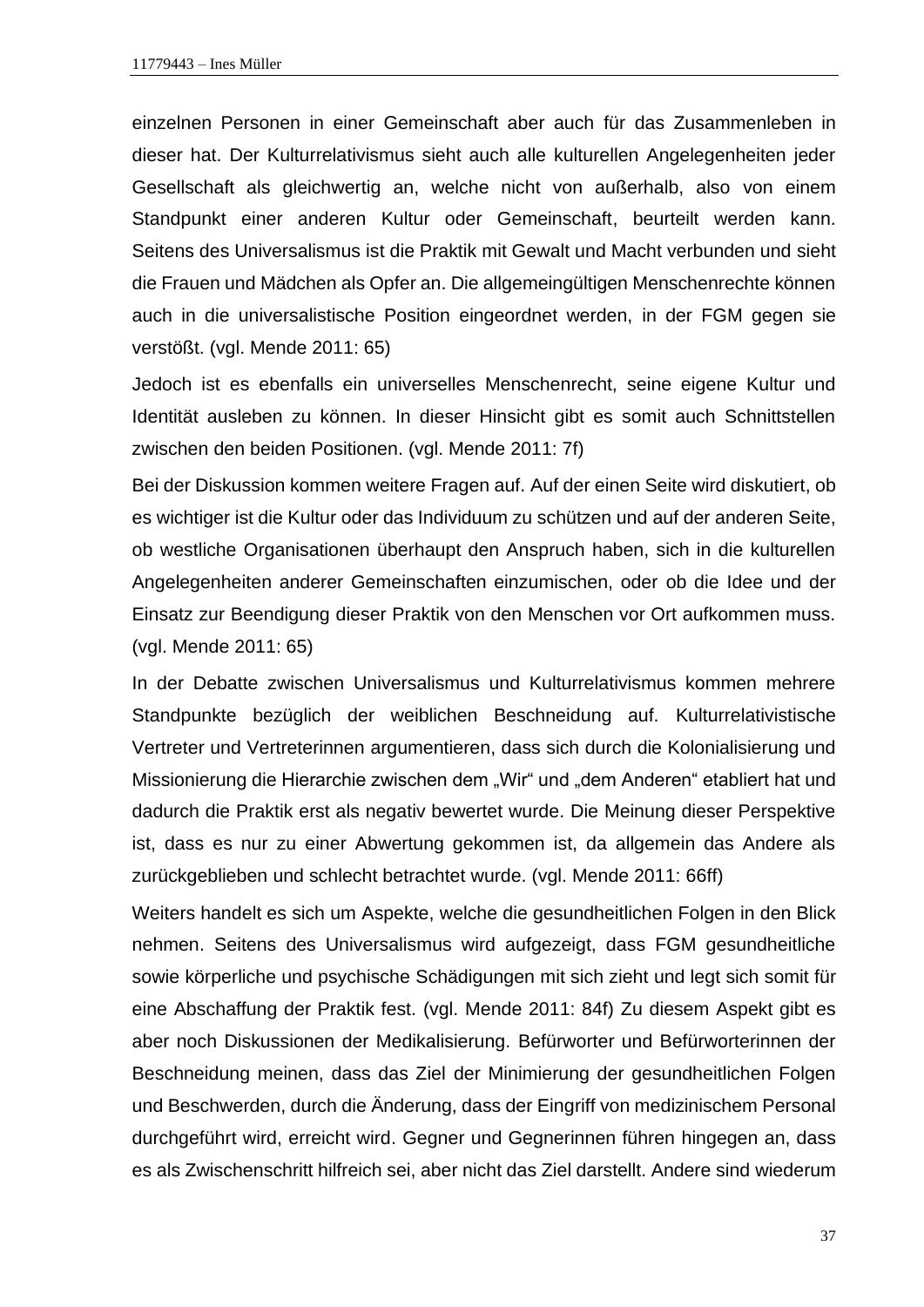der Meinung, dass der Eingriff gegen das Berufsethos des Gesundheitspersonals stößt, da die Durchführung nicht mit dem Vorsatz geschieht, die Gesundheit des Mädchens oder der Frau zu erhalten. Die Weltgesundheitsorganisation (WHO) lehnt die Medikalisierung von FGM, welche weiter zu einer Professionalisierung führen würde ab. (vgl. Mende 2011: 93f)

Noch dazu kommt eine Debatte zum freien Willen. Universalistische Ansichten sagen, dass die Praktik ohne die Zustimmung der betroffenen Personen erfolge. Aus einer kulturrelativistischen Perspektive erheben sich jedoch Stimmen, welche die Beschneidung als identitäts- und kollektivitätsfördernd ansehen und dies die Praktik legitimiert. (vgl. Mende 2011: 115ff)

Kerstin Bohner äußerte sich auch zu dem Thema Universalismus und Kulturrelativismus in Bezug auf die weibliche Genitalbeschneidung. Sie versteht, dass es Meinungen gibt, dass solche Projekte Traditionen zerstören und in die Kultur eingreifen, jedoch sieht sie FGM als eine sehr schwerwiegende Menschenrechtsverletzung, indem sie sich auch auf die Unfreiwilligkeit bezieht und auch auf die gesetzlichen Verbote eines Landes. Aufgrund dieser Aspekte sieht sie die Wichtigkeit in der Verdeutlichung als Menschenrechtsverletzung.

Für die österreichische Plattform gegen weibliche Genitalverstümmelung ist FGM ganz klar eine Menschenrechtsverletzung. Für sie sind die Menschenrechte universell und nicht verhandelbar und FGM wird als Missachtung dieser gesehen. Sie weist jedoch darauf hin, dass bei dieser Debatte die Umsetzung von Überzeugungsarbeit vor Ort, wie der lokalen Kultur begegnet wird, bedeutsam ist.

Anneliese Geisler versteht zwar die kulturelle Komponente, denkt aber, dass auch die kulturelle Freiheit Grenzen haben muss. Diese Grenze sieht sie in den lebenslangen körperlichen Folgen der Mädchen und Frauen, daher ist sie der Meinung, dass diese Praktik unterbunden werden muss.

Katja Schalles sieht einerseits die Praktik als Teil der Kultur und Tradition von vielen Gemeinschaften, aber andererseits auch als Körperverletzung, an welcher viele Kinder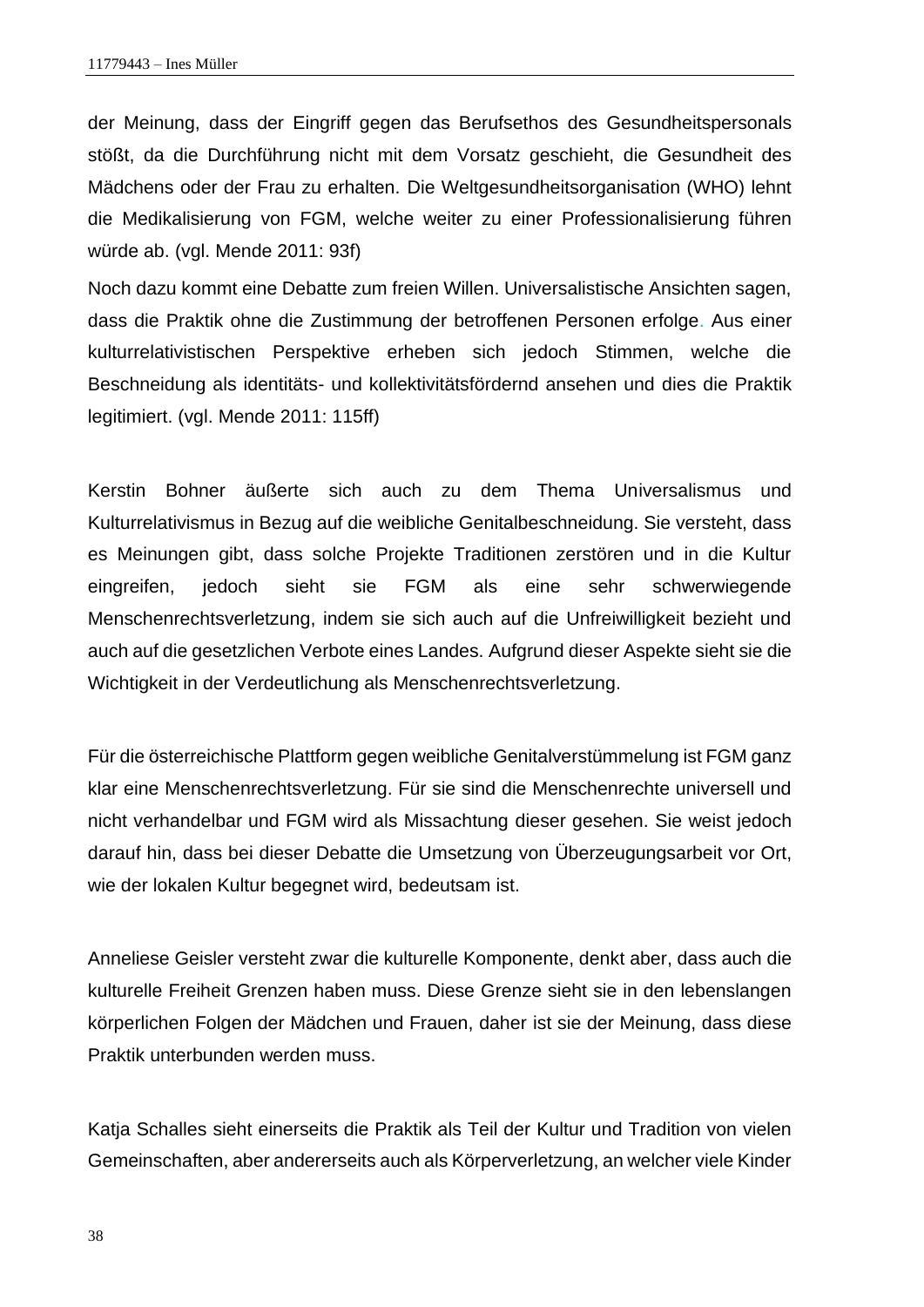sterben und es deswegen vermieden werden muss. Sie sieht die Pflicht in Menschenrechtsorganisationen sich gegen die Durchführung der Tradition einzusetzen, merkt aber auch an, dass es einer genauen Überlegung bedarf, wie dagegen vorgegangen und was damit genau bewirkt werden soll. "Es geht nicht darum Verbote auszusprechen, damit erreicht man nichts. Es gehört viel Verständnis und Toleranz dazu." gab sie zum Ausdruck.

Die kenianische Aktivistin Nice Leng'ete spricht im Interview immer wieder von der Bewahrung der Kultur einer Gemeinschaft im Kampf gegen die weibliche Beschneidung. Sie appelliert, dass den Menschen nicht die gesamte Kultur genommen werden darf und auch nicht alle Traditionen und Rituale einer Gesellschaft abgewertet und verurteilt werden dürfen. Nur weil ein Aspekt der Kultur Schaden anrichtet, heißt es nicht, dass die ganze Kultur schädlich ist, meint sie. Trotzdem thematisierte sie auch den Menschenrechtsaspekt und das FGM dagegen verstößt.

Marion Burger gab an, dass sie Aspekte bezüglich FGM als kulturelles Phänomen und weitergehend einer kulturellen Freiheit nicht versteht. Kultur und Traditionen sieht sie als Mittel und Ausdruck um das Zusammenleben in der Gemeinschaft zu arrangieren, deswegen stehen sie auch im ständigen Wandel.

Sie meint, dass fast alle Gesellschaften patriarchal geprägt sind und somit Mitglieder, in diesem Fall Frauen, benachteiligt werden und Rechte verletzt werden. Demnach sieht sie die Bestrebungen vieler Organisationen, allen Mitgliedern einer Gesellschaft gleiche Rechte und Chancen einzuräumen, als legitim und nennt dieses Vorgehen auch Friedensarbeit. Da kulturelle und traditionelle Ausdrucksformen sich laufend verändern, sieht sie auch den Einsatz für ein Leben ohne der weiblichen Genitalbeschneidung als ein Bestreben an, welches die kulturelle Freiheit der Gemeinschaften in keiner Weise einschränkt.

Sie betonte auch, dass die freie Entscheidung in allen Projekten der Caritas oberstes Ziel bleibt, jedoch die Erschaffung von Rahmenbedingungen für eine solche freie Entscheidung, eine große Herausforderung darstellt, da es in jeder Gesellschaft Strukturen gibt, die eine freie Entscheidung, beispielsweise durch Folgen wie Ausgrenzung oder Benachteiligung einschränken und beeinflussen.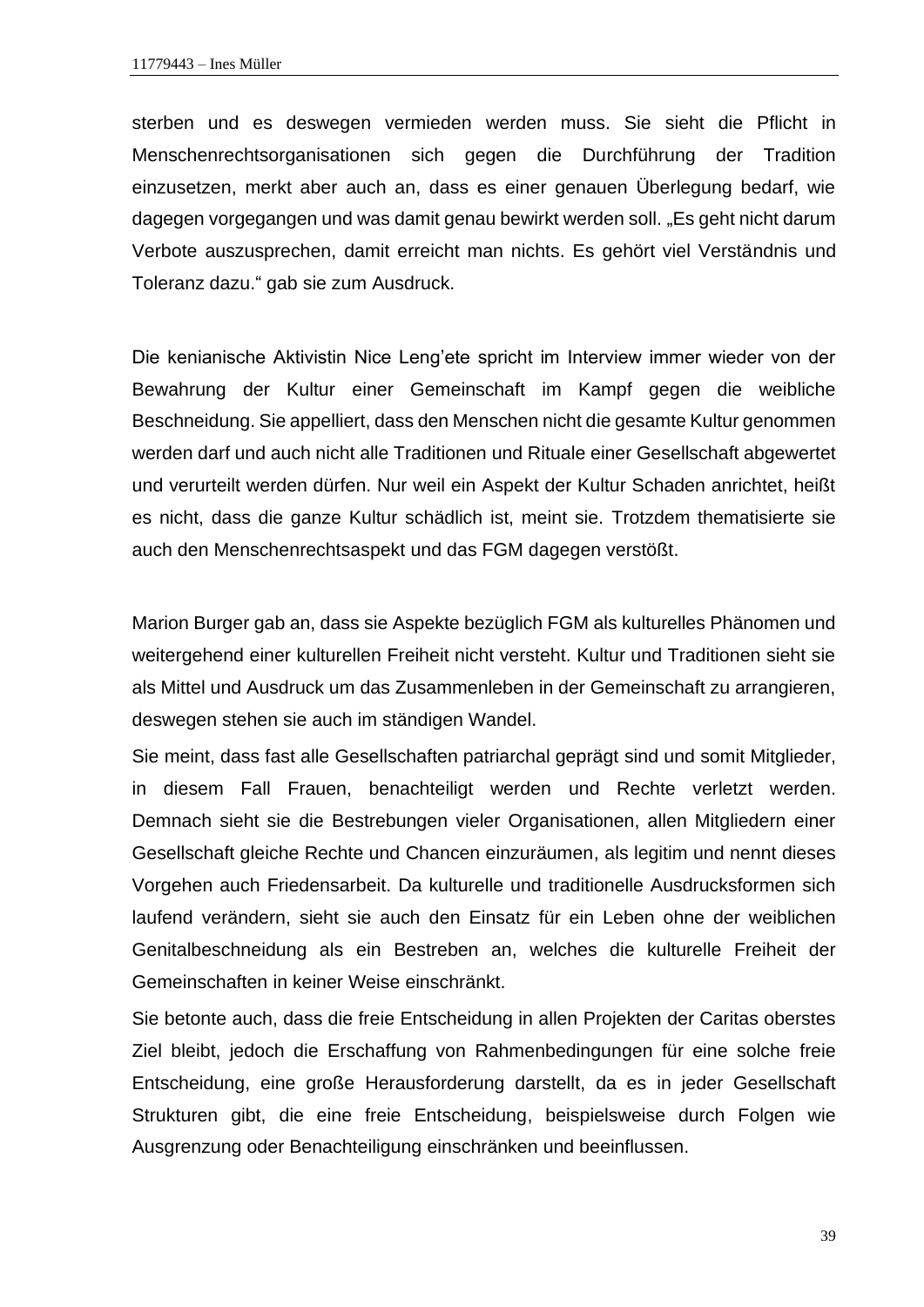Alle der Interviewpartner und -partnerinnen sprachen sich einstimmig gegen eine Medikalisierung von FGM aus.

## <span id="page-45-0"></span>**8 Exkurs: Schamlippenkorrekturen und ähnliche europäischen Praktiken**

"Afrikanische Frauen werden verstümmelt, europäische Frauen legen sich freiwillig unters Messer. Ich kann es kaum glauben: Hier, wo so viele sich von bestimmten afrikanischen Bräuchen schaudernd abwenden, lassen sich Frauen aus Gründen der Schönheit verstümmeln. Hier, wo auf uns, auf die Opfer von FGM, mit dem Finger gezeigt wird." (Dirie 2015: 159)

Waris Dirie, eine der bekanntesten Menschenrechtsaktivistinnen, die sich gegen die weibliche Genitalbeschneidung einsetzt geht in ihrem Buch "Schmerzenskinder" (2015) auf ihre Gedanken zum Thema der Schamlippen- und Klitoriskorrekturen, welche in Europa immer häufiger angeboten und durchgeführt werden, ein und bringt diese Praktiken mit FGM in Verbindung.

Trotz ihrer Kritik zieht sie eine Grenze, indem sie anspricht, dass bei der Tradition in Afrika meist Kinder gegen ihren Willen beschnitten und danach auch oft zugenäht werden, was bei einer Schamlippenkorrektur nicht der Fall ist. Bei der afrikanischen Beschneidung wird die Klitoris gänzlich abgetrennt, in europäischen Ländern lediglich verkleinert oder freigelegt. (vgl. Dirie 2015: 160)

Trotz dieser Fakten sieht sie eine Gemeinsamkeit: "Es wird geschnitten, und die Frau ist hier wie dort das Opfer. Auch dann, wenn sie sich selbst zum Opferlamm macht." (Dirie 2015: 160)

Ebenso verbindet sie die beiden Praktiken mit der Bezugnahme auf das Schönheitsideal, das von Männern bestimmt wird, indem der Genitalbereich der Frau möglichst unberührt und mädchenhaft aussehen soll. (vgl. Dirie 2015: 160)

Aufgrund dieser Thematisierung der Autorin geht auch diese Arbeit in einem kleinen Exkurs der Frage nach, wie Organisationen und Personen, welche sich mit FGM auseinandersetzen, darüber denken. Weiters wurde als Teil der Forschung ein Interview mit einer ästhetischen und plastischen Chirurgin, welche Schamlippenkorrekturen anbietet, geführt (nähere Details zum Interview siehe Anhang).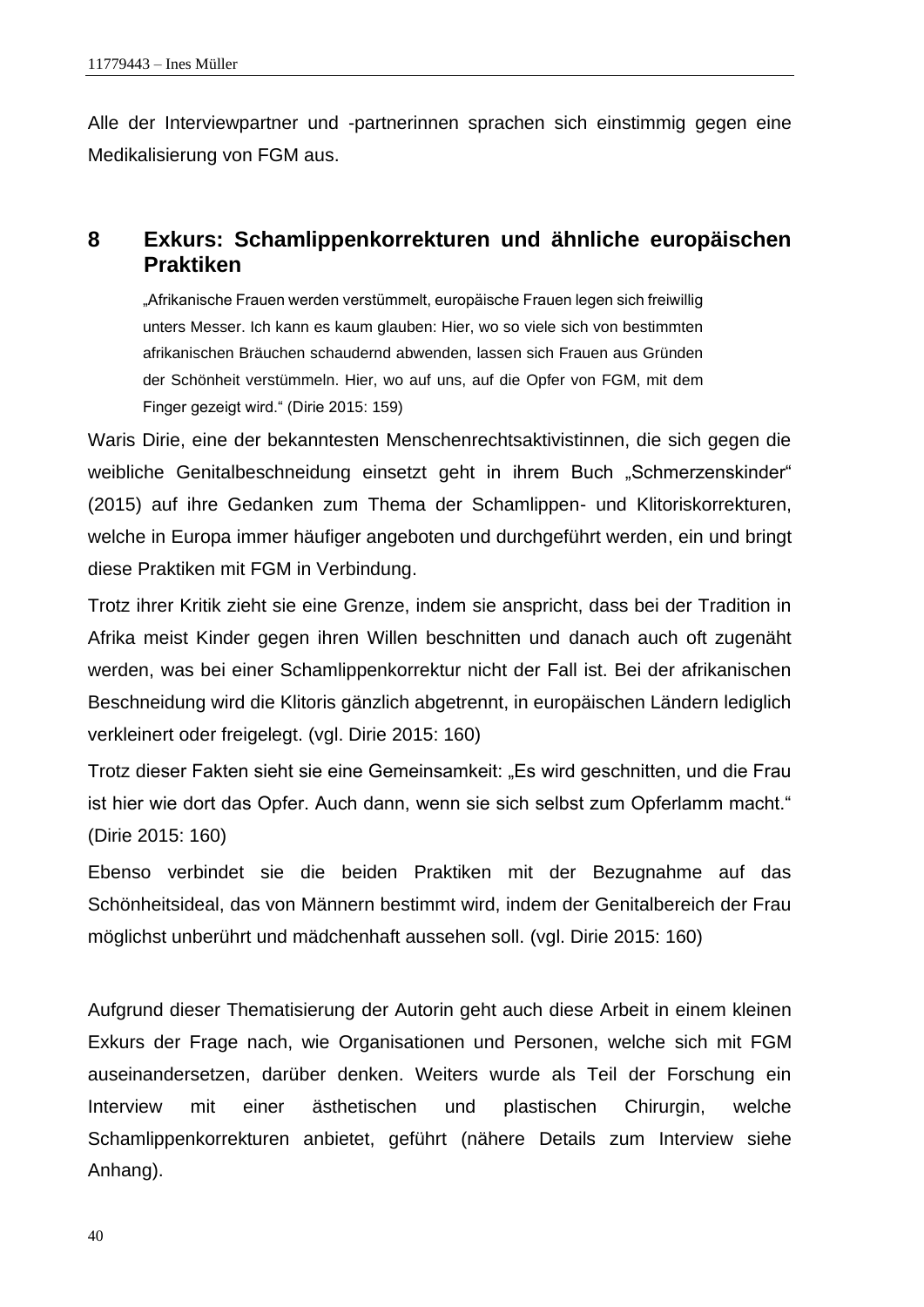## <span id="page-46-0"></span>**8.1 Stimme einer plastischen und ästhetischen Chirurgin, Dr.in Andrea Rejzek**

Dr.<sup>in</sup> Andrea Rejzek ist seit 1994 in der plastischen Chirurgie tätig.

Im Gespräch verriet sie, dass sie sich für diesen Berufsweg entschieden hat, weil sie gerne manuell arbeitet und es ihr Freude bereitet, wenn sich die Patienten und Patientinnen nach der Behandlung wohler in ihrem Körper fühlen und zufriedener mit sich selbst sind.

In ihrer Laufbahn als Chirurgin war sie noch nie mit FGM seitens von Patientinnen konfrontiert. Jedoch setzte sie sich selbst mit dem Thema auseinander, auch aufgrund der Richtlinien, die es in Österreich bei Schamlippenkorrekturen gibt und weil es naheliegt, durch ihr Angebot Kritik diesbezüglich zu erhalten, erzählte Dr.<sup>in</sup> Rejzek.

Sie distanziert ihr Tun klar von der weiblichen Genitalbeschneidung, indem sie erklärte, dass ihren Patientinnen, die eine Schamlippenkorrektur durchführen lassen meist durchaus bewusst ist, dass sie eine normale Anatomie haben. Dennoch fühlen sie sich unwohl oder verspüren auch Schmerzen und sind dadurch in ihrem täglichen Leben eingeschränkt, wie beispielsweise bei Freizeitaktivitäten wie Saunagänge, beim Sport oder in der Partnerschaft. Sie berichtete auch, dass fast nur Frauen ihr Angebot in Anspruch nehmen, bei welchen die Schamlippen vier oder fünf Zentimeter überstehen und es auch schon Fälle gegeben hat, wo sie einen Eingriff abgelehnt hatte, weil sie nicht die Notwendigkeit sah.

Sie betonte, dass es ihr ein großes Anliegen ist, dass nach der Operation die Labien natürlich und unoperiert aussehen, die Sensibilität erhalten und die Klitoris unangetastet bleibt. Sie möchte mit ihrer Arbeit das Selbstbewusstsein der Frau stärken und ihr die Freude an ihrem Körper wiedergeben, nicht nehmen, meinte Dr.<sup>in</sup> Andrea Rejzek.

Sie achtet bei der Beratung auch darauf, dass sie über die Beweggründe der Frau spricht und ihr bewusst ist, dass es einen medizinischen Eingriff darstellt und genügend Zeit zum Nachdenken bleibt bis die tatsächliche Operation durchgeführt wird.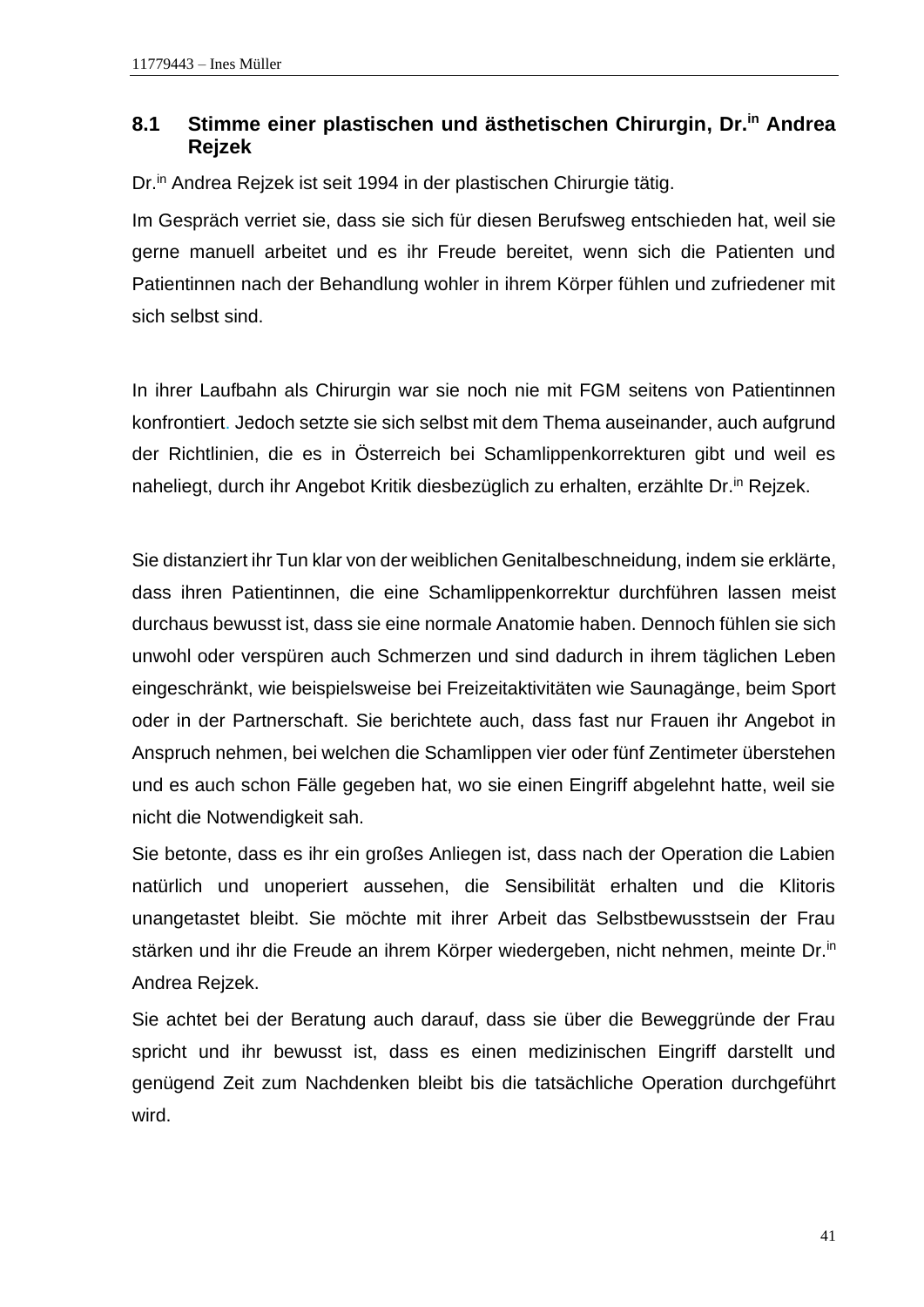Die Chirurgin bietet zwar keine Jungfernhäutchenwiederherstellung an, sieht dabei jedoch eine Marktfrage, welche nicht in der österreichischen Kultur eingebettet ist, jedoch aber in anderen Kulturen. Wenn Frauen und Mädchen in der Familie und ihrer Kultur Schwierigkeiten bekommen, weil sie nicht jungfräulich in die Ehe gehen können, findet sie es schwer zu beurteilen, ob solch ein Angebot moralisch richtig oder falsch ist.

#### <span id="page-47-0"></span>**8.2 Meinungen der Organisationen und Personen**

Die Österreichische Plattform der weiblichen Genitalverstümmelung steht der Praktik der Schamlippenkorrektur zwar kritisch gegenüber und bringt es auch des Öfteren zur Diskussion, sieht aber eine klare Abgrenzung zu FGM und will sich deswegen auf die weibliche Genitalbeschneidung konzentrieren.

Wo die Interviewpartnerin Natalie Plhak jedoch eine Verbindung sieht ist das männlich dominierte Schönheitsideal, welches im Hintergrund beider Praktiken steht.

Sie berichtete auch über die Kooperation mit der Österreichischen Gesellschaft für Familienplanung, welche sexualpädagogische Workshops an Schulen durchführt, wobei die Jungfernhäutchenwiederherstellung immer wieder ein Thema ist. Sie erklärte, dass auf den Mädchen oft ein enormer Druck lastet, wenn sie die Erwartungen der Familie nicht erfüllen können und die Workshopleiterinnen somit auch Kontakte von Ärzte und Ärztinnen an die jungen Frauen weitergeben um ihnen diese psychische Belastung zu nehmen, dennoch mit dem Bewusstsein, dass sich dadurch am System der Rollenbilder in manchen Kulturen nichts ändert.

Kerstin Bohner äußerte zu dieser Debatte ihre persönliche Meinung. Sie sieht die Schamlippenkorrektur als einen Auswuchs von gesellschaftlichem Druck an, der durch die Pornoindustrie reproduziert wird und den Frauen das Gefühl vermittelt nicht normal zu sein. Sie spricht sich gegen diesen Eingriff aus, verurteilt jedoch nicht die weiblichen Personen, die es durchführen lassen, weil sie verstehen kann, dass es durch die festgelegten Schönheitsideale der öffentlichen Welt eine große Belastung für die Frauen darstellen kann.

Zum Thema der Jungfernhäutchenwiederherstellung gab sie im Interview zum Ausdruck, dass sie zwar wiederum für den Druck, der auf den Mädchen lastet und dem Ärzte und Ärztinnen mit ihrem Angebot entgegenwirken wollen, Verständnis hat, aber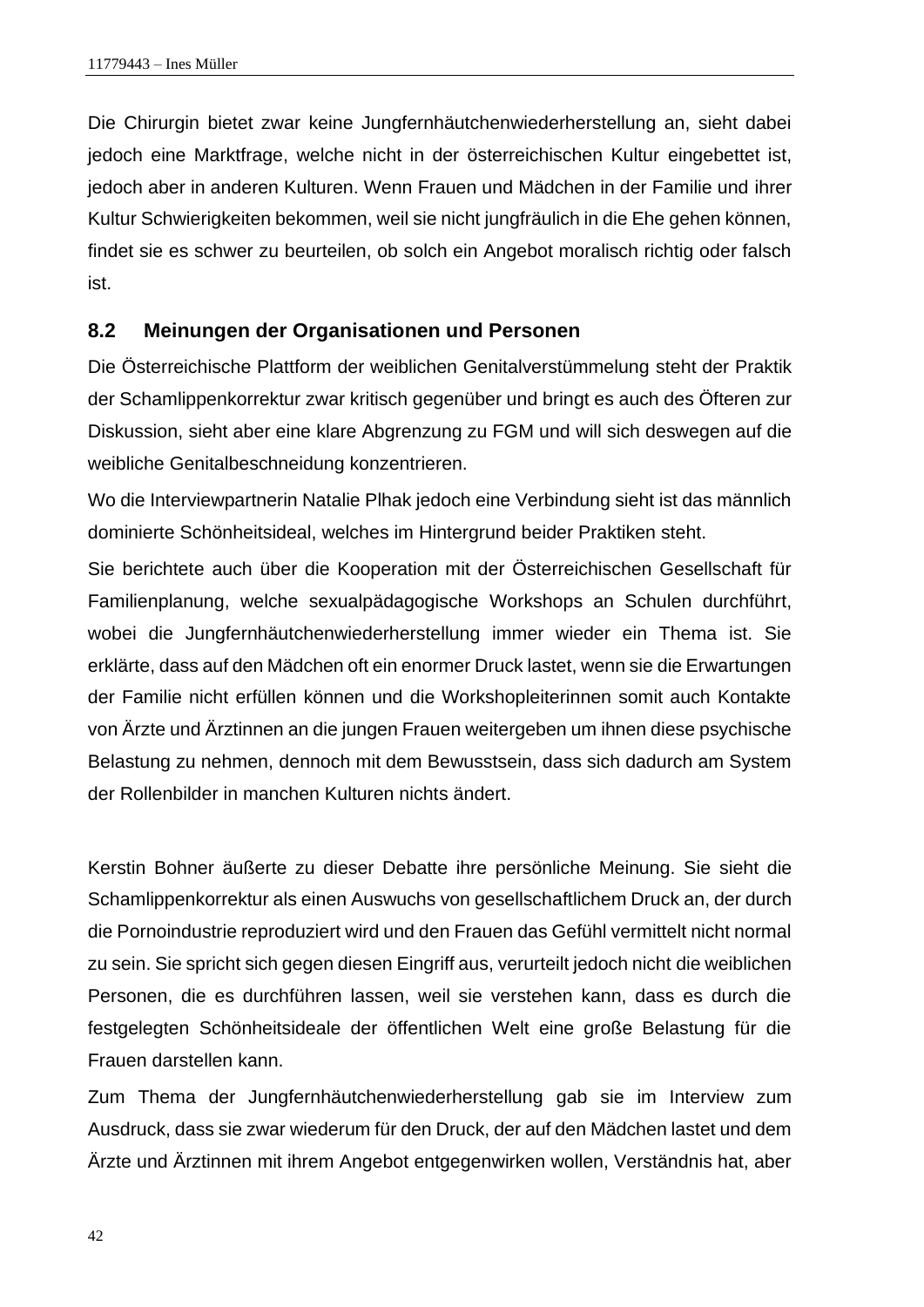aus einer rein medizinischen Sicht keine Einsicht aufbringen kann, da die Mediziner und Medizinerinnen eigentlich wissen, dass nicht jede ein Jungfernhäutchen vorweist oder auch nicht jede Frau beim ersten Geschlechtsverkehr blutet und sie somit etwas anbieten was oft nicht existiert.

Sie sieht eine Verbindung zwischen FGM und der Hymnenwiederherstellung, indem sie meint, dass beide Praktiken in die gleiche Debatte eingeordnet werden können, in welchen die Jungfräulichkeit von hoher Bedeutung ist. In beiden Fällen handelt es sich darum, dass die Frau "unberührt" und "rein" in die Ehe geht, damit auch der Brautpreis höher ist oder ihr mehr Wert zugeschrieben wird.

Anneliese Geissler, von AMREF Austria, sieht in Schamlippenkorrekturen, ähnlich wie bei anderen Schönheitsoperationen weniger den Einfluss des männlichen Geschlechtes, sondern ein Ausdruck von allgemeiner Unsicherheit, da auch immer mehr Männer einen chirurgischen Eingriff durchführen lassen.

Auch sie sieht eine Verbindung zwischen der weiblichen Genitalbeschneidung und der Jungfernhäutchenrekonstruktion. Sie greift, ähnlich wie Bohner, den Aspekt der "Unberührtheit" auf, welcher bei beiden Praktiken eine große Rolle spielt. Für Geissler ist das ein Zeichen dafür, dass die Frauen den Männern in den jeweiligen Gemeinschaften, wo diese Praktiken ein Thema darstellen, untergeordnet sind. Trotzdem erwähnt sie, dass FGM drastischere körperliche Auswirkungen aufweist.

Daniela Diesner sieht als Grund für die Durchführung von Schamlippenkorrekturen den Einfluss des Kapitalismus, wobei die Schönheitsindustrie eine etablierte Marktteilhabe im Westen besitzt aber auch die eines Patriarchats, wobei das männliche Geschlecht die Schönheitsideale definiert und beeinflusst.

Ähnlich wie Kerstin Bohner sieht auch die feministische Aktivistin das Angebot der Jungfernhäutchenwiederherstellung. Sie bezeichnet die Annahme, dass jede Frau ein Jungfernhäutchen besitzt als einen Mythos zur Kontrolle der Sexualität, der von medizinischer Richtung nicht unterstützt werden darf. Ärzte und Ärztinnen sollten eher darüber aufklären.

Sie sieht eine Verbindung zu FGM, da sie beide Praktiken als eine Form von Kontrolle über das weibliche Geschlecht und ihrer Sexualität deutet.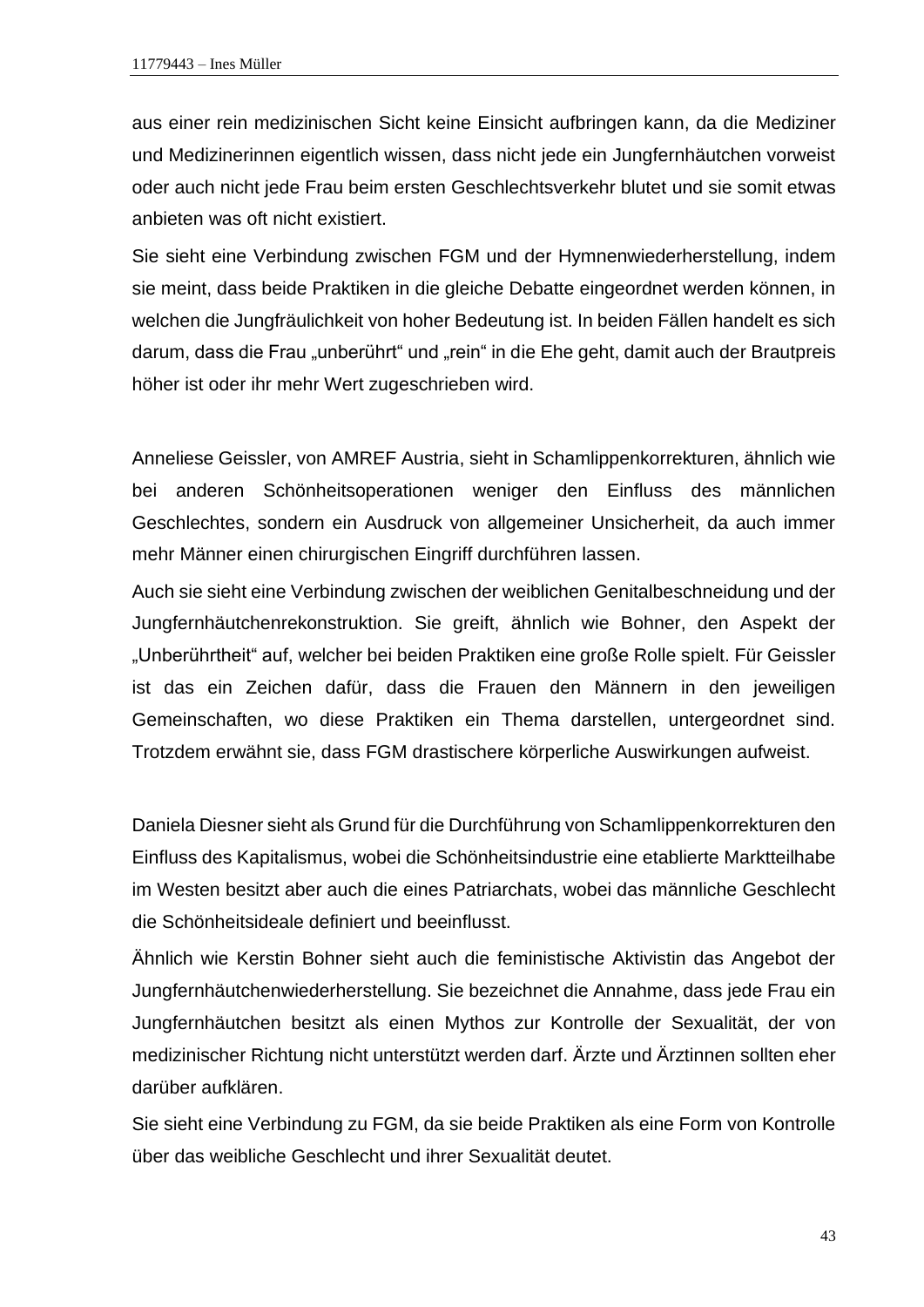Für Marion Burger stellt sich die Frage, inwieweit die Frauen wirklich frei über solche Durchführungen entscheiden und welche Rolle die strukturellen, gesellschaftlichen und kulturellen Umstände, in welche eine Frau sozialisiert wurde, dahingehend einnehmen.

#### <span id="page-49-0"></span>**9 Zusammenfassung**

Es gibt mehrere verschiedene Methoden und Vorgangsweisen der verschiedenen Organisationen im Einsatz gegen die weibliche Genitalbeschneidung. Daraus lässt sich schließen, dass unterschiedliche Einstellungen zu der Debatte vorherrschen. Ebenso kann dies in den mannigfachen Zielen und Erfolgsgeschichten betrachtet werden, welche je nach Organisation oder Person andere Aspekte beleuchten. Es muss jedoch auch erwähnt werden, dass keine Herangehensweise einer anderen widerspricht. In jeder der Methoden ist Bildung ein wichtiger Schlüsselpunkt, mal im Setting der Schule, mal auch in der Aufklärungsarbeit oder Workshops bei Erwachsenen und der gesamten Community.

Ebenso ist zu erkennen, dass von den meisten interviewten Personen hoher Wert darauf gelegt wird, dass die lokalen Personen in den Prozess eingeschlossen werden und diese die Leitpositionen eines Projektes inne haben, da diese mit den Strukturen vor Ort vertraut sind. Weiters sind die gesetzlichen Rahmenbedingungen in einem Land ausschlaggebend um sich gegen FGM erfolgreich einsetzen zu können, da damit das Vorgehen als notwendig legitimiert werden kann.

Weitere Stimmen meinen, dass der Vorgang auf die Mentalität angepasst und die ganze Community in den Prozess miteinbezogen werden muss.

Aus feministischer Perspektive darf die Genderdebatte nicht in den Hintergrund geraten und muss vor Ort thematisiert und durch Aufklärungsarbeit verändert werden, um die Praktik beenden zu können.

Interessant bei dieser Forschung war vor allem die Ähnlichkeit der Meinungen von Hadis Etenesh und Nice Leng'ete, zwei afrikanischen Frauen. Beide betonten, wie wichtig die Dialogführung ist. Es muss immer mit den Personen geredet werden, nur so kann ein gegenseitiges Verständnis aufgebracht und ein Wandel eingeleitet werden. Ebenso sehen sie beide Geduld als Erfolgspunkt, da eine Veränderung der Denkweise und Einstellung Zeit benötigt.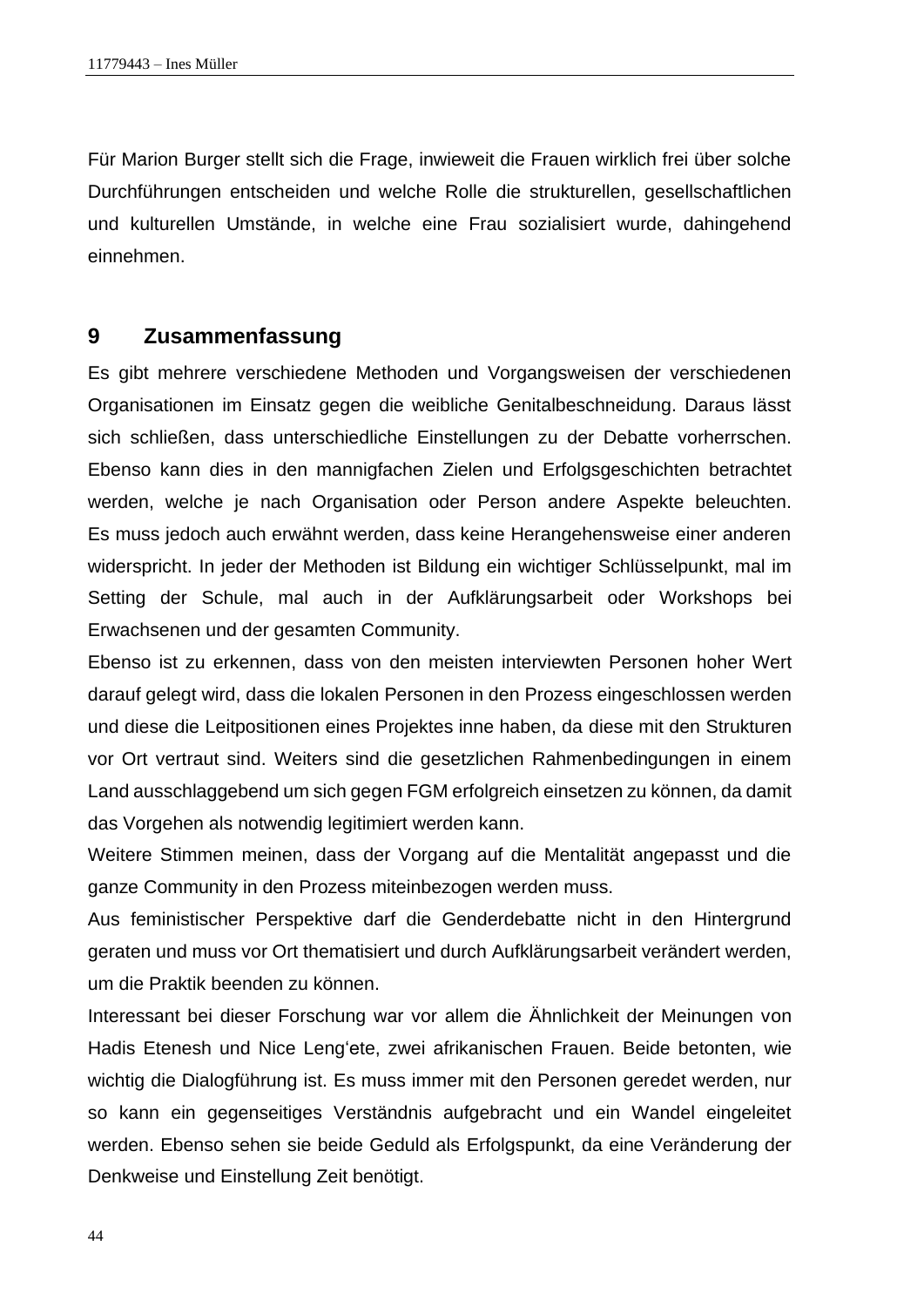Kommunikation ist auch den anderen Organisationen wichtig für ein erfolgreiches Vorgehen in Bezug auf eine Bewusstseinsbildung, ob über Radio, Theater, persönlich oder über das Internet.

Die Österreichische Plattform gegen weibliche Genitalverstümmelung bietet hierfür ein Netzwerk für alle Organisationen, um sich auszutauschen, um gemeinsam an der Beendigung von FGM zu arbeiten und am gleichen Strang zu ziehen.

Die Organisationen und Personen wünschen sich mehr Aufmerksamkeit in der Öffentlichkeit, sowie medial bezüglich der Praktik. Dies könne beispielsweise passieren, wenn sich mehr prominente Personen gegen die weibliche Beschneidung aussprechen und dies in den öffentlichen Raum tragen oder Medienformate auch abseits des 6. Februars, dem internationalen Tag gegen FGM, darüber berichten würden.

Zu dem Thema der Genderdebatte kann gesagt werden, dass viele zwar den Ursprung in patriarchalen Strukturen sehen, heute jedoch nicht mehr nur dieser Aspekt gesehen werden darf, da sich durch die Zeit vieles geändert hat. Die Frauen wurden in diesen Gesellschaften sozialisiert und hauptsächlich sind diese gegenwärtig in den Prozess involviert und verlangen ihn auch.

Zur Debatte zwischen Universalismus und Kulturrelativismus gibt es von den Interviewpartnern und -partnerinnen zwar Verständnis, jedoch sprechen sich alle klar für die Seite des Verstoßes der Menschenrechte aus.

Die kenianische Aktivistin Nice Nailantei Leng'ete liefert hierfür einen Anhaltspunkt wie ein Kulturrelativismus mit einer Einbeziehung universalistischen Aspekte möglich ist. Sie meint, dass FGM nur einen kleinen Teil einer Kultur darstellt, die anderen nichtschädlichen Traditionen jedoch bewahrt und gestärkt werden sollen und nie die gesamte Kultur aufgrund einer Komponente verurteilt werden darf. Sie sieht die weibliche Genitalbeschneidung als Menschenrech tsverletzung, hält aber an ihrem kulturellen Leben fest.

Zum Exkurs über Schamlippenkorrekturen und Jungfernhäutchenwiederherstellungen kann zusammengefasst werden, dass sich die Meinungen der Personen, mit denen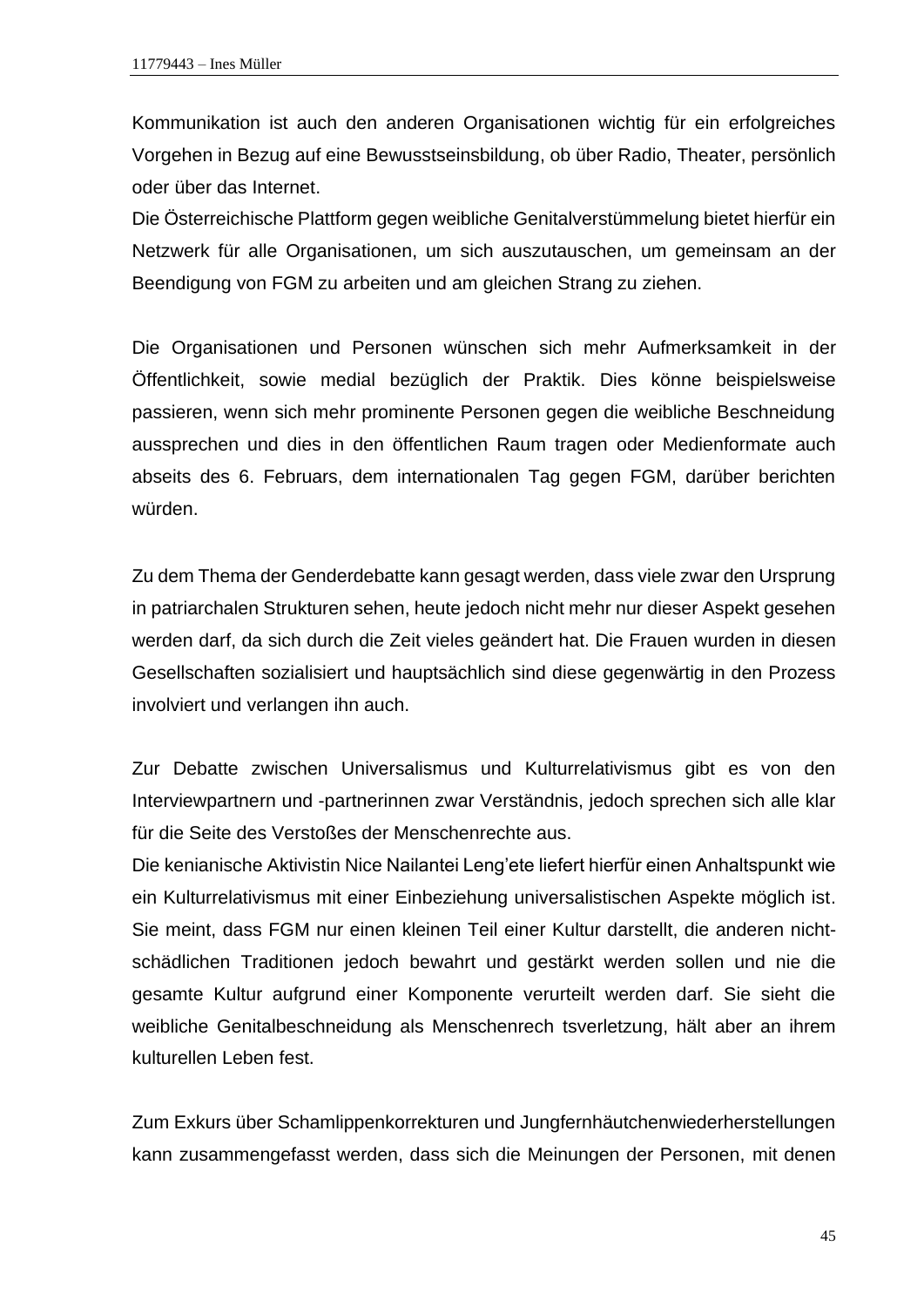ein Gespräch geführt wurde, ähneln. Sie sehen die Praktik rundum Änderungen an den Labien als Ergebnis eines gewissen Drucks und einer Unsicherheit, welche durch den Einfluss gesellschaftlicher Schönheitsideale auf die Mädchen und Frauen einwirkt. Dazu gehören die Medien, Pornoindustrie und zum Teil auch das männliche Geschlecht.

Die Praktik der Jungfernhäutchenrekonstruktion sehen viele in Verbindung stehend mit FGM, da beide Praktiken die "Unberührtheit" und "Reinheit" der Frau illustrieren und dies den "Wert" jener erhöht und oft Voraussetzung für eine Eheschließung ist.

Im Allgemeinen unterscheiden sich die Organisationen durch ihre Methoden und ihre Einstellungen, haben jedoch eine gemeinsame Motivation: Frauen und Kinder vor dieser Praktik zu bewahren!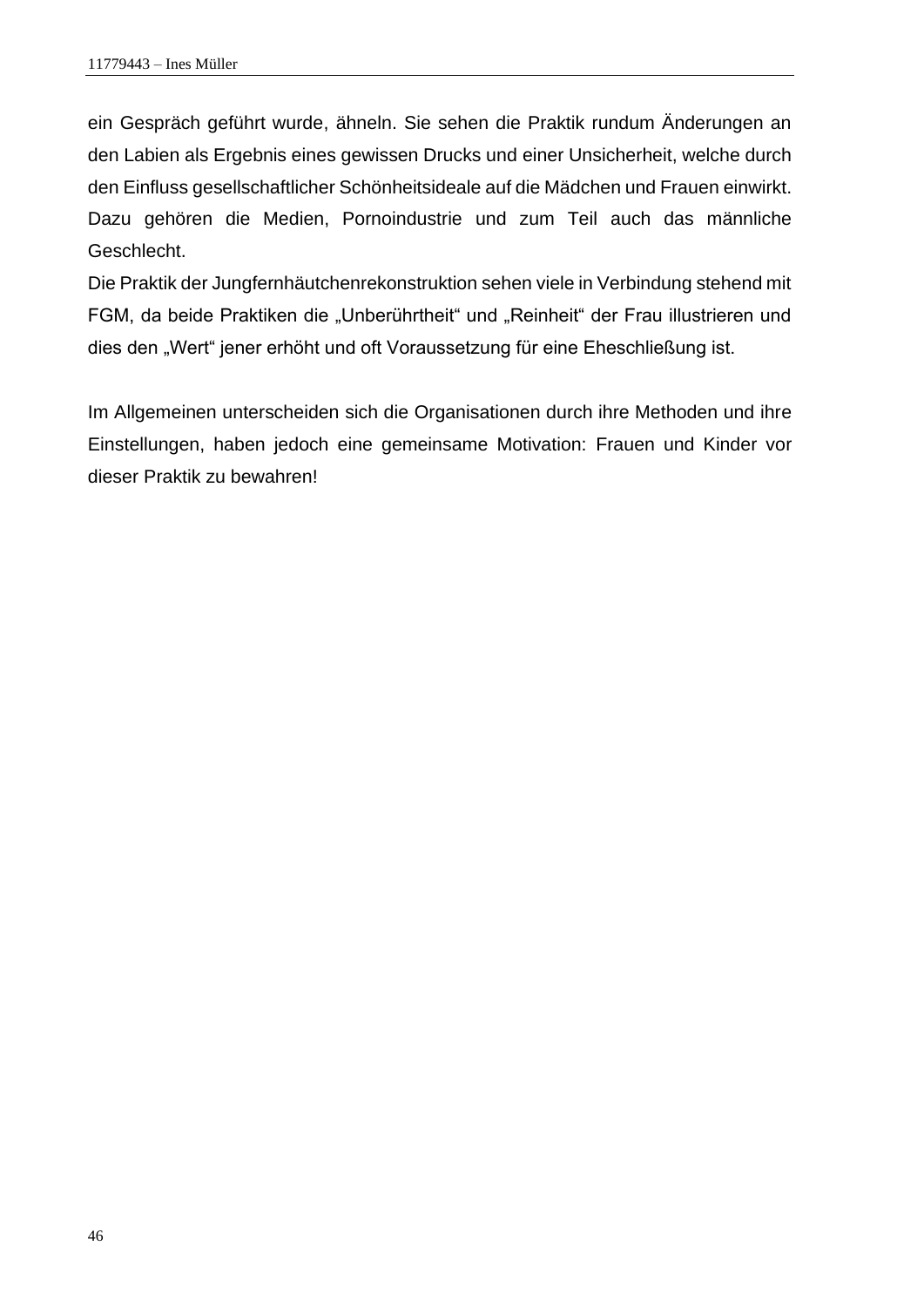## <span id="page-52-0"></span>**10 Quellenverzeichnis**

African Women Organization Vienna. 2020. African Women's Organization in Vienna. URL2: [www.african-women.org/about.php](http://www.african-women.org/about.php) zuletzt abgerufen am 20.08.2020, 10:39

Amnesty International. 2006. Schnitt ins Leben. Amnesty International Report 2006 über weibliche Genitalverstümmelung. Wien.

AMREF Austria. 2019a, 5. Februar. Status "ARP" (alternative Übergangsriten) im Kampf gegen FGM. URL4: [www.amref-austria.org/aktuelles/2019/2/5/status-arp](http://www.amref-austria.org/aktuelles/2019/2/5/status-arp-alternative-bergangsritennbsp-im-kampf-gegen-fgm?rq=fgm)[alternative-bergangsritennbsp-im-kampf-gegen-fgm?rq=fgm](http://www.amref-austria.org/aktuelles/2019/2/5/status-arp-alternative-bergangsritennbsp-im-kampf-gegen-fgm?rq=fgm) zuletzt abgerufen am 20.08.2020, 10:49

AMREF Austria. 2019b. AMREF-Mitarbeiterin Nice Nailantei Leng'ete. In: AMREF Aktuell. Jg. 2019, Nr. 26, S.2

AMREF Austria. 2020a. Über AMREF. URL3: [www.amref-austria.org/neue-seite-2](http://www.amref-austria.org/neue-seite-2) zuletzt abgerufen am 20.08.2020, 10:46

AMREF Austria. 2020b, 4. Februar. 6. Februar: Internationaler Tag gegen weibliche Genitalverstümmelung. URL5: [www.amref-austria.org/aktuelles/2020/2/4/6-februar](http://www.amref-austria.org/aktuelles/2020/2/4/6-februar-internationaler-tag-gegen-weibliche-genitalverstmmelung?rq=fgm)[internationaler-tag-gegen-weibliche-genitalverstmmelung?rq=fgm](http://www.amref-austria.org/aktuelles/2020/2/4/6-februar-internationaler-tag-gegen-weibliche-genitalverstmmelung?rq=fgm) zuletzt abgerufen am 20.08.2020, 10:51

Asefaw, Fana. 2008. Weibliche Genitalbeschneidung. Hintergründe, gesundheitliche Folgen und nachhaltige Prävention. Königstein/Taunus.

Backhaus, Andrea. 2013. Der Nil heilt die Wunden nicht. URL: [https://www.zeit.de/gesellschaft/zeitgeschehen/2013-11/aegypten](https://www.zeit.de/gesellschaft/zeitgeschehen/2013-11/aegypten-genitalverstuemmelung.%2010.11.2018)[genitalverstuemmelung. 10.11.2018.](https://www.zeit.de/gesellschaft/zeitgeschehen/2013-11/aegypten-genitalverstuemmelung.%2010.11.2018)

Bauer, Christina; Hulverscheidt, Marion. O.J. Gesundheitliche Folgen der weiblichen Genitalverstümmelung. PDF abgerufen unter: [https://www.google.com/url?sa=t&rct=j&q=&esrc=s&source=web&cd=&cad=rja&uact](https://www.google.com/url?sa=t&rct=j&q=&esrc=s&source=web&cd=&cad=rja&uact=8&ved=2ahUKEwif0M--xZ_rAhVP-yoKHVOPD3oQFjAAegQIBRAB&url=https%3A%2F%2Fwww.frauenrechte.de%2Fonline%2Fimages%2Fdownloads%2Ffgm%2FFGM-Gesundheit.pdf&usg=AOvVaw19MutnRWQ3ZRmrorpzFxBb) [=8&ved=2ahUKEwif0M--xZ\\_rAhVP](https://www.google.com/url?sa=t&rct=j&q=&esrc=s&source=web&cd=&cad=rja&uact=8&ved=2ahUKEwif0M--xZ_rAhVP-yoKHVOPD3oQFjAAegQIBRAB&url=https%3A%2F%2Fwww.frauenrechte.de%2Fonline%2Fimages%2Fdownloads%2Ffgm%2FFGM-Gesundheit.pdf&usg=AOvVaw19MutnRWQ3ZRmrorpzFxBb)[yoKHVOPD3oQFjAAegQIBRAB&url=https%3A%2F%2Fwww.frauenrechte.de%2Fon](https://www.google.com/url?sa=t&rct=j&q=&esrc=s&source=web&cd=&cad=rja&uact=8&ved=2ahUKEwif0M--xZ_rAhVP-yoKHVOPD3oQFjAAegQIBRAB&url=https%3A%2F%2Fwww.frauenrechte.de%2Fonline%2Fimages%2Fdownloads%2Ffgm%2FFGM-Gesundheit.pdf&usg=AOvVaw19MutnRWQ3ZRmrorpzFxBb) [line%2Fimages%2Fdownloads%2Ffgm%2FFGM-](https://www.google.com/url?sa=t&rct=j&q=&esrc=s&source=web&cd=&cad=rja&uact=8&ved=2ahUKEwif0M--xZ_rAhVP-yoKHVOPD3oQFjAAegQIBRAB&url=https%3A%2F%2Fwww.frauenrechte.de%2Fonline%2Fimages%2Fdownloads%2Ffgm%2FFGM-Gesundheit.pdf&usg=AOvVaw19MutnRWQ3ZRmrorpzFxBb)[Gesundheit.pdf&usg=AOvVaw19MutnRWQ3ZRmrorpzFxBb](https://www.google.com/url?sa=t&rct=j&q=&esrc=s&source=web&cd=&cad=rja&uact=8&ved=2ahUKEwif0M--xZ_rAhVP-yoKHVOPD3oQFjAAegQIBRAB&url=https%3A%2F%2Fwww.frauenrechte.de%2Fonline%2Fimages%2Fdownloads%2Ffgm%2FFGM-Gesundheit.pdf&usg=AOvVaw19MutnRWQ3ZRmrorpzFxBb) zuletzt abgerufen am 20.08.2020, 11:12

Bayr, Petra; Geißler, Corinna. 2018. FGM globales Problem - Maßnahmen in Österreich: Pressekonferenzbericht vom 1. Februar 2018. Wien.

Binder, Ute; Gruber, Franziska; Kulik, Katrin. 2005. Studie zu weiblicher Genitalverstümmelung. Berlin.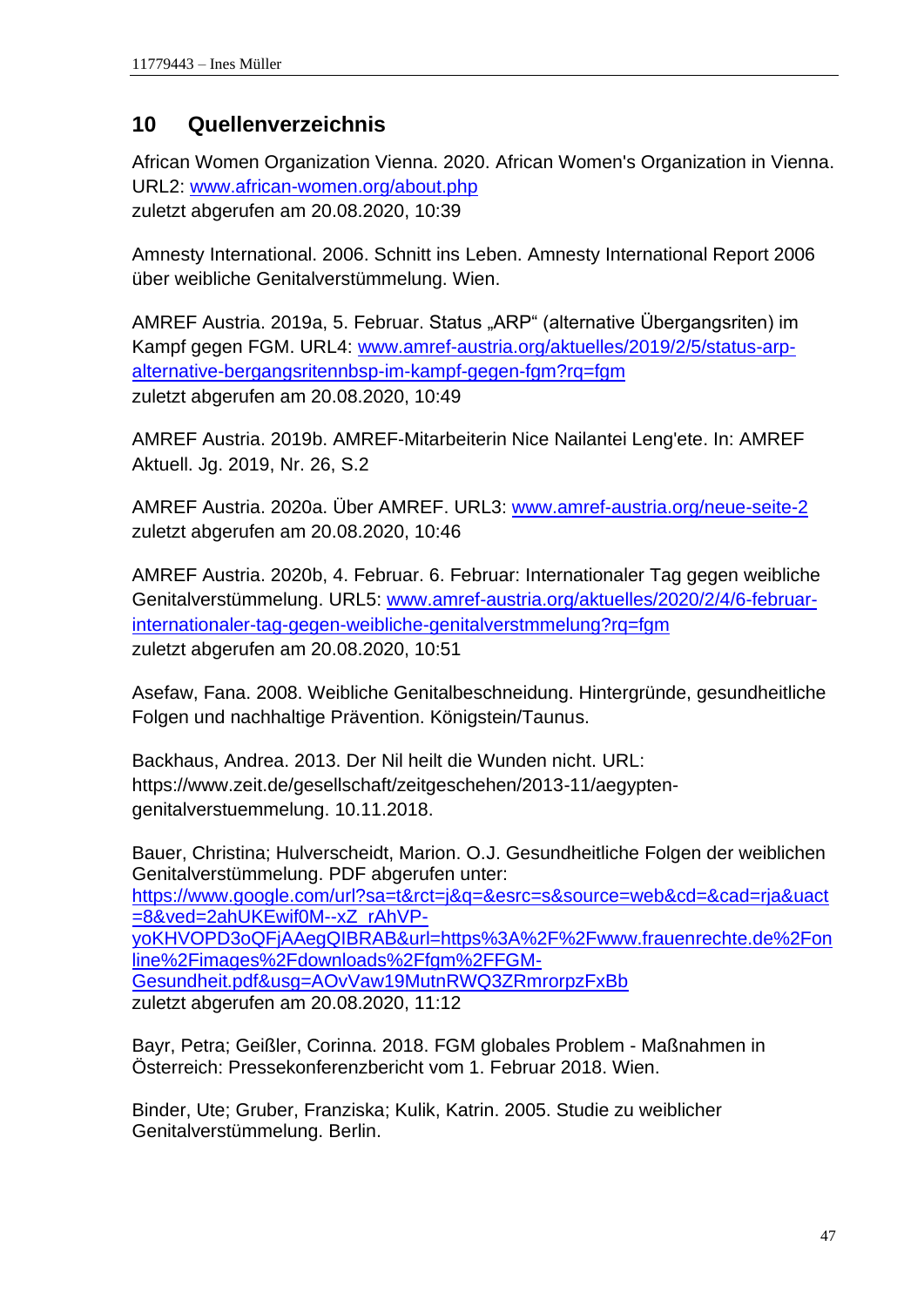Bundeszentrale für politische Bildung. 2019, 31. Jänner. 6. Februar: Internationaler Tag gegen weibliche Genitalverstümmelung. URL8: [www.bpb.de/politik/hintergrund](http://www.bpb.de/politik/hintergrund-aktuell/284943/internationaler-tag-gegen-weibliche-genitalverstuemmelung)[aktuell/284943/internationaler-tag-gegen-weibliche-genitalverstuemmelung](http://www.bpb.de/politik/hintergrund-aktuell/284943/internationaler-tag-gegen-weibliche-genitalverstuemmelung) zuletzt abgerufen am 20.08.2020, 11:03

Caritas Österreich. 2020. Wie wir arbeiten - unsere Leitsätze. URL7: [www.caritas.at/ueber-uns/was-wir-tun/](http://www.caritas.at/ueber-uns/was-wir-tun/) zuletzt abgerufen am 20.08.2020, 10:59

Dirie, Waris. 2015. Schmerzenskinder. Knaur Verlag: München.

Frauenvolksbegehren. 2020. Neun Forderungen für uns alle. URL6: [frauenvolksbegehren.at/forderungen-frauenvolksbegehren/](https://frauenvolksbegehren.at/forderungen-frauenvolksbegehren/) zuletzt abgerufen am 20.08.2020, 10:56

Groll, Verena; Mandl, Sabine; Tadic, Matea. 2016. Weibliche Genitalverstümmelung. FGM – Female Genital Mutilation. Wien.

Hammerer, Eva. 2018. Im Kampf gegen eine gefährliche Tradition. In: Salzburger Nachrichten. 27. Jänner 2018, S. 27.

Kija Salzburg. 2017. Gesetzesbestimmungen zu FGM in Österreich. PDF abgerufen unter:

[https://www.google.com/url?sa=t&rct=j&q=&esrc=s&source=web&cd=&ved=2ahUKE](https://www.google.com/url?sa=t&rct=j&q=&esrc=s&source=web&cd=&ved=2ahUKEwjf9JvItqnrAhXItYsKHQHiC-MQFjADegQIBBAB&url=https%3A%2F%2Fwww.kija-sbg.at%2Fuploads%2Fmedia%2FFGM-Gesetzesbestimmungen_2017.pdf&usg=AOvVaw0tNZXDNNU2TQ8lb3TqNrMD) [wjf9JvItqnrAhXItYsKHQHiC-MQFjADegQIBBAB&url=https%3A%2F%2Fwww.kija](https://www.google.com/url?sa=t&rct=j&q=&esrc=s&source=web&cd=&ved=2ahUKEwjf9JvItqnrAhXItYsKHQHiC-MQFjADegQIBBAB&url=https%3A%2F%2Fwww.kija-sbg.at%2Fuploads%2Fmedia%2FFGM-Gesetzesbestimmungen_2017.pdf&usg=AOvVaw0tNZXDNNU2TQ8lb3TqNrMD)[sbg.at%2Fuploads%2Fmedia%2FFGM-](https://www.google.com/url?sa=t&rct=j&q=&esrc=s&source=web&cd=&ved=2ahUKEwjf9JvItqnrAhXItYsKHQHiC-MQFjADegQIBBAB&url=https%3A%2F%2Fwww.kija-sbg.at%2Fuploads%2Fmedia%2FFGM-Gesetzesbestimmungen_2017.pdf&usg=AOvVaw0tNZXDNNU2TQ8lb3TqNrMD)

[Gesetzesbestimmungen\\_2017.pdf&usg=AOvVaw0tNZXDNNU2TQ8lb3TqNrMD](https://www.google.com/url?sa=t&rct=j&q=&esrc=s&source=web&cd=&ved=2ahUKEwjf9JvItqnrAhXItYsKHQHiC-MQFjADegQIBBAB&url=https%3A%2F%2Fwww.kija-sbg.at%2Fuploads%2Fmedia%2FFGM-Gesetzesbestimmungen_2017.pdf&usg=AOvVaw0tNZXDNNU2TQ8lb3TqNrMD) zuletzt abgerufen am 20.08.2020, 11:09

Kölling, Anna. 2008. Weibliche Genitalverstümmelung im Diskurs. Exemplarische Analysen zu Erscheinungsformen, Begründungsmustern und Bekämpfungsstrategien. Berlin.

Mende, Janne. 2011. Begründungsmuster weiblicher Genitalverstümmelung. Zur Vermittlung von Kulturrelativismus und Universalismus. Bielefeld. Transcript Verlag.

Österreichisches Rotes Kreuz. 2020. Eine weltweite Bewegung. URL1: [www.roteskreuz.at/organisieren/organisation/struktur-organisation/](http://www.roteskreuz.at/organisieren/organisation/struktur-organisation/) zuletzt abgerufen am 20.08.2020, 10:34

TERRE DES FEMMES. O.J. Stellungnahme von TERRE DES FEMMES zur Verwendung des Begriffs "weibliche Genitalverstümmelung". Berlin.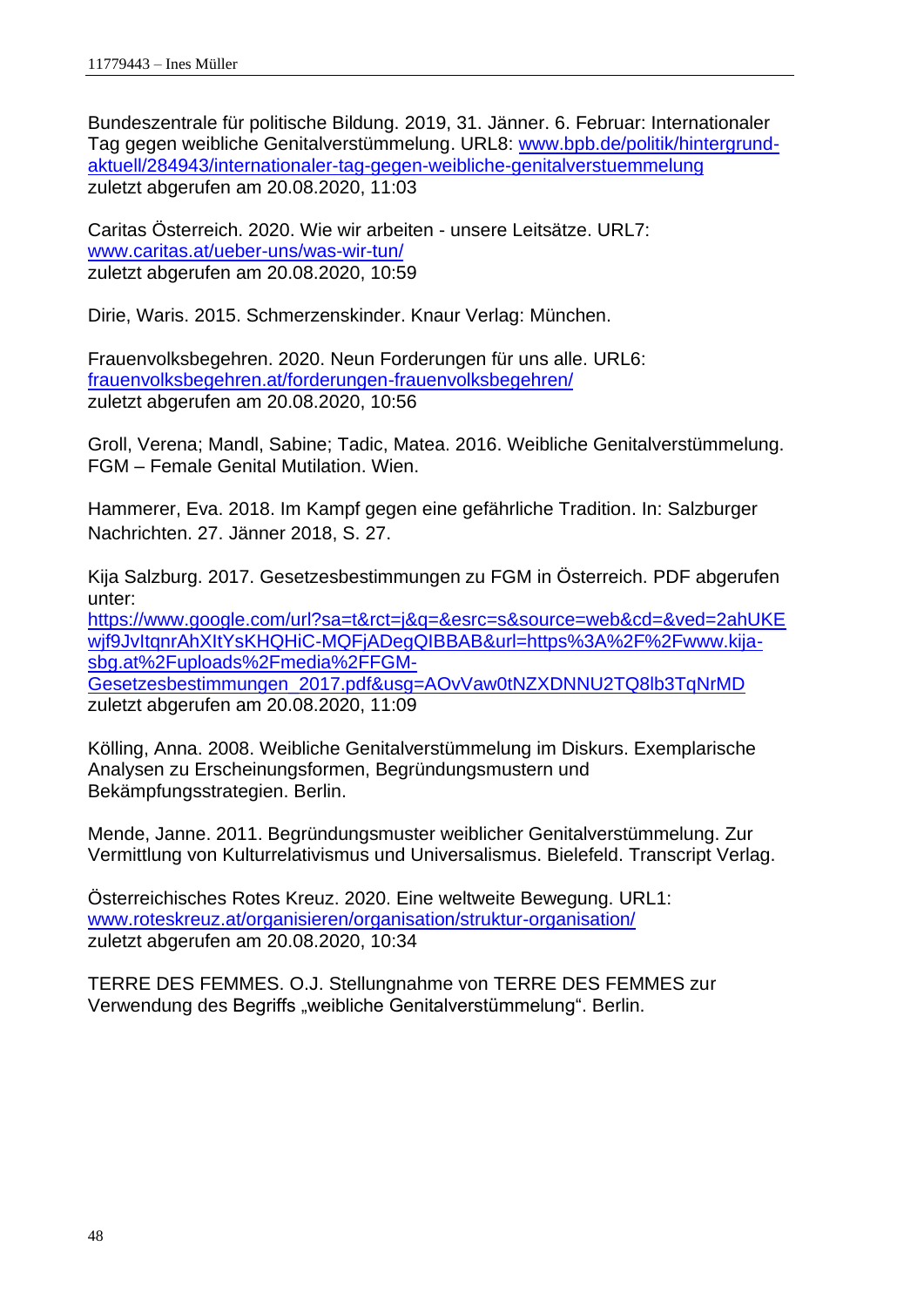## <span id="page-54-0"></span>**11 Anhang – Interviewdetails**

## <span id="page-54-1"></span>**11.1 1. Interview: Natalie Plhak**

Interviewpartnerin: Natalie Plhak, Mitarbeiterin der Österreichischen Plattform gegen

weibliche Genitalverstümmelung

Datum und Zeit: 03.06.2020, ab 15:00 Uhr

Dauer: 35 Minuten

Ort: telefonisch

- Welche Bezeichnungen von FGM bevorzugen Sie?
- Können Sie mir etwas über den Aufbau der österreichischen Plattform gegen weibliche Genitalverstümmelung erzählen?
- Aus welchem Anlass ist die Plattform entstanden?
- Wie setzt sich die Plattform gegen FGM ein?
	- o Welche Maßnahmen?
- Aus welchen Professionen setzt sich das Team zusammen?
- Welche Ziele verfolgen Sie mit der Plattform?
- Können Sie mir von Erfolgen erzählen?
- Wo sehen Sie Verbesserungsbedarf?
- Welchen Stellenwert hat die Kommunikation bei Ihnen auf der Plattform?
	- o Wie wird kommuniziert?
	- o Tagungen, Konferenzen, …?
- Sehen Sie hinter FGM das Problem in den Genderverhältnissen?
- Welche Rolle spielen die Männer bei Ihnen auf der Plattform? Besondere Angebote?
- Wie würden Sie gegen FGM in einem Land vorgehen, wo FGM praktiziert wird?
- In der Kultur- und Sozialanthropologie herrscht eine Debatte um FGM zwischen Universalismus und Kulturrelativismus. Also zwischen FGM als Menschenrechtsverletzung aber auch als kulturelles Phänomen, das man nur von innen verstehen kann und darüber hinaus die kulturelle Freiheit. Wie denken Sie über diesen Diskurs?
- Würde sich Ihre Meinung zu FGM verändern, wenn es unter anderen Umständen passieren würde?
- In Österreich und anderen europäischen Ländern liegt derzeit die Klitoris- und Schamlippenverkleinerung im Trend – würden Sie mir Ihre Meinung dazu erläutern?
- Ebenso bieten viele Ärzte und Ärztinnen eine Rekonstruktion des Jungfernhäutchen an (auch oft unter Begründung, dass es gerade für Frauen aus dem arabischen Raum von hoher Bedeutung ist und sie mit der Operation ihnen Hilfe gewähren können) – wollen Sie mir erläutern wie Sie persönlich dazu stehen?
- Sehen Sie diesbezüglich eine Verbindung zu FGM? Inwiefern?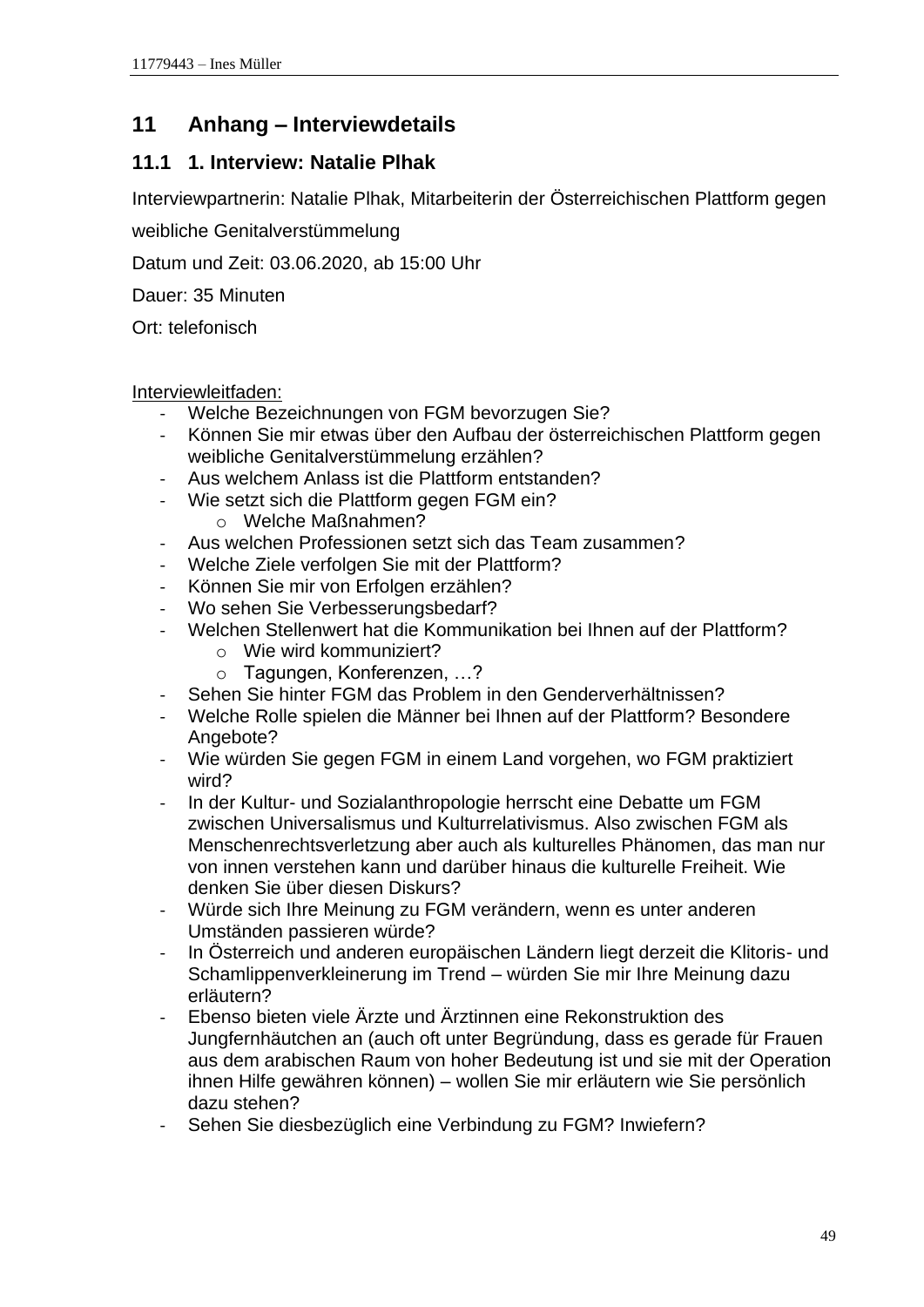## <span id="page-55-0"></span>**11.2 2. Interview: Kerstin Bohner**

Interviewpartnerin: Kerstin Bohner, Projektkoordinatorin von WomEn CARE

(Österreichisches Rotes Kreuz)

Datum und Zeit: 09.06.2020, ab 10:00 Uhr

Dauer des Interviews: 27 Minuten

Ort des Interviews: Rotes Kreuz Wien Generalsekretariat, Wiedner Hauptstraße 34,

1040 Wien

- Welche Bezeichnungen von FGM bevorzugen Sie?
- Gibt es Bezeichnungen die Sie ablehnen? Wieso?
- Seit wann gibt es das Projekt?
- Aus welchem Anlass ist das Projekt entstanden?
- Welcher Leitgedanke steht hinter dem Projekt?
- Wie finanziert sich das Projekt?
- Aus welchen Professionen setzt sich das Team des Projekts zusammen?
- Wie setzt sich Euer Angebot genau zusammen?
- Welche Ziele verfolgen Sie?
- Können Sie mir von Erfolgen erzählen?
- Können Sie mir auch von Misserfolgen erzählen?
- Wo sehen Sie Verbesserungsbedarf?
- Welchen Stellenwert hat die Kommunikation?
- Sehen Sie hinter FGM das Problem in den Genderverhältnissen vor Ort?
- Welche Rolle spielen die Männer im Projekt?
- Wie würden Sie gegen FGM in einem Land, wo FGM praktiziert wird, vorgehen?
- In der KSA herrscht eine Debatte um FGM zwischen Universalismus und Kulturrelativismus. Also zwischen FGM als Menschenrechtsverletzung aber auch als kulturelles Phänomen, das man nur von innen verstehen kann und darüber hinaus die kulturelle Freiheit. Wie denken Sie darüber?
- Würde sich Ihre Meinung zu FGM verändern, wenn es unter anderen Umständen passieren würde? Beispielsweise unter Betäubung, von medizinischem Personal durchgeführt, im Erwachsenenalter oder/und unter Einwilligung? Inwieweit?
- In Österreich und anderen europäischen Ländern liegt derzeit die Schamlippenverkleinerung im Trend – würden Sie mir Ihre Meinung dazu erläutern?
- Ebenso bieten viele Ärzte und Ärztinnen eine Rekonstruktion des Jungfernhäutchens an (auch oft unter der Begründung, dass es gerade für Frauen aus dem arabischen Raum von hoher Bedeutung ist und sie ihnen mit der Operation Hilfe gewähren können) – wollen Sie mir erläutern wie Sie persönlich dazu stehen?
- Sehen Sie eine Verbindung zwischen FGM und Schamlippenkorrekturen/Jungfernhäutchenrekonstruktion?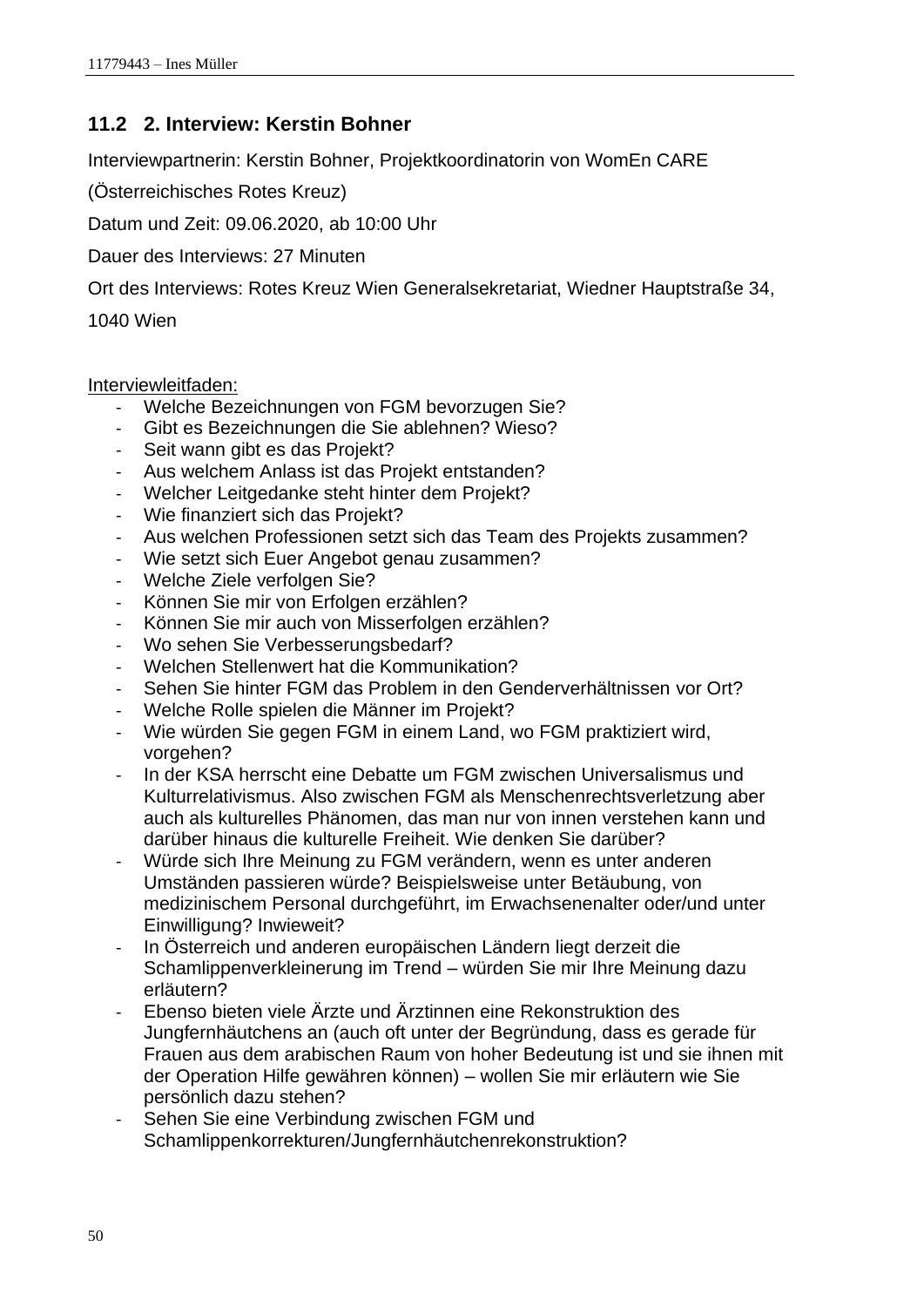## <span id="page-56-0"></span>**11.3 3. Interview: Hadis Etenesh**

Interviewpartnerin: Hadis Etenesh, Führungsperson in der African Women

Organization Wien

Datum und Zeit: 16.06.2020, ab 11:00 Uhr

Dauer: 33 Minuten

Ort: African Women Organization Büro, Schwarzspanierstraße 15, 1090 Wien

- On your Website you talk about FGM, are there some terms of FGM you reject? Why?
- Can you briefly describe the structure of the organization to me?
- What are the priorities of the organization?
- Which people are members of the organization?
- What are the goals of the organization?
- Can you tell me about successes?
- Do you see the problem behind FGM in gender relations?
- What role do men play in your organization?
- Which way do you see as the most effective way to challenge FGM?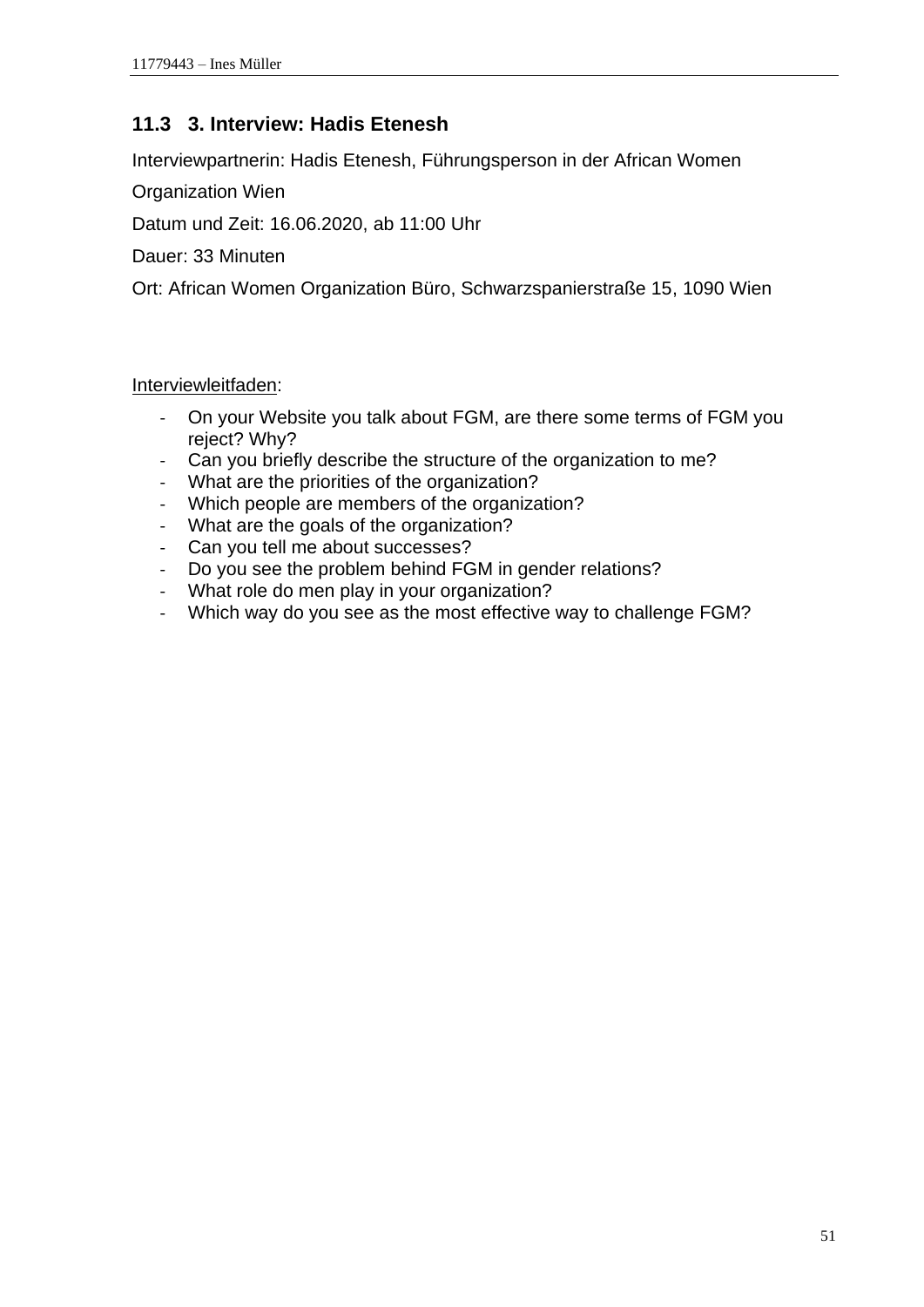## <span id="page-57-0"></span>**11.4 4. Interview: Dr. Walter Schmidjell**

Interviewpartner: Dr. Walter Schmidjell, Leitungperson von AMREF Austria

Datum und Zeit: 23.06.2020, ab 11:30 Uhr

Dauer: 28 Minuten

Ort: AMREF Austria Büro, Nonntaler Hauptstraße 61, 5020 Salzburg

- Welche Bezeichnungen von FGM bevorzugen Sie?
- Gibt es Bezeichnungen die Sie ablehnen? Wieso?
- Seit wann setzt sich AMREF gegen FGM ein?
- Wie ist das Konzept der alternativen Übergangsriten entstanden?
- Welche Schwerpunkte sind im Konzept von ARP gegen FGM verankert?
- Welche Ziele verfolgen Sie mit den Projekten?
- Können Sie mir von Erfolgen erzählen?
- Wo sehen Sie Verbesserungsbedarf?
- Welche Vorteile sehen Sie von ARP gegenüber anderen Methoden?
- Welchen Stellenwert hat die Kommunikation vor Ort?
- Wie wird das Angebot vor Ort angenommen?
- Welche Herausforderungen kommen dabei auf?
- In welchen Ländern und Regionen werden die Projekte angeboten?
- Sehen Sie hinter FGM das Problem in den Genderverhältnissen?
- Wie schätzen Sie die Autonomie der Frauen in ihrer Community ein?
- Lassen sich diesbezüglich Veränderungen im Laufe des Projektes erkennen?
- Welche Rolle spielen die Männer im Projekt?
- Projekte gegen FGM sind oft mit einer Eurozentrismuskritik konfrontiert. Wie stehen Sie dazu?
- Würde sich Ihre Meinung zu FGM verändern, wenn es unter anderen Umständen passieren würde?
- Bräuchte es Ihrer Meinung rechtliche Verschärfungen in Österreich in Bezug auf FGM?
- Denken Sie das rechtliche Grundlagen und Gesetze in den Ländern wo FGM praktiziert wird verschärft werden sollen oder dass dies eher kontraproduktiv ist, da das Thema somit noch mehr tabuisiert wird und verheimlicht wird?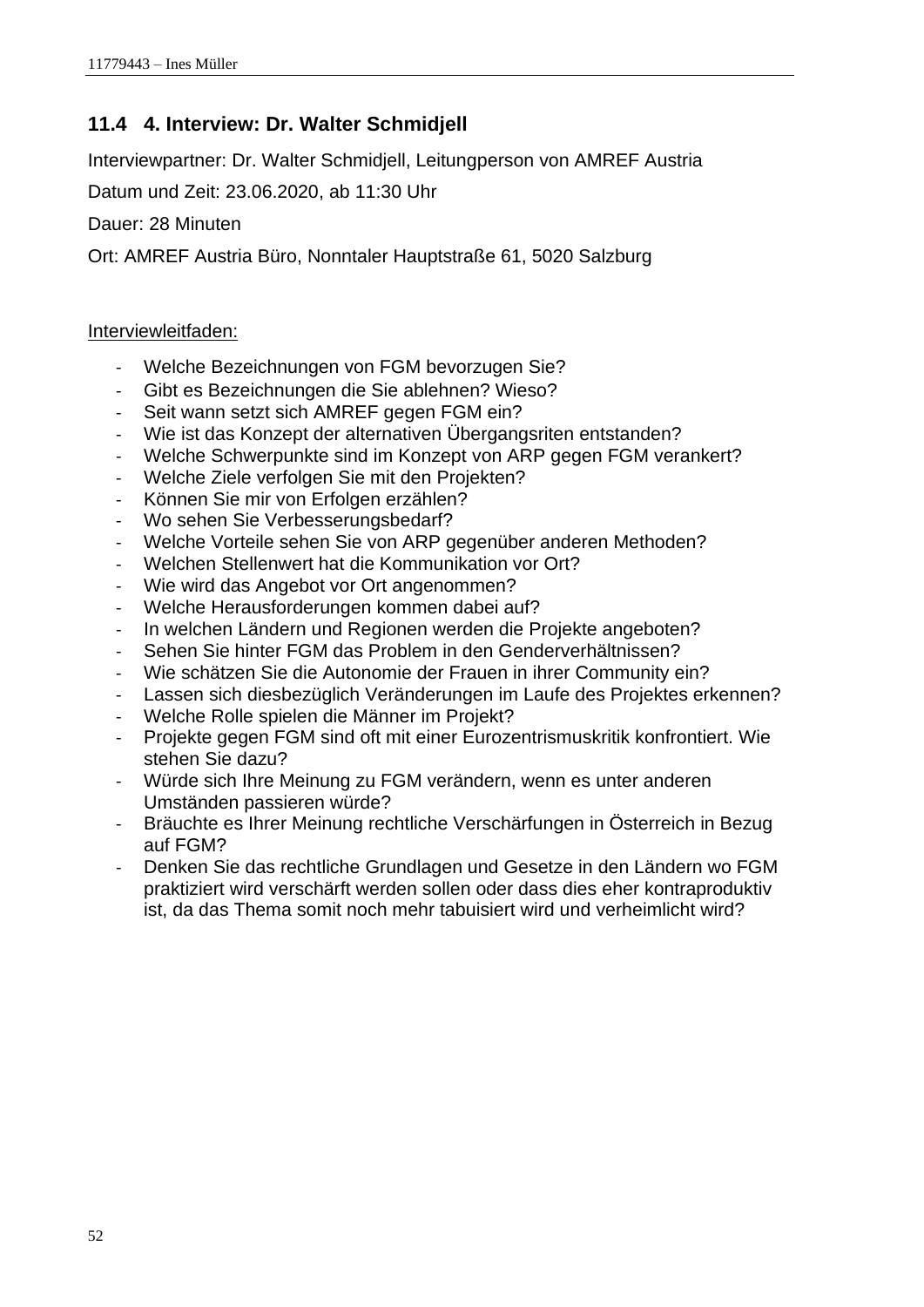## <span id="page-58-0"></span>**11.5 5. Interview: Dr.in Andrea Rejzek**

Interviewpartnerin: Dr.<sup>in</sup> Andrea Rejzek, plastische und ästhetische Chirurgin

Datum und Zeit: 26.06.2020, ab 15:00 Uhr

Dauer des Interviews: 35 Minuten

Ort: Frau Dr.<sup>in</sup> Reizeks Ordination, Cumberlandstraße 3, 1140 Wien

- Seit wann sind sie als plastische und ästhetische Chirurgin tätig?
- Wieso haben sie diesen Berufsweg gewählt?
- Was bereitet Ihnen besonders Freude an Ihrem Beruf?
- Kamen Sie schon einmal mit dem Thema FGM in Kontakt? Wie?
- Welche Bezeichnungen von FGM würden Sie bevorzugen?
- Gibt es Bezeichnungen die Sie ablehnen würden? Wieso?
- Haben Sie in Ihrer Ausbildung etwas über FGM gelernt? Was?
- Wie denken Sie über FGM?
- Würde sich Ihre Meinung zu FGM verändern, wenn es unter anderen Umständen passieren würde? Beispielsweise unter Betäubung, von medizinischem Personal durchgeführt, im Erwachsenenalter oder/und unter Einwilligung? Inwieweit?
- Seit wann unternehmen Sie Schamlippenkorrekturen?
- Führen Sie auch Klitoriskorrekturen oder Jungfernhäutchenwiederherstellung durch?
- Welche Begründungen geben die Frauen bei Schamlippenkorrekturen an?
- Wie viel % aus ästhetischen Gründen?
- Welche Rolle hat das männliche Geschlecht dabei?
- Wie wirkt sich die Unzufriedenheit mit den eigenen Genitalien auf die Psyche der Frau aus?
- Würden Sie eine Rekonstruktion von FGM betroffenen Frauen durchführen?
- Viele Ärzte und Ärztinnen bieten eine Rekonstruktion des Jungfernhäutchens an, oft unter der Begründung, dass es gerade für Frauen aus dem arabischen Raum von hoher Bedeutung ist und sie ihnen mit der Operation Hilfe gewähren können) – wollen Sie mir erläutern wie Sie persönlich dazu stehen?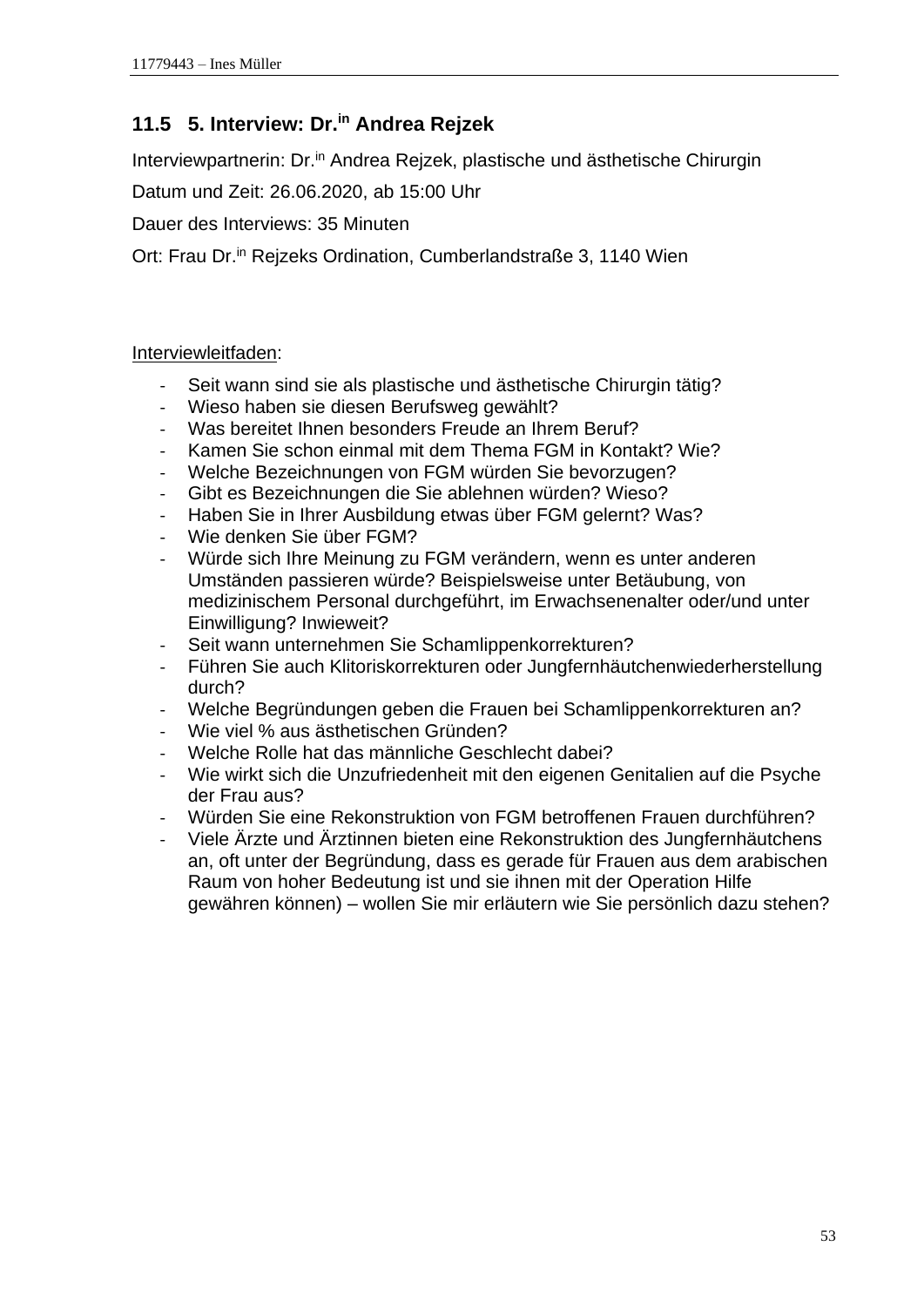## <span id="page-59-0"></span>**11.6 6. Interview: Anneliese Geissler**

Interviewpartnerin: Anneliese Geissler, AMREF Austria Mitarbeiterin im Sekretariat

Datum: 15.07.2020

Ort: schriftlich

- Welche Bezeichnungen von FGM bevorzugen Sie?
- Gibt es Bezeichnungen die Sie ablehnen? Wieso?
- Welche Vorteile sehen Sie bei der Methode der ARP gegenüber anderen Methoden?
- Wo gibt es bei der Methode Verbesserungsbedarf?
- Welche Gründe, denken Sie, sind am meisten ausschlaggebend für die Praktizierung von FGM?
- Sehen Sie das Problem hinter FGM in den Genderverhältnissen vor Ort?
- In der Kultur- und Sozialanthropologie herrscht eine Debatte um FGM zwischen Universalismus und Kulturrelativismus. Also zwischen FGM als Menschenrechtsverletzung aber auch als kulturelles Phänomen, das man nur von innen verstehen kann und darüber hinaus die kulturelle Freiheit. Wie denken Sie über diesen Diskurs?
- In Österreich und anderen europäischen Ländern liegt derzeit die Klitoris- und Schamlippenverkleinerung im Trend – würden Sie mir Ihre Meinung dazu erläutern?
- Ebenso bieten viele Ärzte und Ärztinnen eine Rekonstruktion des Jungfernhäutchens an (auch oft unter Begründung, dass es gerade für Frauen aus dem arabischen Raum von hoher Bedeutung ist und sie mit der Operation ihnen Hilfe gewähren können) – wollen Sie mir erläutern wie Sie persönlich dazu stehen?
- Sehen Sie diesbezüglich Verbindungen zu FGM? Inwiefern?
- Was wünschen Sie sich für die Zukunft in Bezug auf FGM?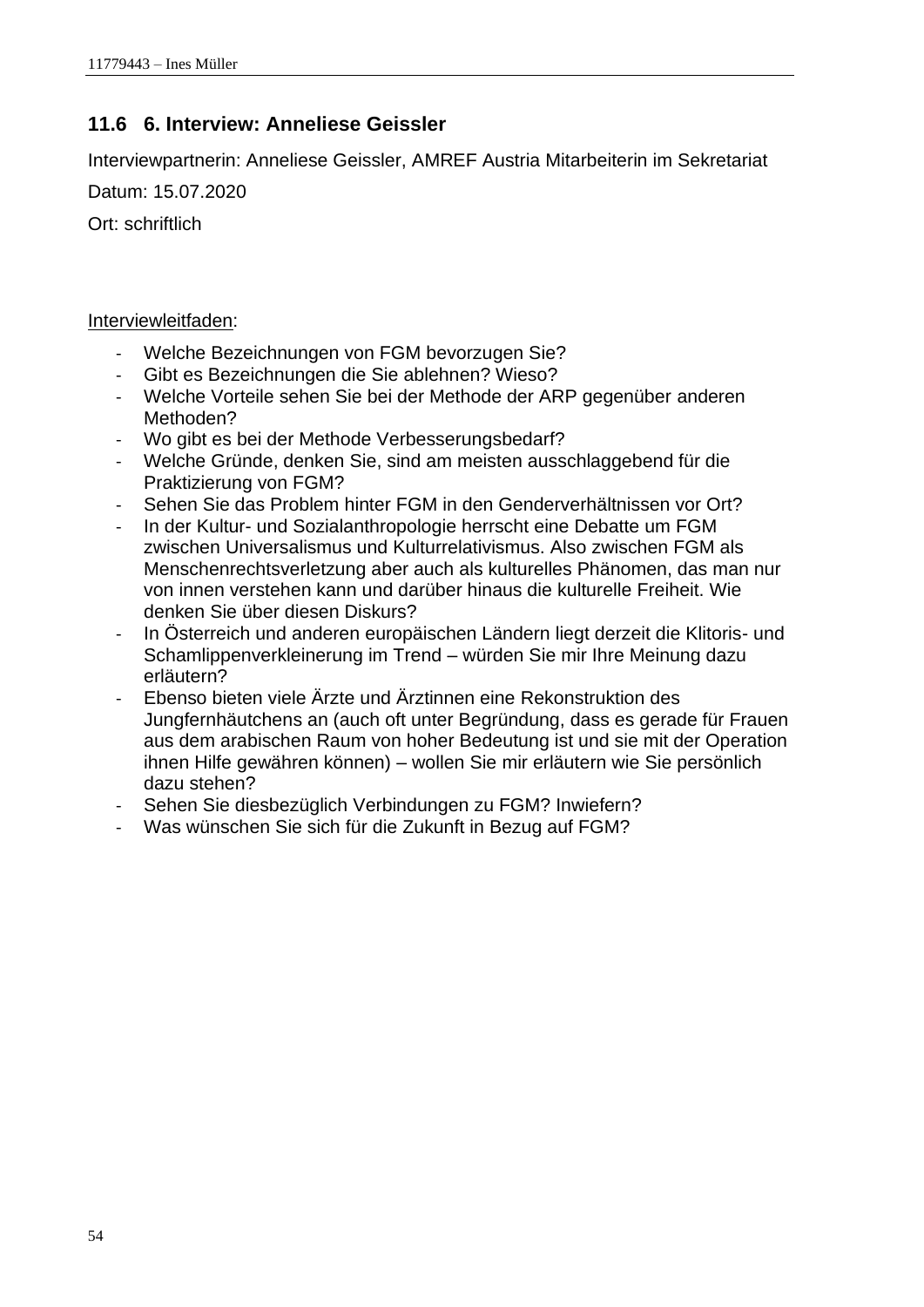## <span id="page-60-0"></span>**11.7 7. Interview: Nice Nailantei Leng'ete**

Interviewpartnerin: Nice Nailantei Leng'ete, kenianische Aktivistin gegen FGM

Datum und Zeit: 28.07.2020, ab 14:15

Dauer: 19 Minuten

Ort: telefonisch

- Can you briefly tell me about yourself and your work against FGM?
- Which term of FGM do you prefer?
- Are there terms you reject? Which ones and why?
- What advantages do you see in the practise of Alternative Rites of Passage to other methods?
- Where do you see room for improvement with the method of ARP?
- Can you tell me about successes of your work?
- What is your goal with your work?
- In your opinion, what are the most important aspects to consider when working against FGM?
- Are you often faced with arguments which defend FGM? How are these arguments expressed? How you react?
- What changes do you notice specially in the Masai community regarding FGM?
- What do you wish for in the future regarding FGM?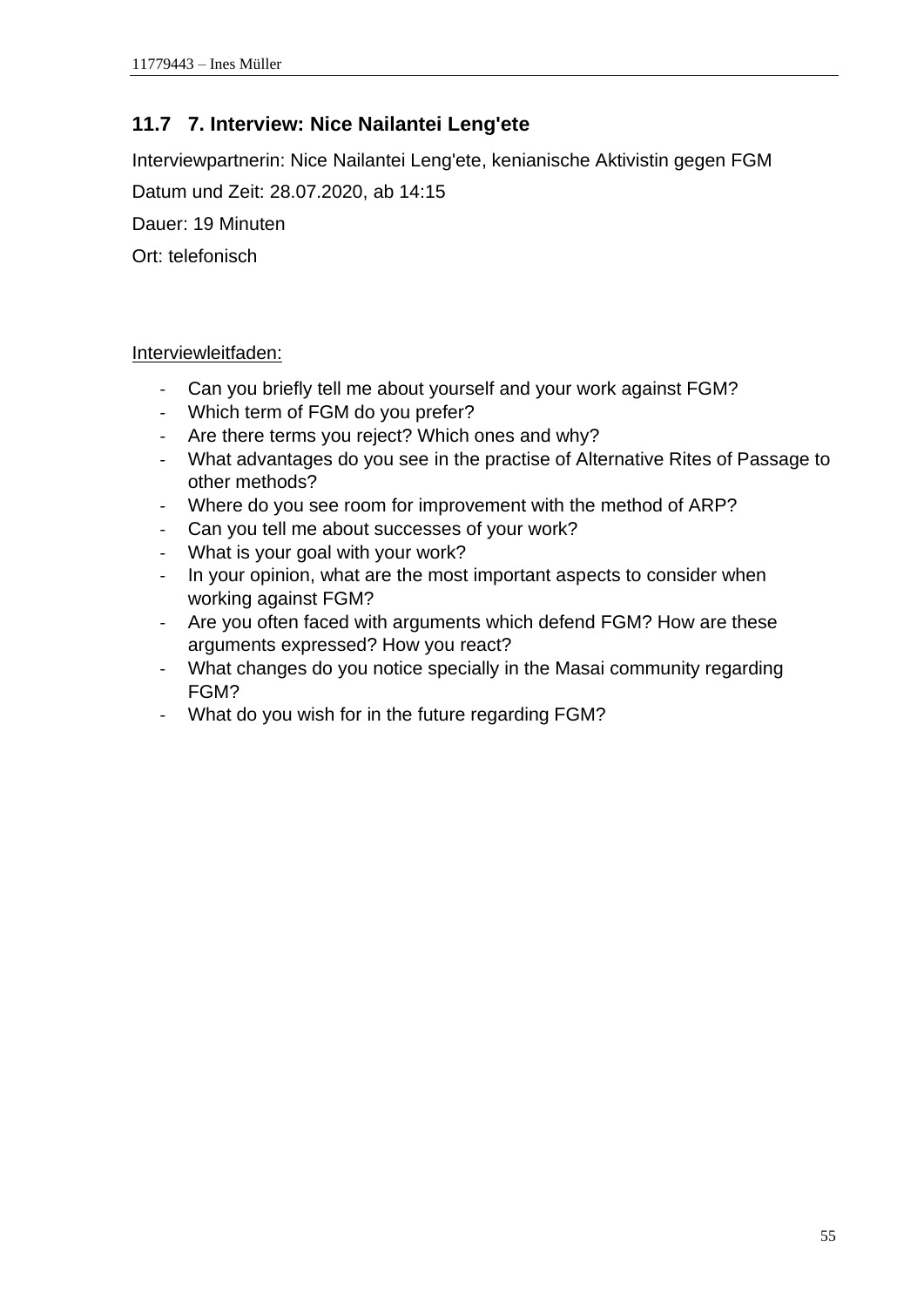## <span id="page-61-0"></span>**11.8 8. Interview: Katja Schalles**

Interviewpartnerin: Katja Schalles, Einsatzmitarbeiterin bei Ärzte ohne Grenzen

Datum: 30.07.2020

Ort: schriftlich

- Aus welchen Beweggründen hast du dich bei "Ärzte ohne Grenzen" beworben?
- Kannst du mir kurz über deine Tätigkeiten in Nigeria berichten?
- In welcher Art und Weise bist du schon mit FGM in Kontakt gekommen? (Privatleben, Ausbildung, Einsatz in Nigeria, etc.)
- War FGM ein Thema bei der Vorbereitung auf den Einsatz? Wie wurde es behandelt?
- Hast du bei deinem Einsatz in Nigeria mehr über FGM erfahren?
- Hat sich deine Einstellung/Meinung bezüglich FGM durch den Einsatz verändert? Inwiefern?
- Wie wurde vor Ort (von den Mädchen, etc.) mit FGM umgegangen?
- Siehst du hinter FGM das Problem in den vorherrschenden Genderverhältnissen? Inwieweit?
- Wenn du dich in einem Land, wo FGM praktiziert wird, dagegen einsetzen würdest, wie würdest du vorgehen? Auf welche Aspekte würdest du besonderen Wert legen?
- In meinem Studium der Kultur- und Sozialanthropologie herrscht eine Debatte um FGM zwischen Universalismus und Kulturrelativismus. Also zwischen FGM als universelle Menschenrechtsverletzung und FGM als kulturelles Phänomen, das man nur von innen verstehen kann und somit die Bewahrung der kulturellen Freiheit. Im Blick der kulturrelativistischen Ansicht ist es also moralisch nicht richtig, sich als europäische Organisation gegen FGM in anderen Ländern einzusetzen. Wie denkst du über diesen Diskurs?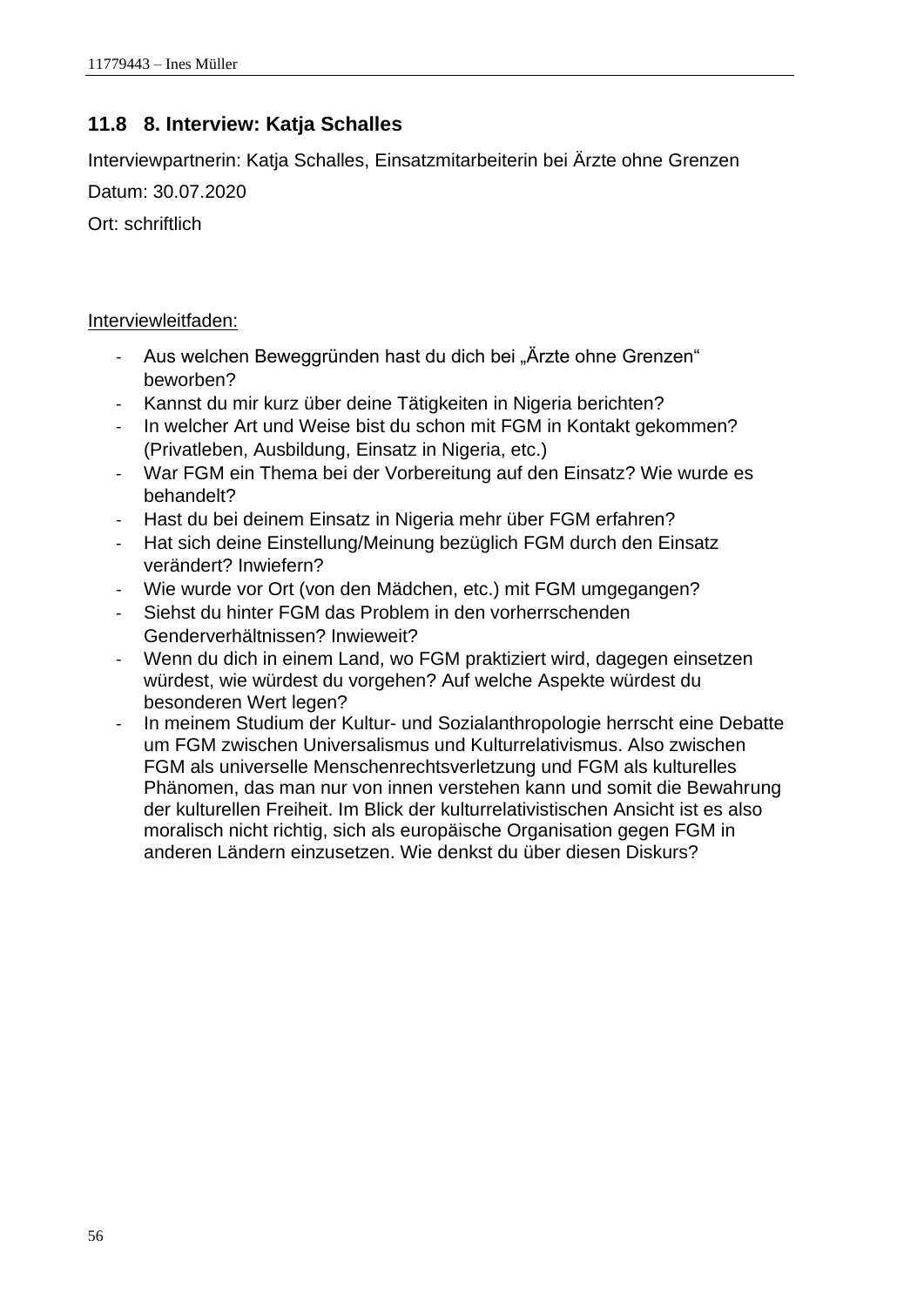## <span id="page-62-0"></span>**11.9 9. Interview: Daniela Diesner**

Interviewpartnerin: Daniela Diesner, österreichische feministische Aktivistin

Datum: 07.08.2020

Ort: schriftlich

#### Interviewleitfaden:

- Wie bist du das erste Mal mit dem Thema FGM in Kontakt gekommen?
- Was hast du dabei gedacht?
- Hat sich deine Meinung zu FGM in Laufe der Zeit verändert?
- Welche Bezeichnung bevorzugst du?
- Gibt es auch welche, die du ablehnst? Welche und warum?
- Welche Gründe, denkst du, sind am meisten ausschlaggebend, wieso FGM praktiziert wird?
- Siehst du das Problem hinter FGM in den Genderverhältnissen? Inwieweit?
- Wenn du dich gegen FGM in einem Land, wo es vermehrt praktiziert wird, einsetzen müsstest, wie würdest du vorgehen? Auf was würdest du besonders Wert legen?
- In der Kultur- und Sozialanthropologie herrscht eine Debatte um FGM zwischen Universalismus und Kulturrelativismus. Also zwischen FGM als Menschenrechtsverletzung aber auch als kulturelles Phänomen, das man nur von innen verstehen kann und darüber hinaus die kulturelle Freiheit. Wie denkst du über diesen Diskurs? (Menschenrechte nicht wirklich universell, weil nicht von allen Ländern entschieden?)
- In Österreich und anderen europäischen Ländern liegt derzeit die Klitoris- und Schamlippenverkleinerung im Trend – würdest du mir deine Meinung dazu erläutern?

(Schönheitsideal, dass von Männern hervorgerufen wird?)

- Ebenso bieten viele Ärzte und Ärztinnen eine Rekonstruktion des Jungfernhäutchens an (auch oft unter Begründung, dass es gerade für Frauen aus dem arabischen Raum von hoher Bedeutung ist und sie mit der Operation ihnen Hilfe gewähren können) – willst du mir erläutern wie du persönlich dazu stehst?
- Siehst du diesbezüglich Verbindungen zu FGM? Inwiefern?
- Was wünscht du dir für die Zukunft in Bezug auf FGM?